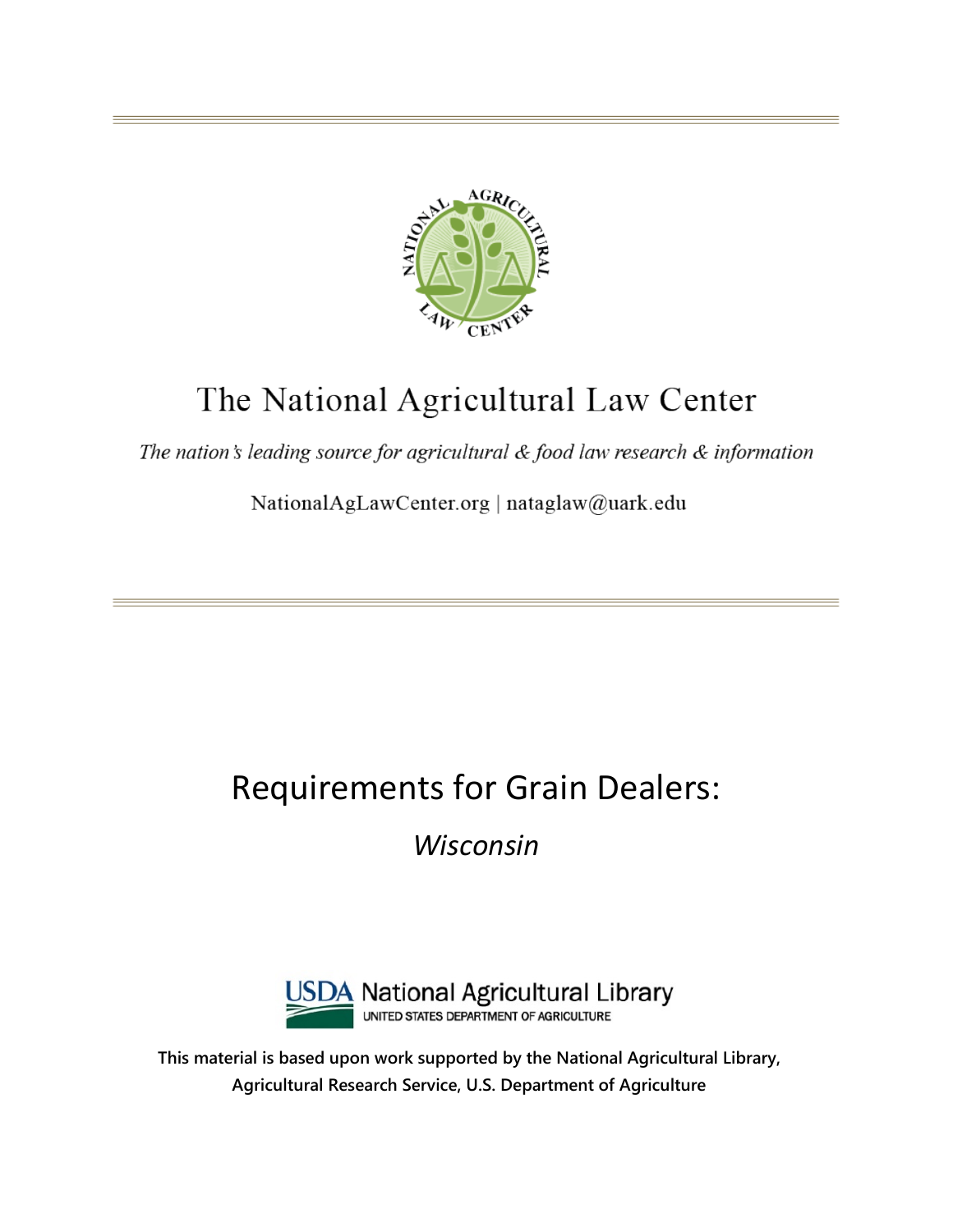**A National Agricultural Law Center Research Publication**

# **Requirements for Grain Dealers: Wisconsin**

# **Fast find:**

- 1) Licensing: [Wis. Stat. §126.11](#page-8-0)
- 2) Bonding: [Wis. Stat. §§ 126.06;](#page-5-0) [.16;](#page-22-0) [.73](#page-44-0)
- 3) Auditing: [Wis. Stat. §§ 126.13;](#page-12-0) [.17](#page-28-0)
- 4) Indemnity Fund: [Wis. Stat. §§ 126.05;](#page-4-0) [.14](#page-15-0) to [.15;](#page-16-0) [.88](#page-50-0)
- 5) Failure/Liquidation:
- 6) Prompt Payment:
- 7) Penalties: [Wis. Stat. §126.85](#page-47-0) to [.87](#page-49-0)
- 8) Lien:

# **[Wis. Stat. Ch. 126, Sub-Tit. 1, 2, 3, 7, 8](https://codes.findlaw.com/wi/trade-regulations-ch-125-to-139/#!tid=N00D5D410770B11DAA16E8D4AC7636430)**

*Current through 2019 Act 186, published April 18, 2020.* 

### **126.01. General definitions**

In this chapter:

(1) "Affiliate" means any of the following persons:

(a) An owner, major stockholder, partner, officer, director, member, employee, or agent of a contractor.

(b) A person owned, controlled, or operated by a person under par. (a).

(2) "Asset" means anything of value owned by a person.

(3) "Audited financial statement" means a financial statement on which an independent certified public accountant licensed or certified under ch. 442 has done all of the following: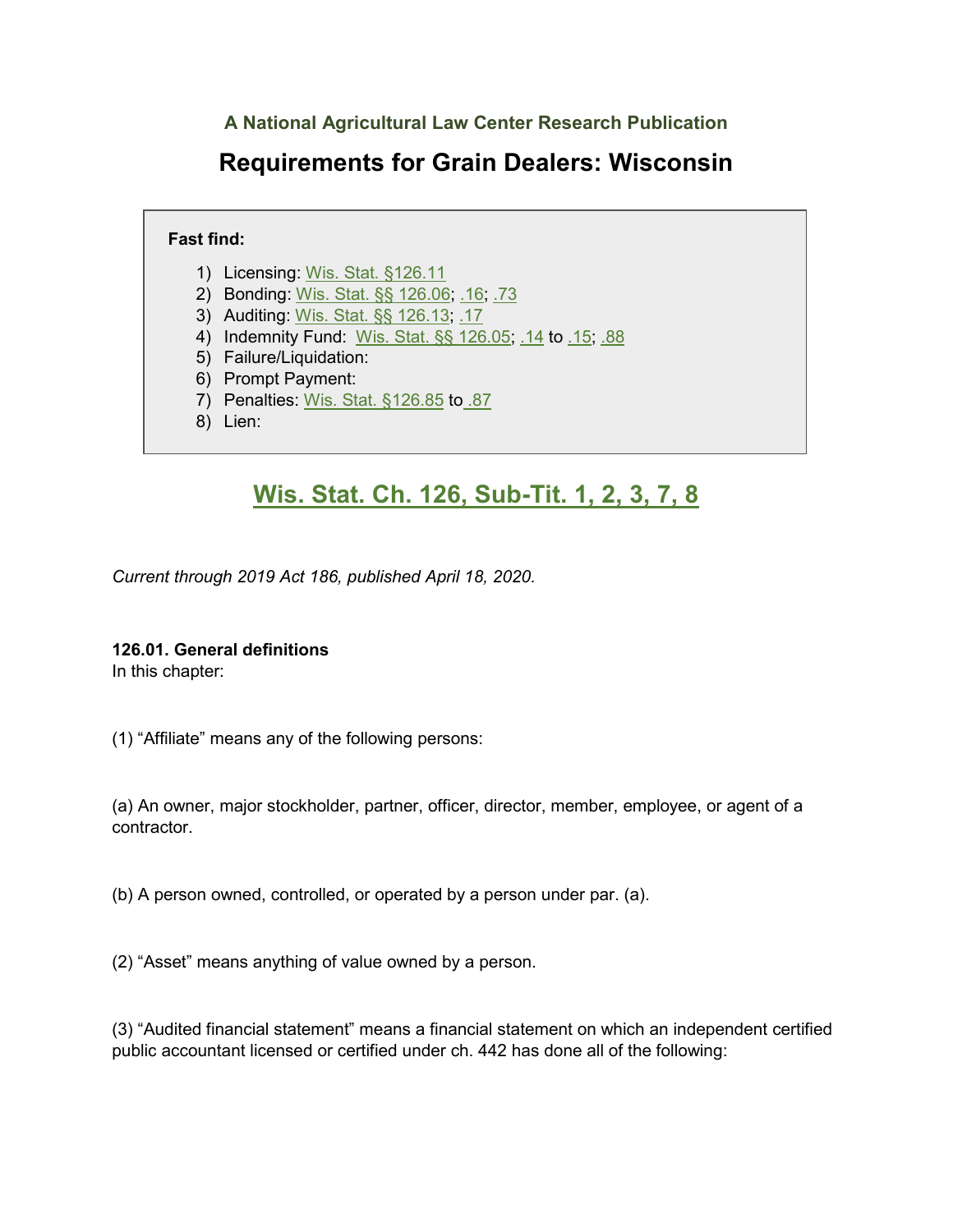(a) Stated that the financial statement presents fairly, in all material respects, the financial position of a contractor as of a specific date or for a specific period, according to one of the following:

1. Generally accepted accounting principles.

2. The historical cost basis method of accounting, if the financial statement is a sole proprietor's personal financial statement and the financial statement is prepared on a historical cost basis.

(b) Conducted an audit according to generally accepted auditing standards.

(4) "Balance sheet" means a statement of assets, liabilities, and equity on a specific date.

(5) "Contractor," unless otherwise qualified, means any of the following:

(a) A grain dealer, as defined in s. 126.10(9).

(b) A grain warehouse keeper, as defined in s. 126.25(9).

(c) A milk contractor, as defined in s. 126.40(8).

(d) A vegetable contractor, as defined in s. 126.55(14).

(6)"Current assets" means cash and other assets, including trade or investment items, that may be readily converted into cash in the ordinary course of business within one year after the date as of which the value of those assets is determined.

(7) "Current liabilities" means those liabilities that are due within one year after the date as of which the value of those liabilities is determined.

(8) "Department" means the department of agriculture, trade and consumer protection.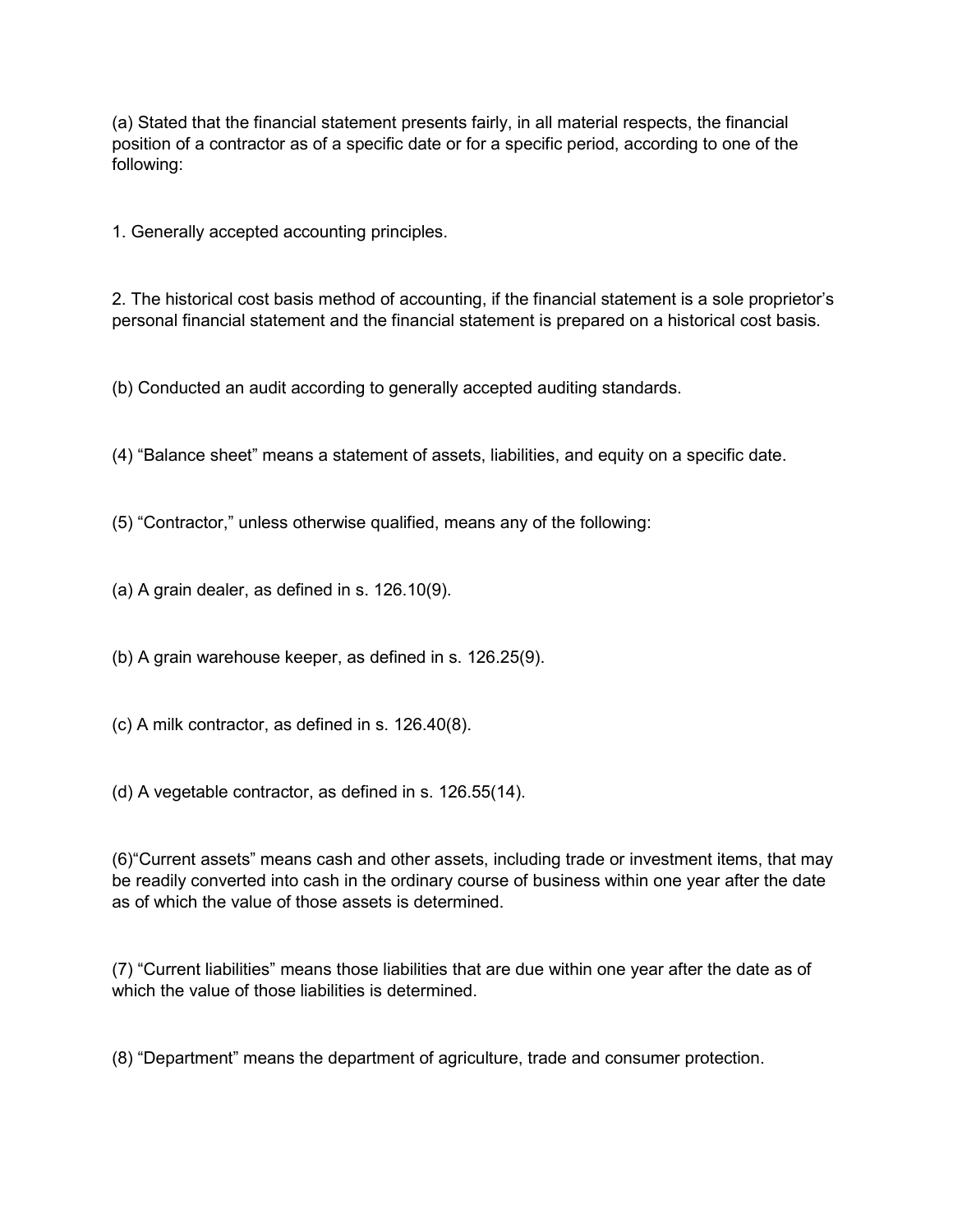(9) "Equity" means the value of assets less the value of liabilities.

(10) "Equity statement" means a report of the change in equity from the beginning to the end of the accounting period covered by the report.

(11) "Fund" means the agricultural producer security fund established under s. 25.463.

(12) "Generally accepted accounting principles" means the accounting standards adopted by the Financial Accounting Standards Board, except that for a business entity organized and operating outside the United States "generally accepted accounting principles" includes generally accepted foreign accounting standards that are substantially equivalent to standards adopted by the Financial Accounting Standards Board.

(13) "Grain" means corn, wheat, soybeans, oats, barley, rye, buckwheat, sorghum, flax seed, milo, sunflower seed, and mixed grain, as defined in 7 CFR 810.801, except that "grain" does not include any of the following:

(a) Sweet corn or other canning crops for processing.

(b) Seed corn, wheat, soybeans, oats, barley, rye, buckwheat, sorghum, flax seed, milo, sunflower seed, or mixed grain used or intended for use solely for planting purposes.

(c) Corn, wheat, soybeans, oats, barley, rye, buckwheat, sorghum, flax seed, milo, sunflower seed, or mixed grain that has been rolled, cracked, roasted, or otherwise processed.

(14) "Income statement" means a report of the financial results of business operations for a specific period.

(15) "Individual" means a natural person.

(16) "Interim financial statement" means a statement of financial condition prepared for a period shorter than a fiscal year.

 $(17)$  "Milk" has the meaning given in s. 97.01 $(10)(a)$ .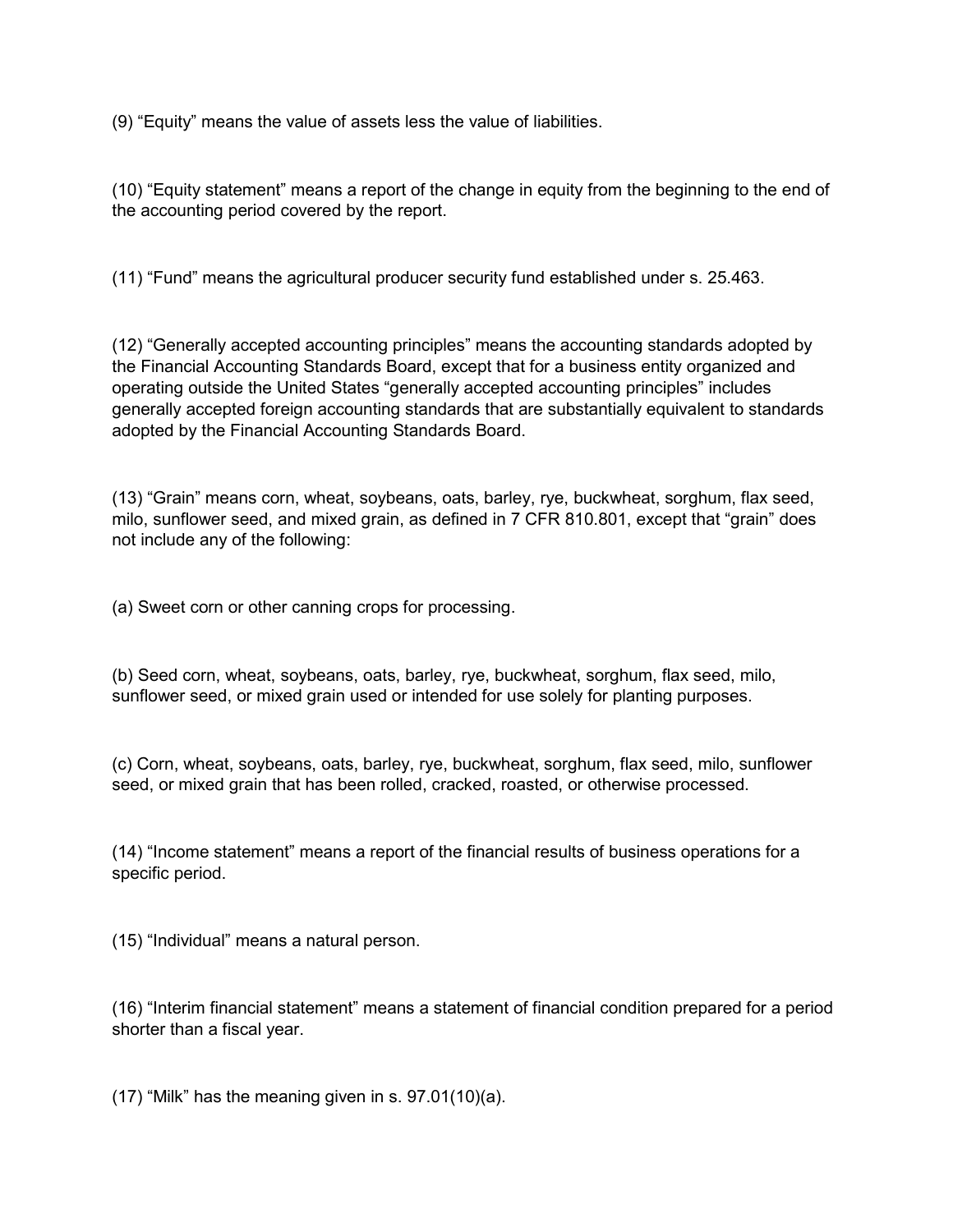(18) "Person," notwithstanding s. 990.01(26), means an individual, a corporation, a cooperative, an unincorporated cooperative association, a partnership, a limited liability company, a trust, a state agency, as defined in s. 20.001(1), a local governmental unit, as defined in s. 66.0131(1)(a), or other legal entity.

(19) "Producer," unless otherwise qualified, means a grain producer, as defined in s. 126.10(10), milk producer, as defined in s. 126.40(10), or vegetable producer, as defined in s. 126.55(16).

(20) "Reviewed financial statement" means a contractor's financial statement, other than an audited financial statement, that is reviewed by an independent certified public accountant licensed or certified under ch. 442.

(21) "Security" means security filed or maintained under s. 126.16, 126.31, 126.47, or 126.61.

(22) "Sole proprietor" means a contractor who is an individual.

(23) "Statement of cash flows" means a report of cash receipts and cash disbursements from operating, investing, and financing activities, including an explanation of changes in cash and cash equivalents for the accounting period covered by the report.

(24) "Vegetable" means any vegetable that is grown or sold for use in food processing, whether or not the vegetable is actually processed as food. "Vegetable" includes green beans, kidney beans, lima beans, romano beans, wax beans, beets, cabbage, carrots, celery, cucumbers, onions, peas, potatoes, spinach, squash, and sweet corn, but does not include grain.

### <span id="page-4-0"></span>**126.05. Agricultural producer security fund**

(1) The fund is a public trust and shall be administered to secure payments to producers. Moneys deposited into the fund may be used only for the purposes of this chapter.

(2) The department shall deposit into the fund all fees, surcharges, assessments, reimbursements, and proceeds of contingent financial backing that the department collects under this chapter. The department shall keep a record by contractor and industry, of all deposits into the fund. The department shall keep a record by industry of all payments from the fund.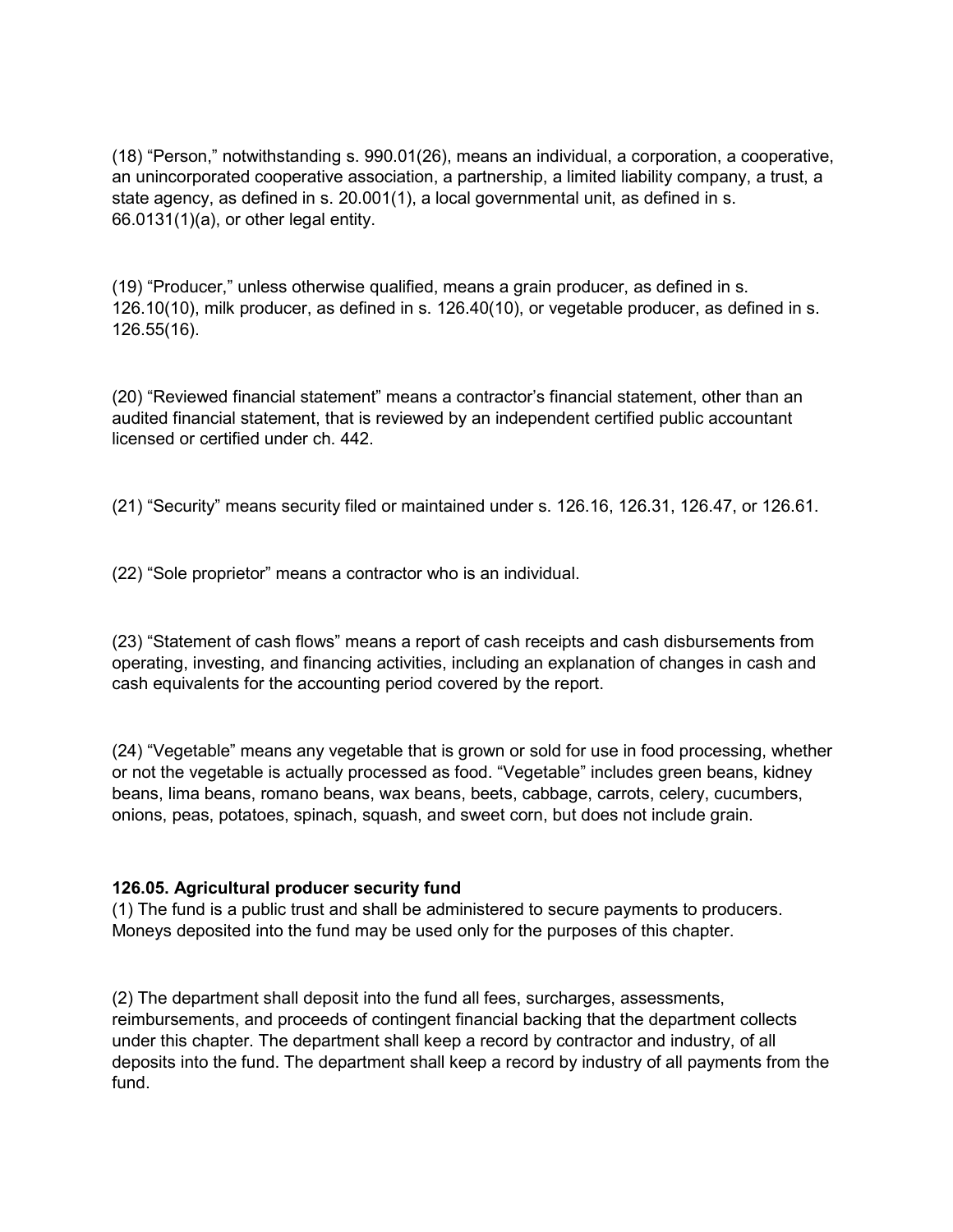## <span id="page-5-0"></span>**126.06. Contingent financial backing**

**(1) Department may acquire.** Using moneys appropriated under s. 20.115(1)(v), the department may acquire contingent financial backing to secure payment under s. 126.72(2) of claims against contributing contractors, as defined in s. 126.68(1). The contingent financial backing may be in one or more of the following forms:

(a) A surety bond.

(b) A contract to provide a cash loan to the fund whenever the department requests a loan payable as provided in sub. (3).

(c) Trade credit insurance.

(d) Any other form that the department determines is appropriate.

**(2) Amount.** (a) Except as provided in par. (b), the department may determine the amount of any contingent financial backing that it obtains under sub. (1), up to the amount that, in the department's judgment, is sufficient to meet reasonably foreseeable needs under s. 126.72(2). In making this determination, the department shall consider acquisition costs and repayment liabilities.

(b) The department may not acquire contingent financial backing in an amount that exceeds \$17,000,000, unless the department establishes a different maximum amount by rule.

**(3) Repayment.** The department shall pay principal and interest costs of any loan provided under sub. (1)(b) only from the appropriation from the agricultural producer security fund under s. 20.115(1)(wc).

**126.10. Definitions** In this subchapter:

(1) "Cash on delivery" means full cash payment for grain when the grain dealer takes custody or control of the grain.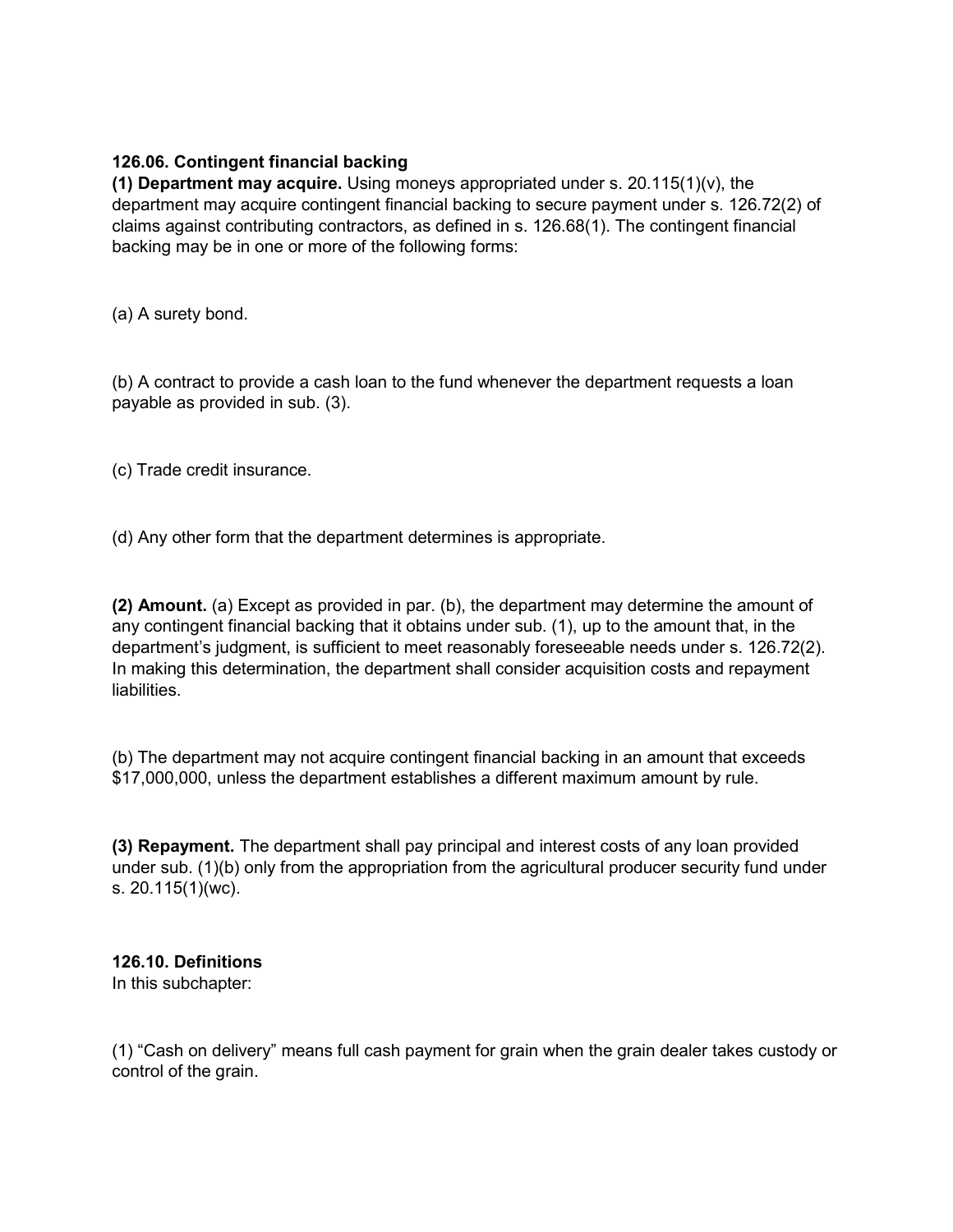(2) "Cash payment" means payment in any of the following forms:

(a) Currency.

(b) A cashier's check or a check that a bank issues and certifies.

(c) A wire transfer.

(d) Simultaneous barter.

(3) "Contributing grain dealer" means a grain dealer who is licensed under s. 126.11, who either has paid one or more quarterly installments under s. 126.15(7) or is required to contribute to the fund, but the first quarterly installment under s. 126.15(7) is not yet due, and who is not disqualified from the fund under s. 126.14(2).

(4) "Current ratio" means the ratio of the value of current assets to the value of current liabilities, calculated according to s. 126.13(6)(c)1.

(5) "Debt to equity ratio" means the ratio of the value of liabilities to equity, calculated according to s. 126.13(6)(c)2.

(6) "Deferred payment contract" means a contract for the procurement of grain under which a grain dealer takes custody or control of producer grain more than 7 days before paying for the grain in full. "Deferred payment contract" includes a deferred price contract.

(7) "Deferred price contract" means a contract for the procurement of grain under which a grain dealer takes custody or control of producer grain more than 7 days before the price of that grain must be determined under the contract.

(8) "Disqualified grain dealer" means a grain dealer who is disqualified from the fund under s. 126.14(2).

(9) "Grain dealer" means a person who buys producer grain or who markets producer grain as a producer agent. "Grain dealer" does not include any of the following: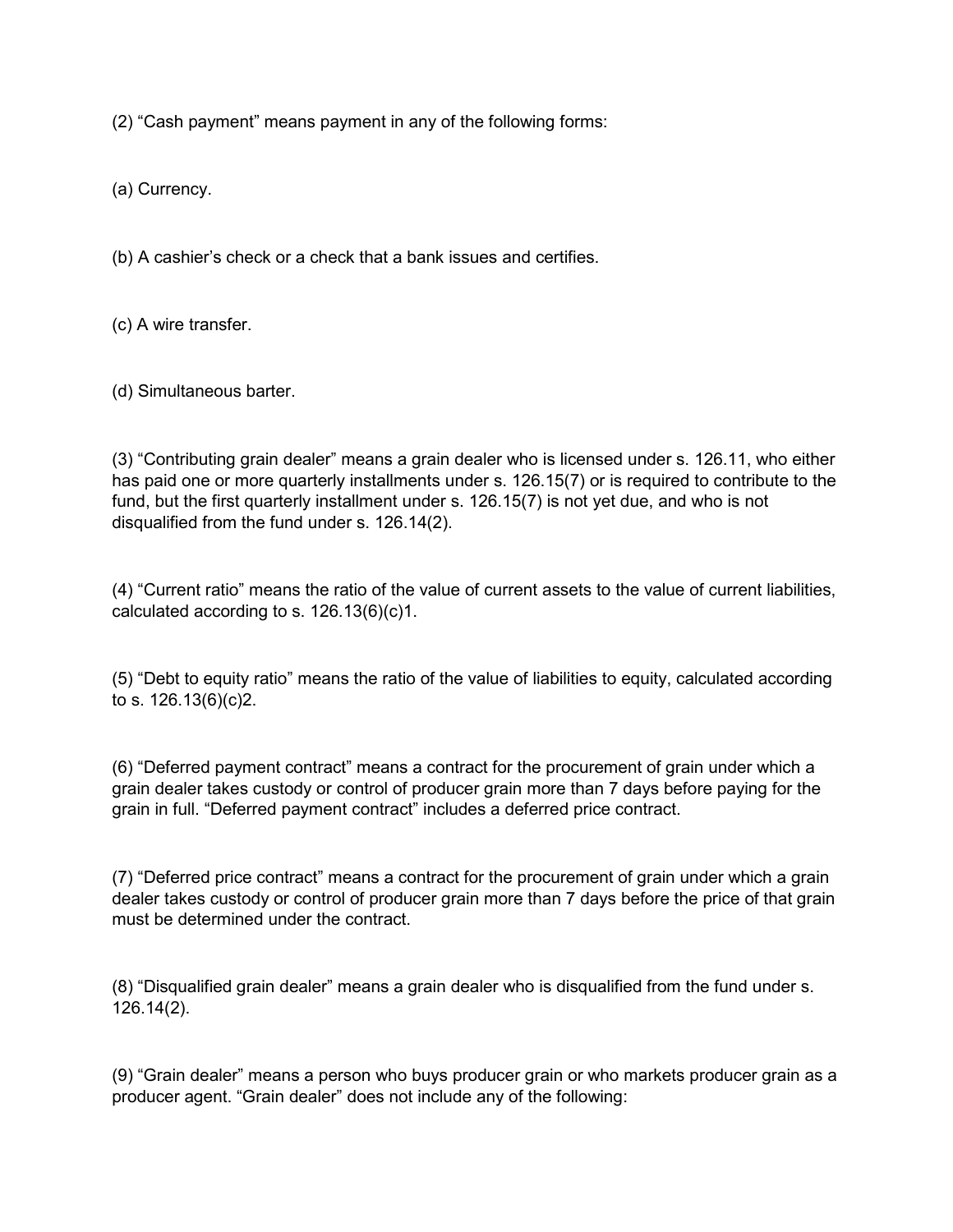(a) A person who merely brokers a contract between a grain producer and a grain dealer without becoming a party to the contract, taking control of grain, or accepting payment on behalf of the grain producer.

(b) A person who merely buys or sells grain on a board of trade or commodity exchange.

(10) "Grain producer" means a person who grows grain.

(10m) "License year" means the period beginning on September 1 and ending on the following August 31.

(11) "Procure grain" means to buy grain or acquire the right to market grain.

(12) "Procure producer grain in this state" means any of the following:

(a) To buy producer grain for receipt in this state.

(b) To acquire the right to market producer grain grown in this state.

(13) "Producer agent" means a person who acts on behalf of a grain producer to market or accept payment for the grain producer's grain without taking title to that grain, including a person who uses a producer trust fund to market or accept payment for producer grain. "Producer agent" does not include any of the following:

(a) A person who merely brokers a contract between a grain producer and a grain dealer, without becoming a party to the contract, taking control of grain, or accepting payment on behalf of the grain producer.

(b) A person who merely holds or transports grain for a grain producer without marketing the grain or accepting payment on behalf of the grain producer.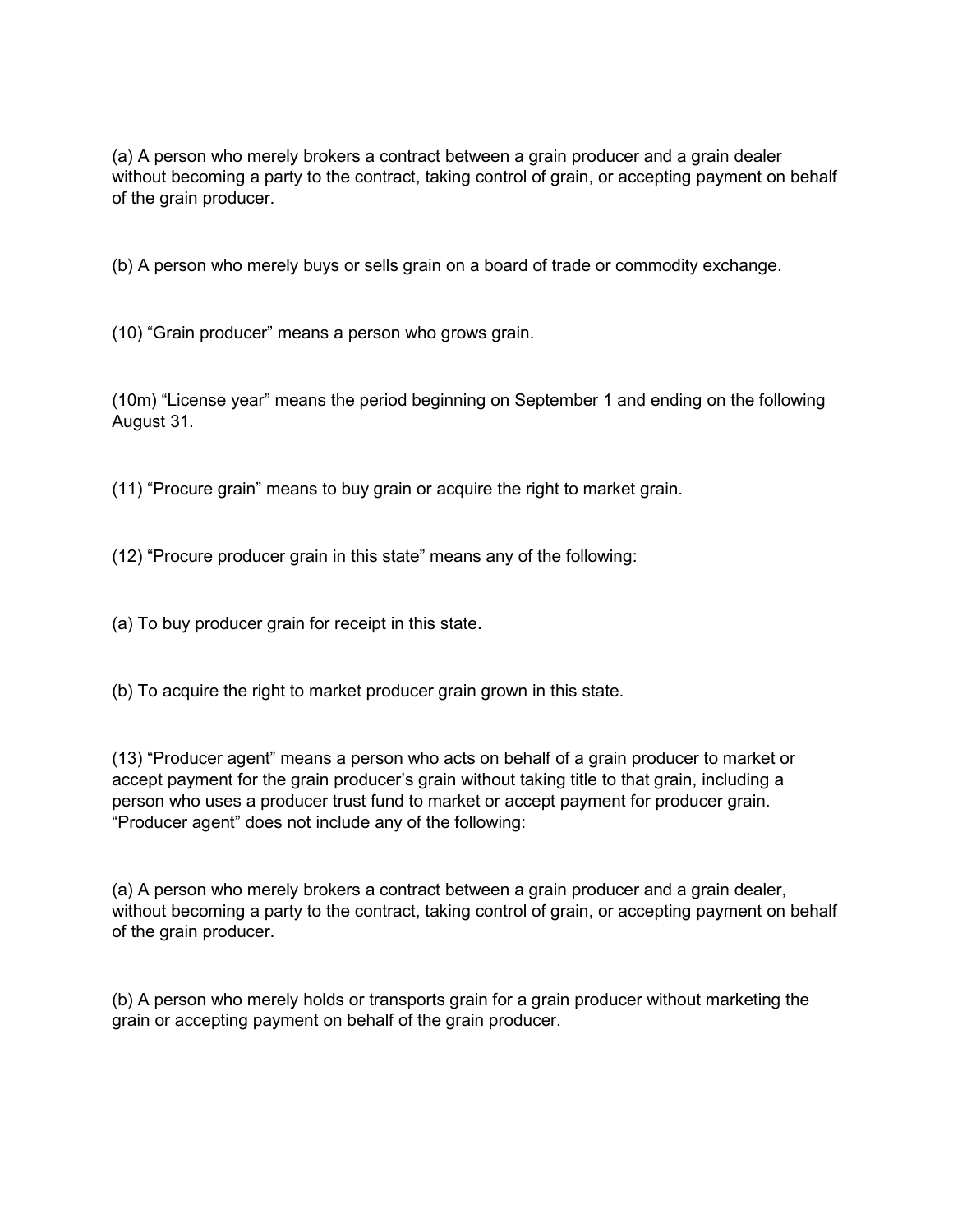(14) "Producer grain" means grain that is owned by or held in trust for one or more grain producers. "Producer grain" includes grain that a producer agent markets for a grain producer, without taking title to the grain.

## <span id="page-8-0"></span>**126.11. Grain dealers; licensing**

**(1) License required.** Except as provided in sub. (2), no grain dealer may procure producer grain in this state without a current annual license from the department.

**(2) Exempt grain dealers.** The following grain dealers are not required to hold a license under this section, but may volunteer to be licensed:

(a) A grain dealer who pays cash on delivery for all producer grain.

(b) A grain dealer who buys producer grain solely for the grain dealer's own use as feed or seed and who spends less than \$400,000 per license year for that grain.

**(2m) License terms.** A license under this section expires on the August 31 following its issuance. No person may transfer or assign a license issued under this section.

**(3) License application.** A grain dealer shall apply for an annual license under this section in writing, on a form provided by the department. An applicant shall provide all of the following:

(a) The applicant's legal name and any trade name under which the applicant proposes to operate as a grain dealer.

(b) A statement of whether the applicant is an individual, corporation, partnership, cooperative, unincorporated cooperative association, limited liability company, trust, or other legal entity. If the applicant is a corporation, a cooperative, or an association, the applicant shall identify each officer of the corporation or cooperative. If the applicant is a partnership, the applicant shall identify each partner.

(c) The mailing address of the applicant's primary business location and the name of a responsible individual who may be contacted at that location.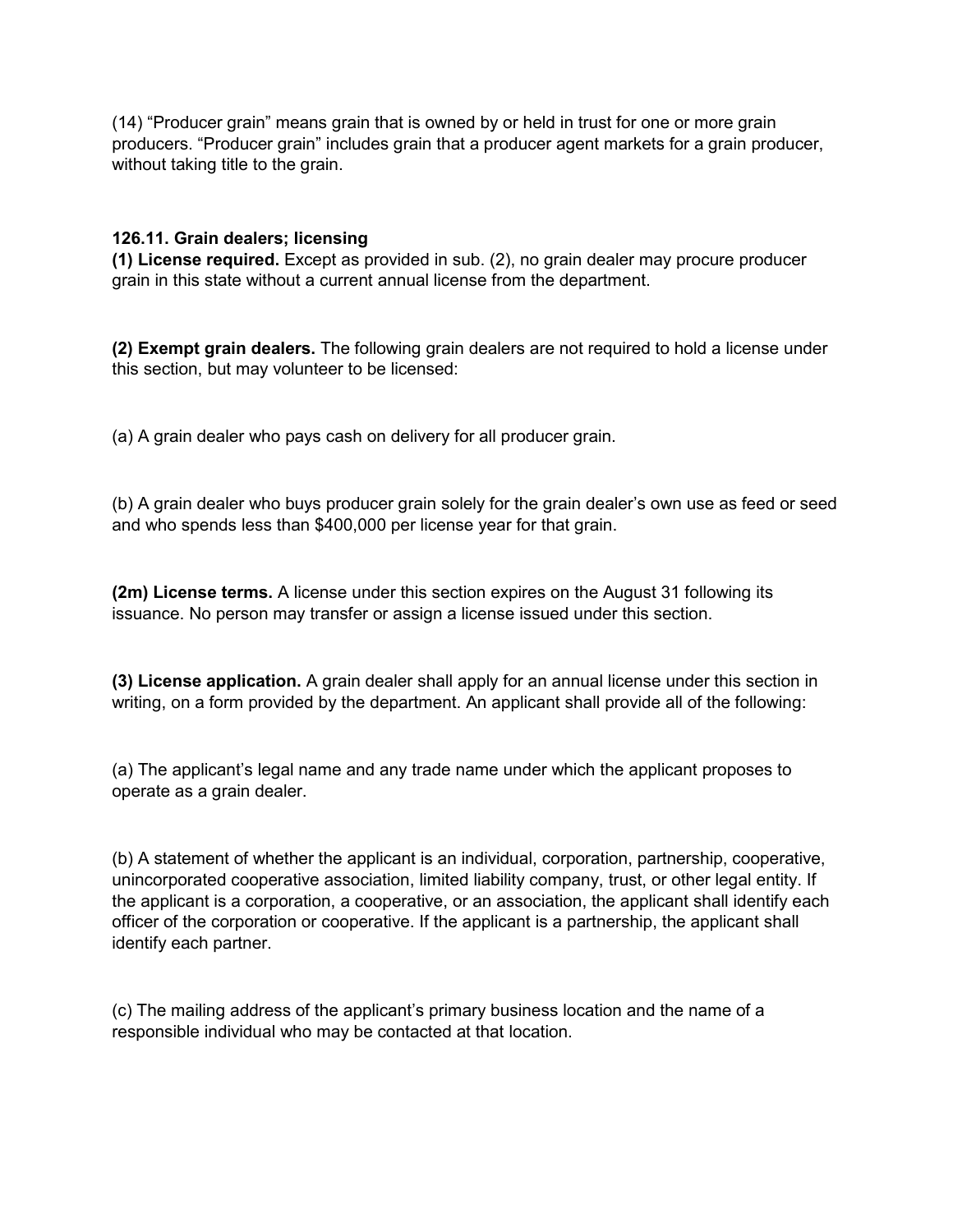(d) The street address of each business location from which the applicant operates in this state as a grain dealer and the name of a responsible individual who may be contacted at each location that is staffed.

(e) All license fees and surcharges required under sub. (4).

(g) A financial statement if required under s. 126.13(1) and not yet filed.

(h) Other relevant information required by the department.

**(4) License fees and surcharges.** A grain dealer applying for an annual license under this section shall pay the following fees and surcharges in the amounts that the department specifies by rule:

(a) A nonrefundable basic license fee.

(b) A supplementary license fee based on the volume of grain reported by the grain dealer under sub. (9)(d), less any credit provided under sub. (6).

(c) A supplementary license fee for each truck, in excess of one truck, that the grain dealer uses to haul grain in this state.

(d) A license surcharge if the grain dealer files a financial statement under s. 126.13(1) that is not an audited financial statement.

(e) A license surcharge if the department determines that, within 365 days before submitting the license application, the applicant operated as a grain dealer without a license in violation of sub. (1). The applicant shall also pay any license fees, license surcharges, and fund assessments that are still due for any license year in which the applicant violated sub. (1).

(f) A license surcharge if during the preceding 12 months the applicant failed to file an annual financial statement required under s. 126. 13(1)(b) by the deadline specified in s. 126.13(1)(c).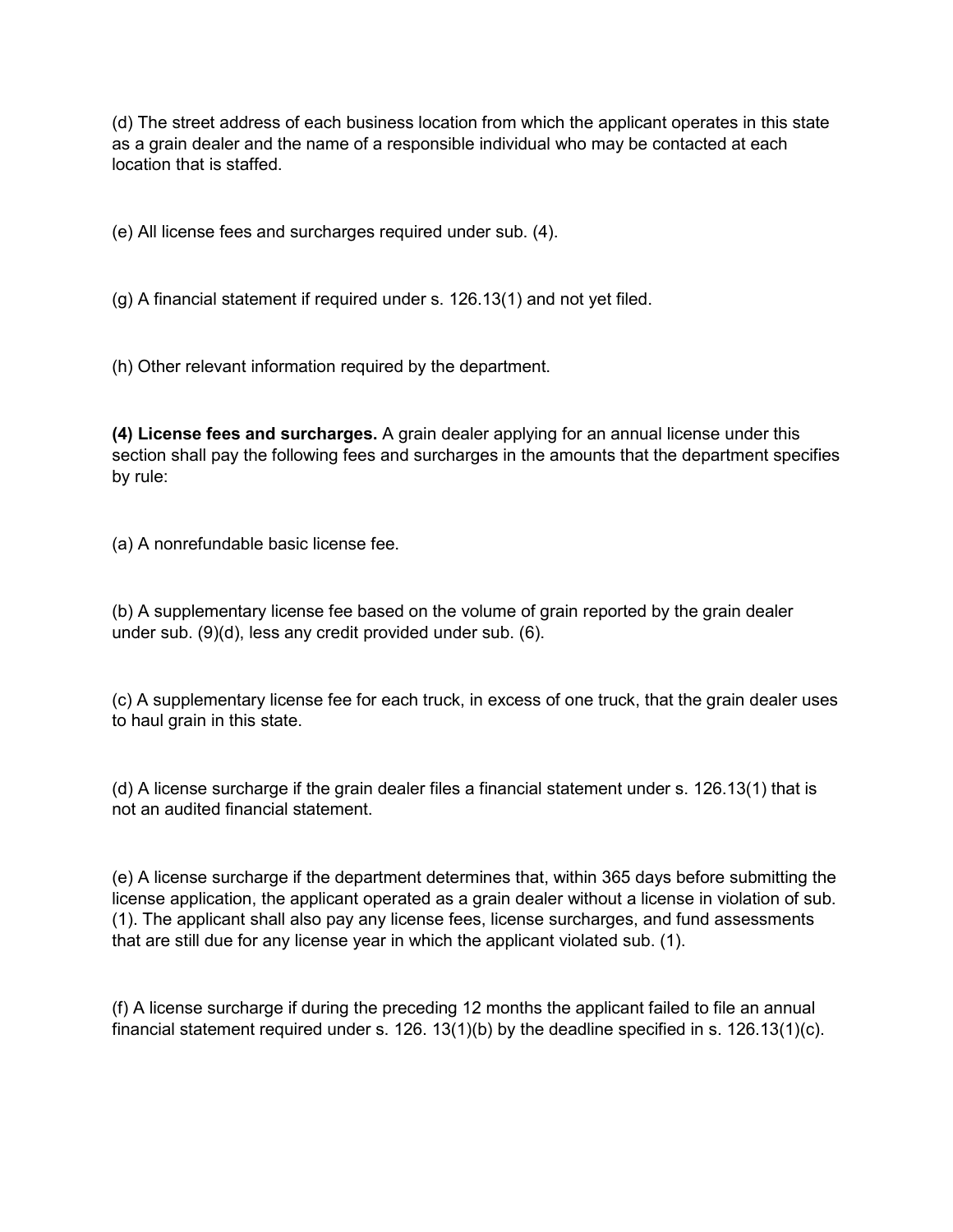(g) A license surcharge if a renewal applicant fails to renew a license by the license expiration date of August 31. This paragraph does not apply to a grain dealer who is exempt under sub. (2) and is voluntarily licensed.

**(4m) Effect of payment of surcharge.** Payment under sub. (4)(e) does not relieve the applicant of any other civil or criminal liability that results from the violation of sub. (1), but does not constitute evidence of any law violation.

**(5) License for part of year; fees.** A person who applies for an annual grain dealer license after the beginning of a license year shall pay the full annual fee amounts required under sub. (4).

**(6) Fee credits.** If the combined balance in the fund contributed by grain dealers and grain warehouse keepers, as defined in s. 126.25(9), exceeds \$2,300,000 on May 31 of any license year, the department shall credit 50 percent of the excess amount against license fees charged under sub. (4)(b) to contributing grain dealers who file timely license renewal applications for the next license year. The department shall credit each contributing grain dealer on a prorated basis, in proportion to the total fees that the grain dealer paid under sub. (4)(b) for the 4 preceding license years as a contributing grain dealer.

**(7) Fee statement.** The department shall provide, with each license application form, a written statement of all license fees and surcharges required under sub. (4) or the formula for determining them. The department shall specify any fee credit for which the applicant may qualify under sub. (6).

**(8) No license without full payment.** The department may not issue an annual license under sub. (1) until the applicant pays all license fees and surcharges identified in the department's statement under sub. (7). The department shall refund a fee or surcharge paid under protest if upon review the department determines that the fee or surcharge is not applicable.

**(9) Applicant statement.** As part of a license application under sub. (3), an applicant shall provide a statement, signed by the applicant or an officer of the applicant, that reports all of the following:

(a) The total amount that the applicant paid, during the applicant's last completed fiscal year, for producer grain procured in this state, less the total amount reported under par. (e)3., if any. If the applicant has not yet operated as a grain dealer in this state, the applicant shall estimate the amount that the applicant will pay during the applicant's first complete fiscal year for producer grain procured in this state, less the total amount reported under par. (e)3., if any.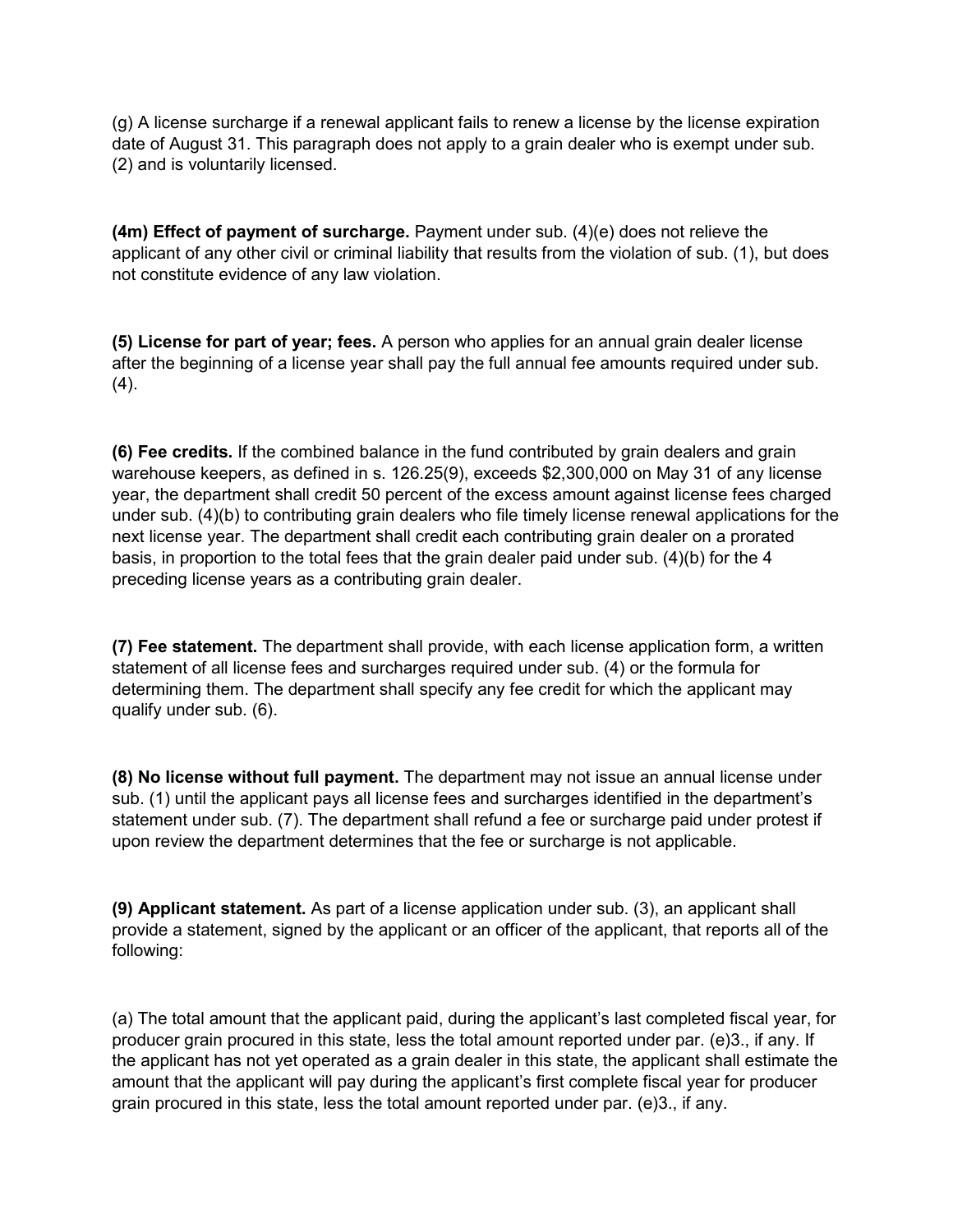(b) The amount of the payments under par. (a) made under deferred payment contracts.

(c) Whether the applicant has had any obligations under deferred payment contracts, for grain procured in this state, at any time since the beginning of the applicant's last completed fiscal year.

(d) The total number of bushels of producer grain that the applicant procured in this state during the applicant's last completed fiscal year. If the applicant has not yet operated as a grain dealer in this state, the applicant shall estimate the total number of bushels of producer grain that the applicant will procure in this state during the applicant's first complete fiscal year.

(e) All of the following information related to each grain producer or producer agent that under s. 126.70(1)(b) has permanently waived eligibility to file a default claim against the applicant:

1. A copy of the written waiver that the grain producer or producer agent filed under s. 126.70(1)(c).

2. The total number of bushels of producer grain that the applicant procured in this state from that grain producer or producer agent during the applicant's last completed fiscal year. If the applicant has not yet operated as a grain dealer in this state, the applicant shall estimate the total number of bushels of producer grain that the applicant will procure in this state from that grain producer or producer agent during the applicant's first complete fiscal year.

3. The total amount that the applicant paid during the applicant's last completed fiscal year for producer grain that the applicant procured in this state from that grain producer or producer agent. If the applicant has not yet operated as a grain dealer in this state, the applicant shall estimate the total amount that the applicant will pay during the applicant's first complete fiscal year for producer grain that the applicant will procure in this state from that producer or producer agent.

4. The amount of payments under subd. 3. made under deferred payment contracts.

**(10) Action granting or denying application.** The department shall grant or deny an application under sub. (3) within 30 days after the department receives a complete application. If the department denies a license application, the department shall give the applicant a written notice stating the reason for the denial.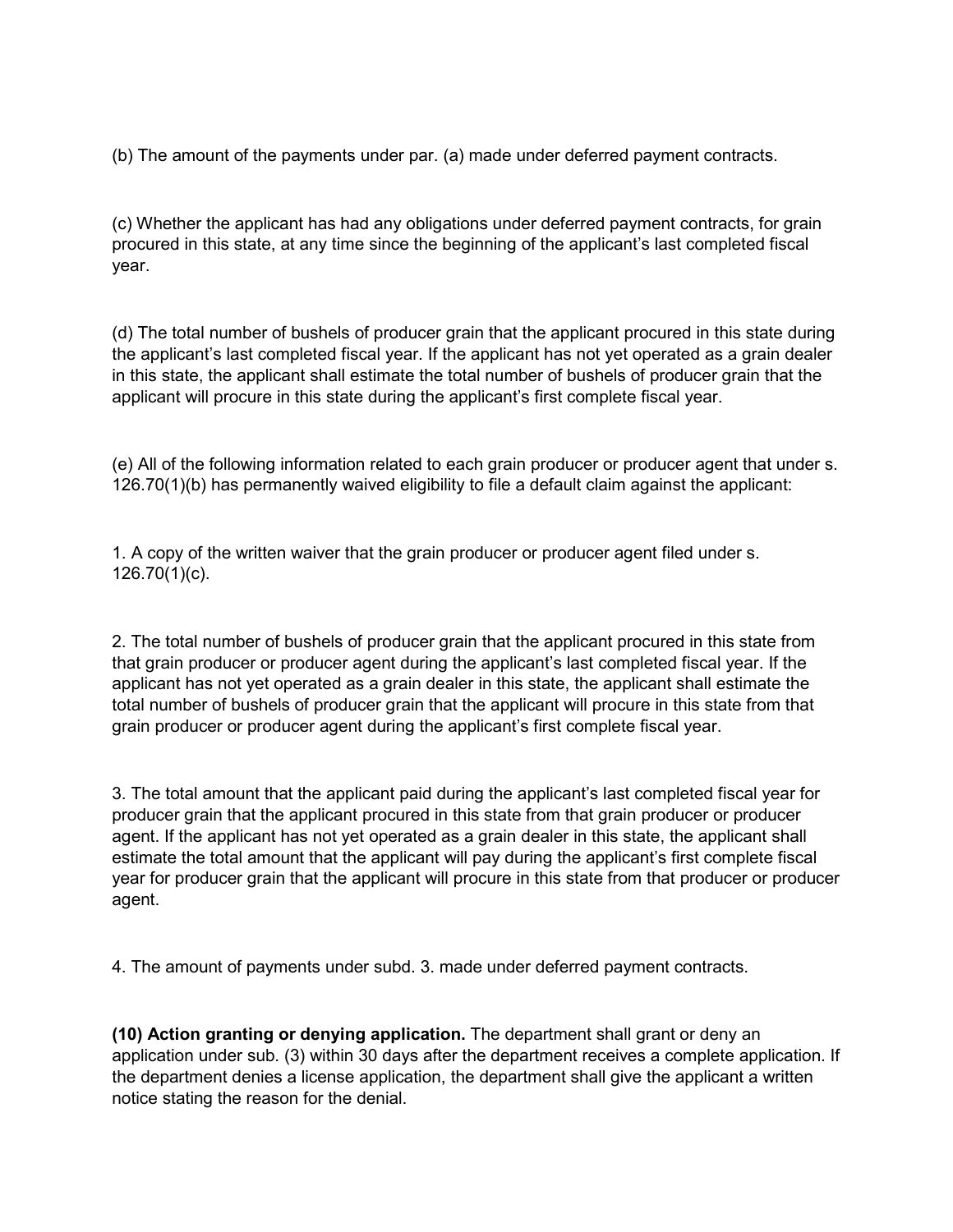**(11) License displayed.** A grain dealer licensed under sub. (1) shall prominently display a copy of that license at the following locations:

(a) On each truck that the grain dealer uses to haul grain in this state.

(b) At each business location from which the grain dealer operates in this state.

126.12. Grain dealers; insurance

**(1) Fire and extended coverage insurance.** A grain dealer licensed, or required to be licensed, under s. 126.11 shall maintain fire and extended coverage insurance, issued by an insurance company authorized to do business in this state, that covers all grain in the custody of the grain dealer, whether owned by the grain dealer or held for others, at the full local market value of the grain.

**(2) Insurance cancellation; replacement.** Whenever an insurance policy under sub. (1) is canceled, the grain dealer shall replace the policy so that there is no lapse in coverage.

**(3) Insurance coverage; misrepresentation.** No grain dealer may misrepresent any of the following to the department or to any grain producer or producer agent:

(a) That the grain dealer is insured.

(b) The nature, coverage, or material terms of the grain dealer's insurance policy.

### <span id="page-12-0"></span>**126.13. Grain dealers; financial statements**

**(1) Required annual financial statement.** (a) A grain dealer shall file an annual financial statement with the department, before the department first licenses the grain dealer under s. 126.11, if the grain dealer's license application shows any of the following:

1. That the amount of grain reported under s. 126.11(9)(d), less the total amount reported under s. 126.11(9)(e)2., if any, exceeds 200,000 bushels.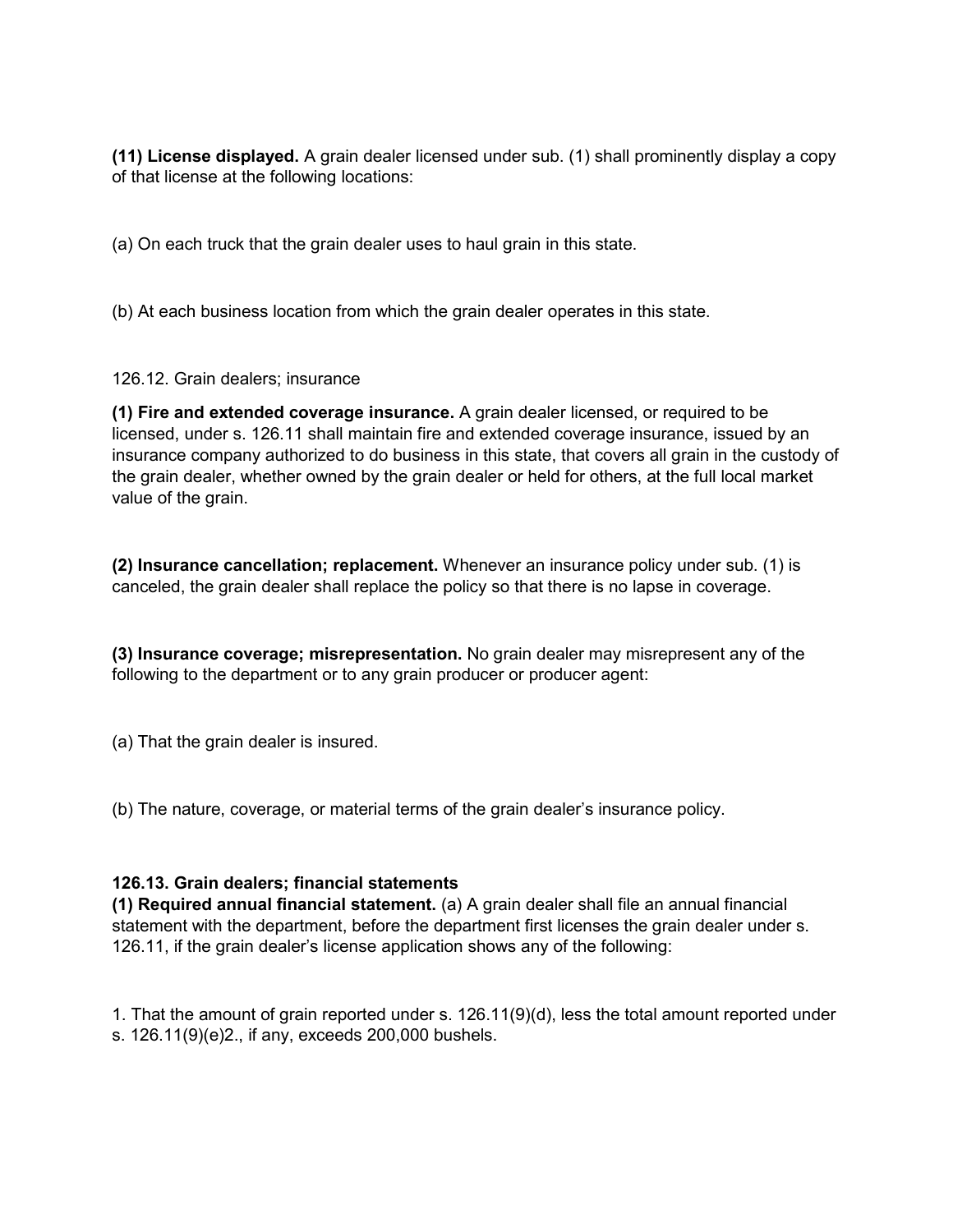2. Any deferred payment contract obligations under s. 126.11(9)(c) to a grain producer or producer agent that has not, under s. 126.70(1)(b), permanently waived eligibility to file a default claim against the grain dealer.

(b) A grain dealer licensed under s. 126.11 shall file an annual financial statement with the department during each license year if the grain dealer's license application for that year shows any of the following:

1. That the amount of grain reported under s. 126.11(9)(d), less the total amount reported under s. 126.11(9)(e)2., if any, exceeds 200,000 bushels and the grain dealer is not a contributing grain dealer who procures grain in this state solely as a producer agent.

2. Any deferred payment contract obligations under s. 126.11(9)(c) to a grain producer or producer agent that has not, under s. 126.70(1)(b), permanently waived eligibility to file a default claim against the grain dealer.

(c) A grain dealer shall file an annual financial statement under par. (b) by the 15th day of the 4th month following the close of the grain dealer's fiscal year, except that the department may extend the filing deadline for up to 30 days if the grain dealer, or the accountant reviewing or auditing the financial statement, files a written extension request at least 10 days before the filing deadline.

(d) Except as provided under par. (e), a grain dealer licensed under s. 126.11 may not incur any obligations under deferred payment contracts for grain procured in this state unless the contractor first notifies the department and files an annual financial statement with the department.

(e) A grain dealer licensed under s. 126.11 is not required to notify the department or file an annual financial statement with the department under par. (d) for an obligation incurred under a deferred payment contract, for grain procured in this state, with a grain producer or producer agent that has, under s. 126.70(1)(b), permanently waived eligibility to file a default claim against the grain dealer.

**(2) Voluntary annual financial statement.** A contributing grain dealer who is not required to file a financial statement under sub. (1) may file an annual financial statement with the department to qualify for a lower fund assessment under s. 126.15.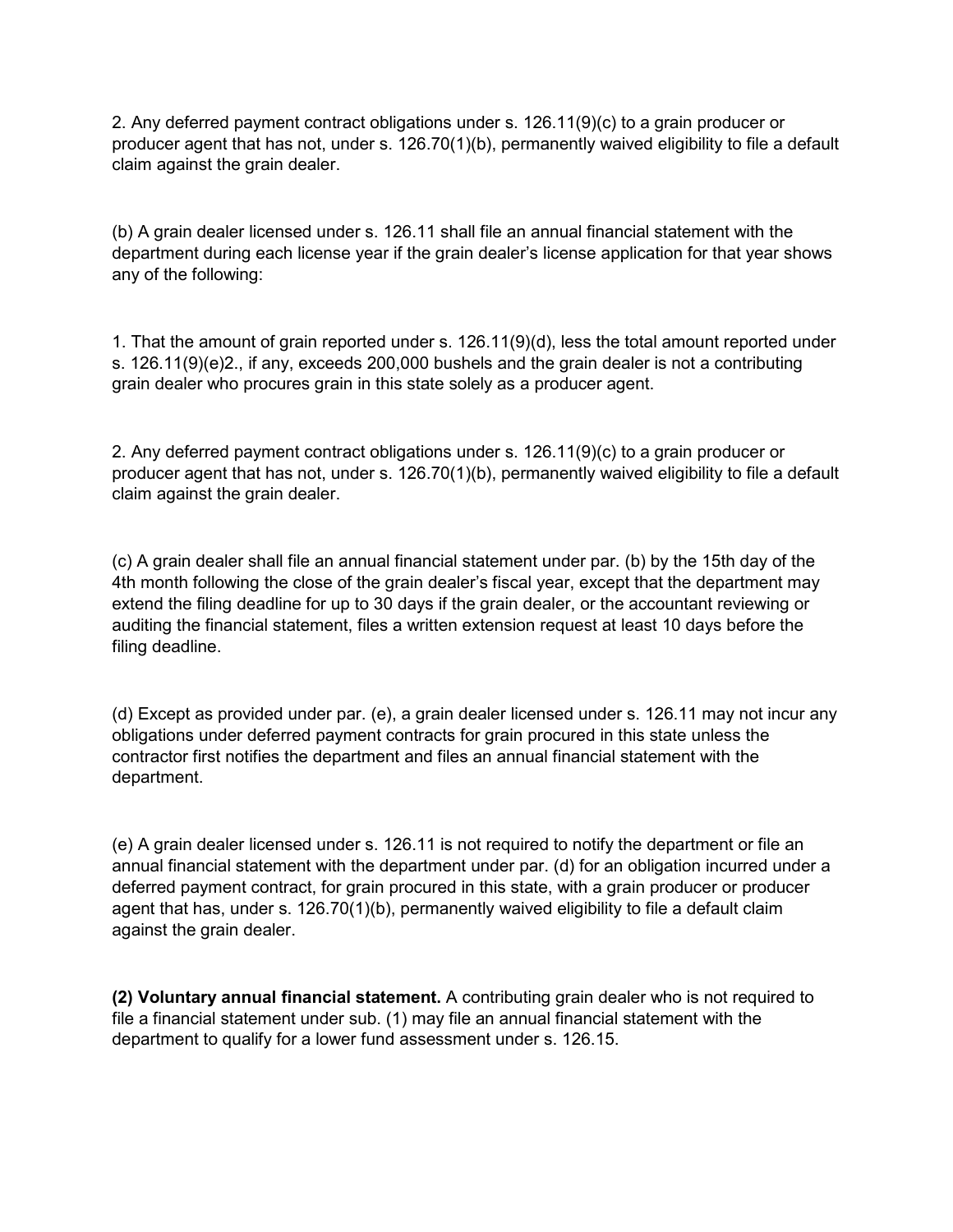**(3) Reviewed or audited financial statement.** A grain dealer filing a financial statement under sub. (1) or (2) may file either a reviewed financial statement or an audited financial statement, except that if the volume of grain reported by the grain dealer under s. 126.11(9)(d), less the total volume reported by the grain dealer under s. 126.11(9)(e)2., if any, exceeds 2,500,000 bushels, the grain dealer shall file an audited financial statement.

**(4) Accounting period.** A grain dealer filing an annual financial statement under sub. (1) or (2) shall file a financial statement that covers the grain dealer's last completed fiscal year unless the grain dealer has been in business for less than one year.

**(4m) Interim financial statement.** The department may, at any time, require a grain dealer licensed under s. 126.11 to file an interim financial statement with the department. An interim financial statement need not be a reviewed financial statement or an audited financial statement.

**(5) Generally accepted accounting principles.** (a) Except as provided in par. (b), a grain dealer filing an annual financial statement under this section shall file a financial statement that is prepared according to generally accepted accounting principles.

(b) If a grain dealer is a sole proprietor and the grain dealer's financial statement is not audited, the grain dealer shall file a financial statement that is prepared on a historical cost basis.

**(6) Financial statement contents.** (a) Except as provided in par. (b), a grain dealer filing a financial statement under this section shall file a financial statement that consists of a balance sheet, income statement, equity statement, statement of cash flows, notes to those statements, and any other information required by the department. If the grain dealer is a sole proprietor, the grain dealer shall file his or her business and personal financial statements. A grain dealer shall disclose on the grain dealer's financial statement, separately and clearly, the grain dealer's unpaid obligations to grain producers and producer agents.

(b) If a grain dealer has been in business for less than one year, the grain dealer may file an annual financial statement under sub. (1) or (2) consisting of a balance sheet and notes.

(c) A grain dealer filing a financial statement under this section shall include in the financial statement, or in an attachment to the financial statement, calculations of all of the following:

1. The grain dealer's current ratio, excluding any assets required to be excluded under sub. (7).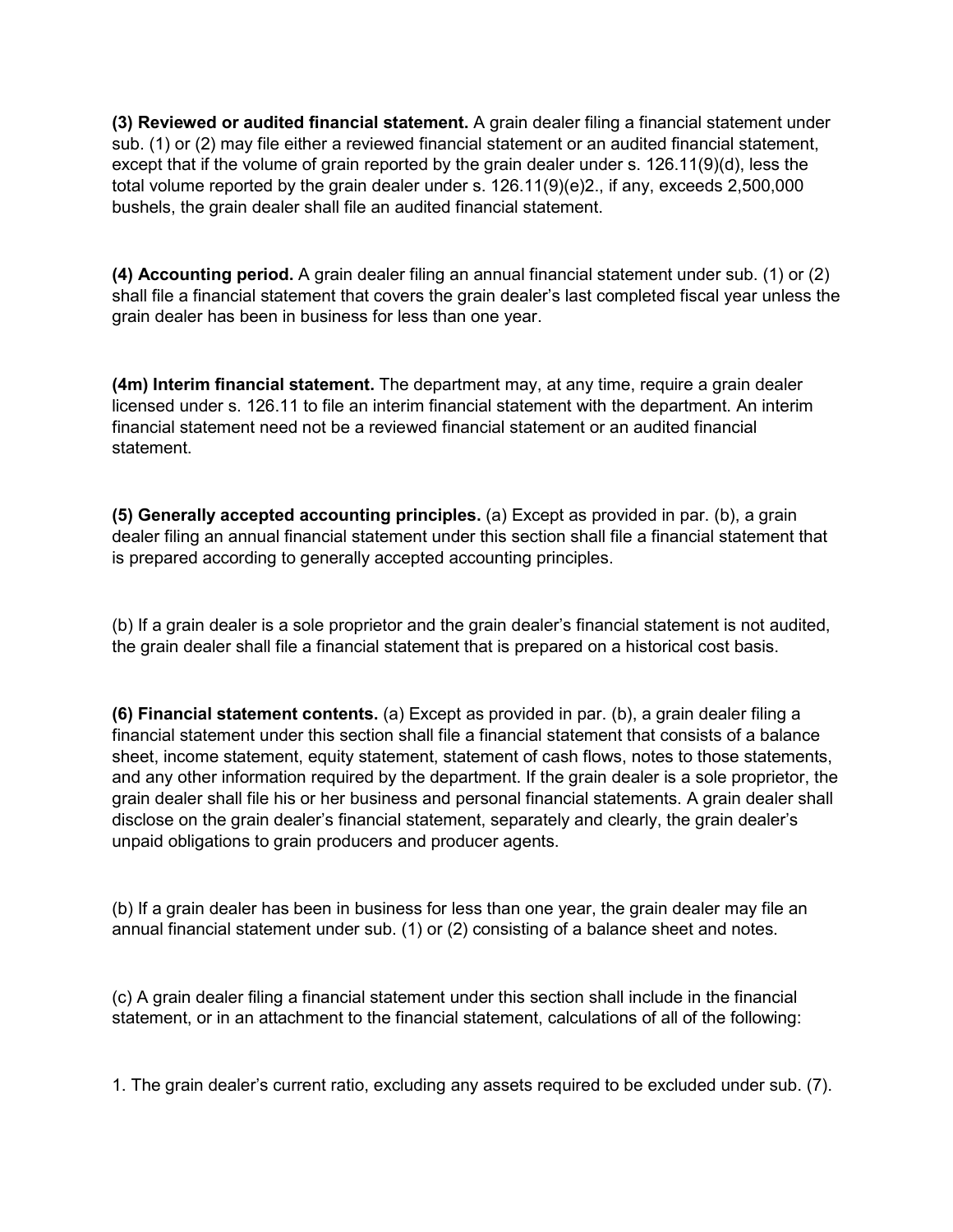2. The grain dealer's debt to equity ratio, excluding any assets required to be excluded under sub. (7).

**(7) Assets excluded.** A grain dealer may not include any of the following assets in the calculations under sub. (6)(c) unless the department specifically approves their inclusion:

(a) A nontrade note or account receivable from an officer, director, employee, partner, or stockholder, or from a member of the family of any of those individuals, unless the note or account receivable is secured by a first priority security interest in real or personal property.

(b) A note or account receivable from a parent organization, a subsidiary, or an affiliate, other than an employee.

(c) A note or account that has been receivable for more than one year, unless the grain dealer has established an offsetting reserve for uncollectible notes and accounts receivable.

**(9) Entity covered.** A person filing a financial statement under this section may not file, in lieu of that person's financial statement, the financial statement of the person's parent organization, subsidiary, predecessor, or successor.

**(10) Department review.** The department may analyze a financial statement submitted under this section and may reject a financial statement that fails to comply with this section.

### <span id="page-15-0"></span>**126.14. Contributing grain dealers; disqualification**

**(1) Contribution required.** A grain dealer who is required to be licensed under s. 126.11(1) shall pay fund assessments under s. 126.15 unless the grain dealer is disqualified under sub. (2). A grain dealer who is voluntarily licensed under s. 126.11 may pay voluntary assessments under s. 126.15, unless the grain dealer is disqualified under sub. (2).

**(2) Disqualified grain dealer.** (a) A grain dealer who is required to file security under s. 126.16(1)(a) is disqualified from the fund until the department determines that one of the conditions in s. 126.16(8)(a)1. and 2. is satisfied.

(b) A grain dealer is disqualified from the fund if any of the following occurs: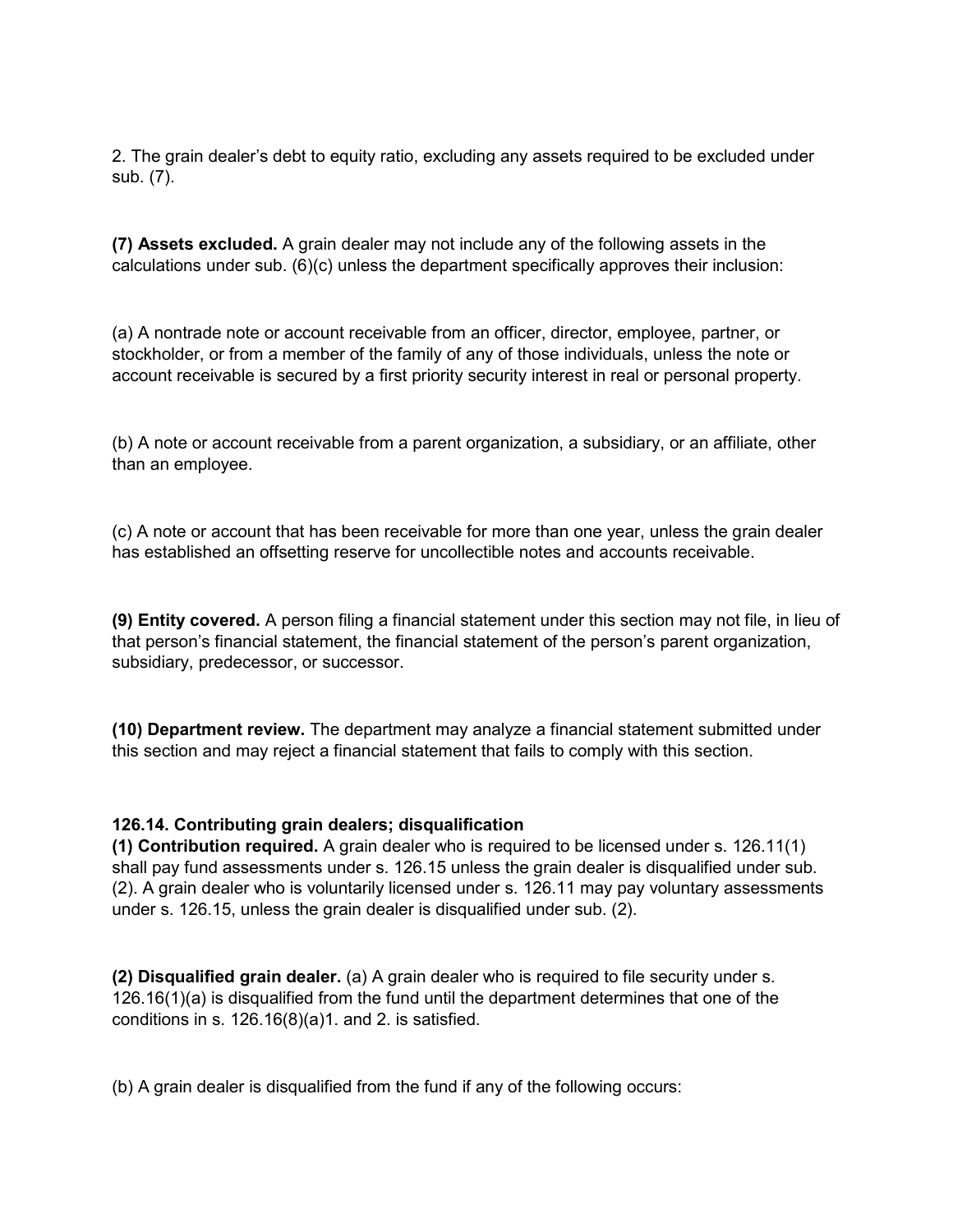1. The department denies, suspends, or revokes the grain dealer's license.

2. The department issues an order under s. 126.85 disqualifying the grain dealer from the fund.

**(3) Payments by disqualified grain dealer.** (a) The department may not return to a disqualified grain dealer any fund assessments that the grain dealer paid as a contributing grain dealer.

(b) A disqualified grain dealer remains liable for any unpaid fund installment under s. 126.15 that became due while the grain dealer was a contributing grain dealer. A disqualified grain dealer is not liable for any fund installment that becomes due after the grain dealer is disqualified under sub. (2).

**(4) Notice to producers.** A grain dealer who is disqualified from the fund shall immediately give written notice of that disqualification to all grain producers and producer agents to whom the grain dealer has unpaid contract obligations for producer grain produced in this state. The department may by rule or order specify the form and content of the notice.

**(5) Disqualified grain dealer to pay cash on delivery.** A grain dealer who is disqualified from the fund shall pay cash on delivery for all producer grain procured in this state.

#### <span id="page-16-0"></span>**126.15. Contributing grain dealers; fund assessments**

**(1) General.** A contributing grain dealer shall pay an annual fund assessment for each license year. Except as provided in sub. (6m), the assessment equals \$20 or the sum of the following, whichever is greater, unless the department by rule specifies a different assessment:

(a) The grain dealer's current ratio assessment. The current ratio assessment for a license year equals the grain dealer's current ratio assessment rate under sub. (2) multiplied by the amount reported under s. 126.11(9)(a) in the grain dealer's license application for that license year.

(b) The grain dealer's debt to equity ratio assessment. The debt to equity ratio assessment for a license year equals the grain dealer's debt to equity ratio assessment rate under sub. (4) multiplied by the amount reported under s. 126.11(9)(a) in the grain dealer's license application for that license year.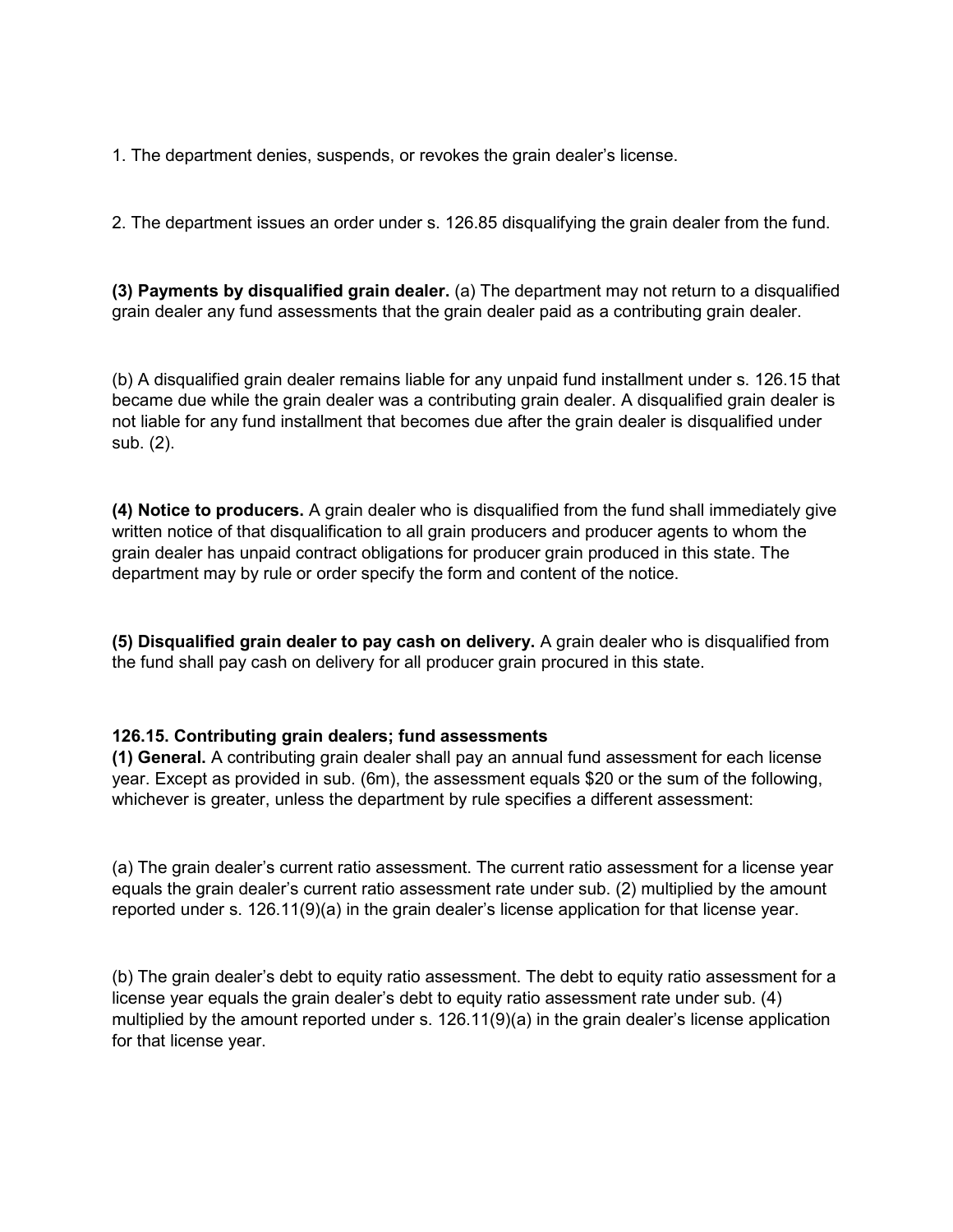(c) The grain dealer's deferred payment assessment. The deferred payment assessment for a license year equals the payment amount, if any, that the grain dealer reports under s. 126.11(9)(b) in the grain dealer's license application for that license year, less any amount reported under s. 126.11(9)(e)4., multiplied by the grain dealer's deferred payment assessment rate under sub. (6).

**(2) Current ratio assessment rate.** A grain dealer's current ratio assessment rate is calculated, at the beginning of the license year, as follows:

(a) If the grain dealer has filed an annual financial statement under s. 126.13 and that financial statement shows a current ratio of at least 1.25 to 1.0, the grain dealer's current ratio assessment rate equals the greater of zero or the current ratio assessment factor in sub. (3)(a) multiplied by the following amount:

1. Subtract one from the current ratio.

- 2. Divide the amount determined under subd. 1. by 3.
- 3. Multiply the amount determined under subd. 2. by negative one.
- 4. Raise the amount determined under subd. 3. to the 3rd power.
- 5. Subtract 0.75 from the current ratio.
- 6. Divide 0.65 by the amount determined under subd. 5.
- 7. Raise the amount determined under subd. 6. to the 5th power.
- 8. Add the amount determined under subd. 4. to the amount determined under subd. 7.
- 9. Add 2 to the amount determined under subd. 8.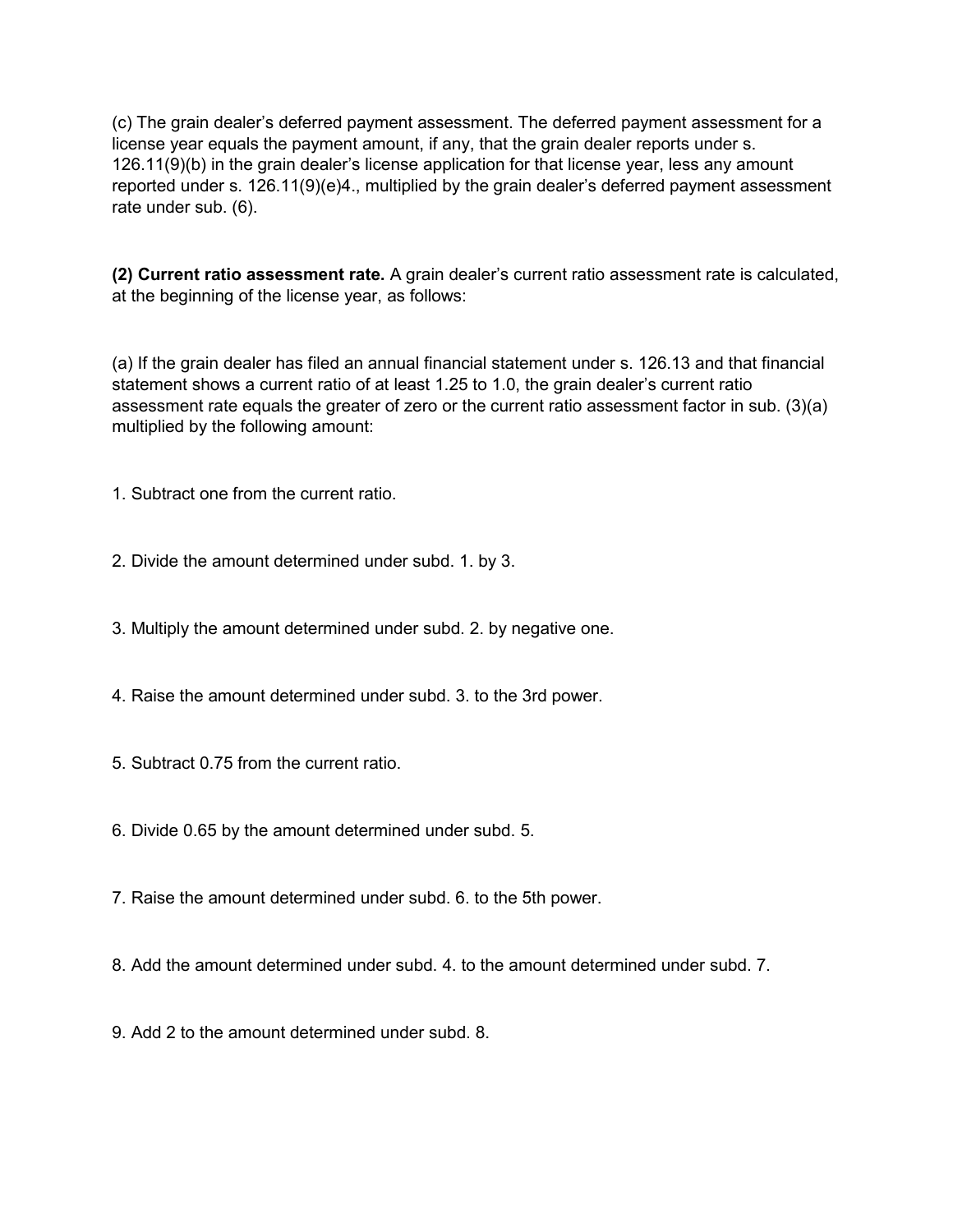(b) If the grain dealer has filed an annual financial statement under s. 126.13 and that financial statement shows a current ratio of less than 1.25 to 1.0, but greater than 1.0 to 1.0, the grain dealer's current ratio assessment rate equals the current ratio assessment factor in sub. (3)(b) multiplied by the following amount:

1. Subtract one from the current ratio.

2. Divide the amount determined under subd. 1. by 3.

3. Multiply the amount determined under subd. 2. by negative one.

4. Raise the amount determined under subd. 3. to the 3rd power.

5. Subtract 0.75 from the current ratio.

6. Divide 0.65 by the amount determined under subd. 5.

7. Raise the amount determined under subd. 6. to the 5th power.

8. Add the amount determined under subd. 4. to the amount determined under subd. 7.

9. Add 2 to the amount determined under subd. 8.

(c) If the grain dealer has filed an annual financial statement under s. 126.13 and that financial statement shows a current ratio of less than or equal to 1.0 to 1.0, the grain dealer's current ratio assessment rate equals the current ratio assessment factor in sub. (3)(b) multiplied by 120.81376.

(d) Except as provided in par. (e), if the grain dealer has not filed an annual financial statement under s. 126.13, the grain dealer's current ratio assessment rate equals the current ratio assessment factor in sub. (3)(b) multiplied by 5.71235.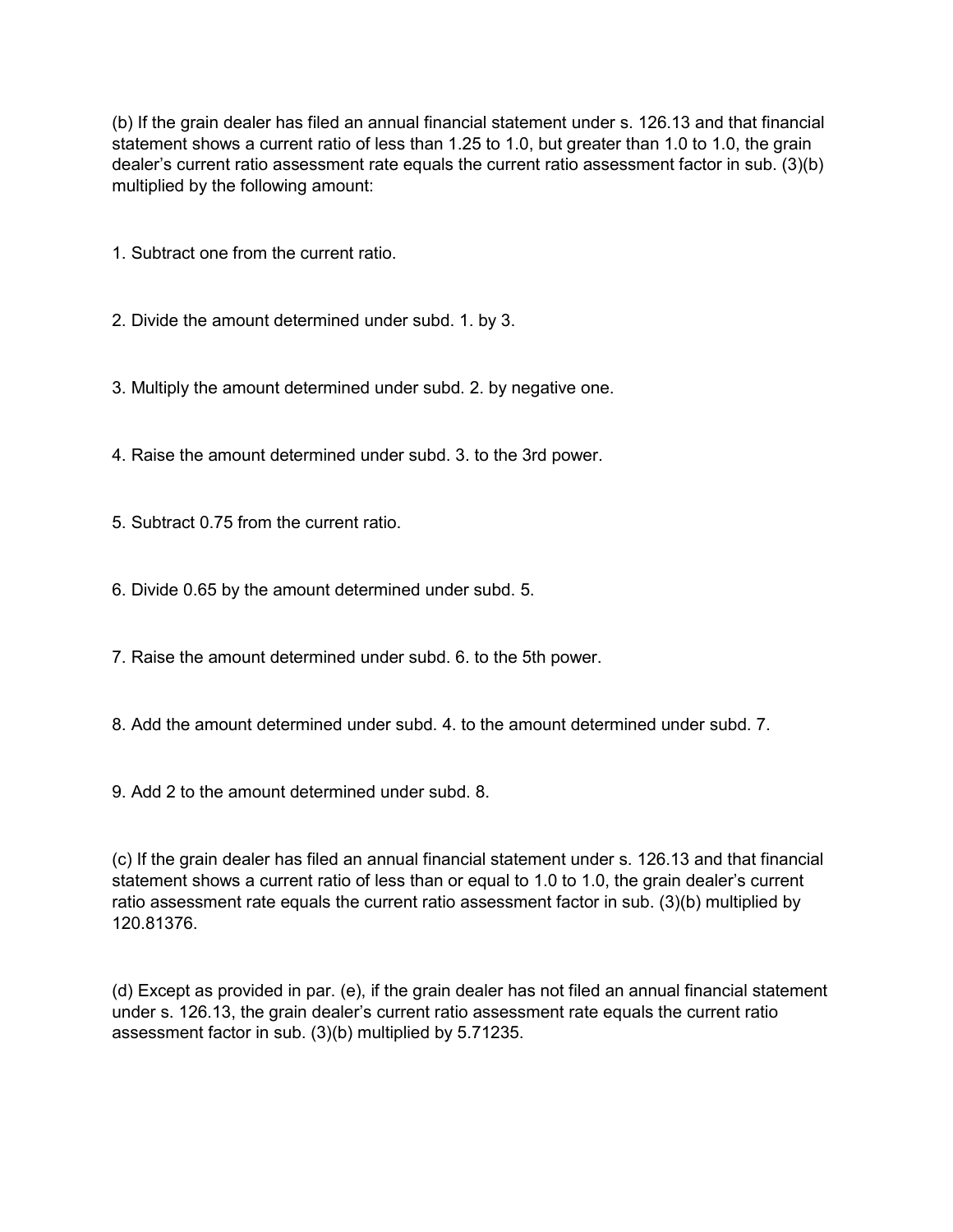(e) If the grain dealer has not filed an annual financial statement under s. 126.13 and the grain dealer procures grain in this state solely as a producer agent, the grain dealer's current ratio assessment rate is 0.00025, except that, for the grain dealer's 5th or higher consecutive full license year of participation in the fund, the grain dealer's current ratio assessment rate is 0.000175.

**(3) Current ratio assessment factor.** (a) A grain dealer's current ratio assessment factor under sub. (2)(a) is 0.00003 except that, for the grain dealer's 5th or higher consecutive full license year as a contributing grain dealer, the grain dealer's current ratio assessment factor is zero.

(b) A grain dealer's current ratio assessment factor under sub. (2)(b) to (d) is 0.000045 except that, for the grain dealer's 5th or higher consecutive full license year as a contributing grain dealer, the grain dealer's current ratio assessment factor is 0.000036.

**(4) Debt to equity assessment rate.** A grain dealer's debt to equity ratio assessment rate is calculated, at the beginning of the license year, as follows:

(a) If the grain dealer has filed an annual financial statement under s. 126.13 and that financial statement shows positive equity and a debt to equity ratio of not more than 4.0 to 1.0, the grain dealer's debt to equity ratio assessment rate equals the greater of zero or the debt to equity ratio assessment factor in sub. (5)(a) multiplied by the following amount:

1. Subtract 4 from the debt to equity ratio.

- 2. Divide the amount determined under subd. 1. by 3.
- 3. Raise the amount determined under subd. 2. to the 3rd power.
- 4. Subtract 1.7 from the debt to equity ratio.
- 5. Divide the amount determined under subd. 4. by 1.75.
- 6. Raise the amount determined under subd. 5. to the 7th power.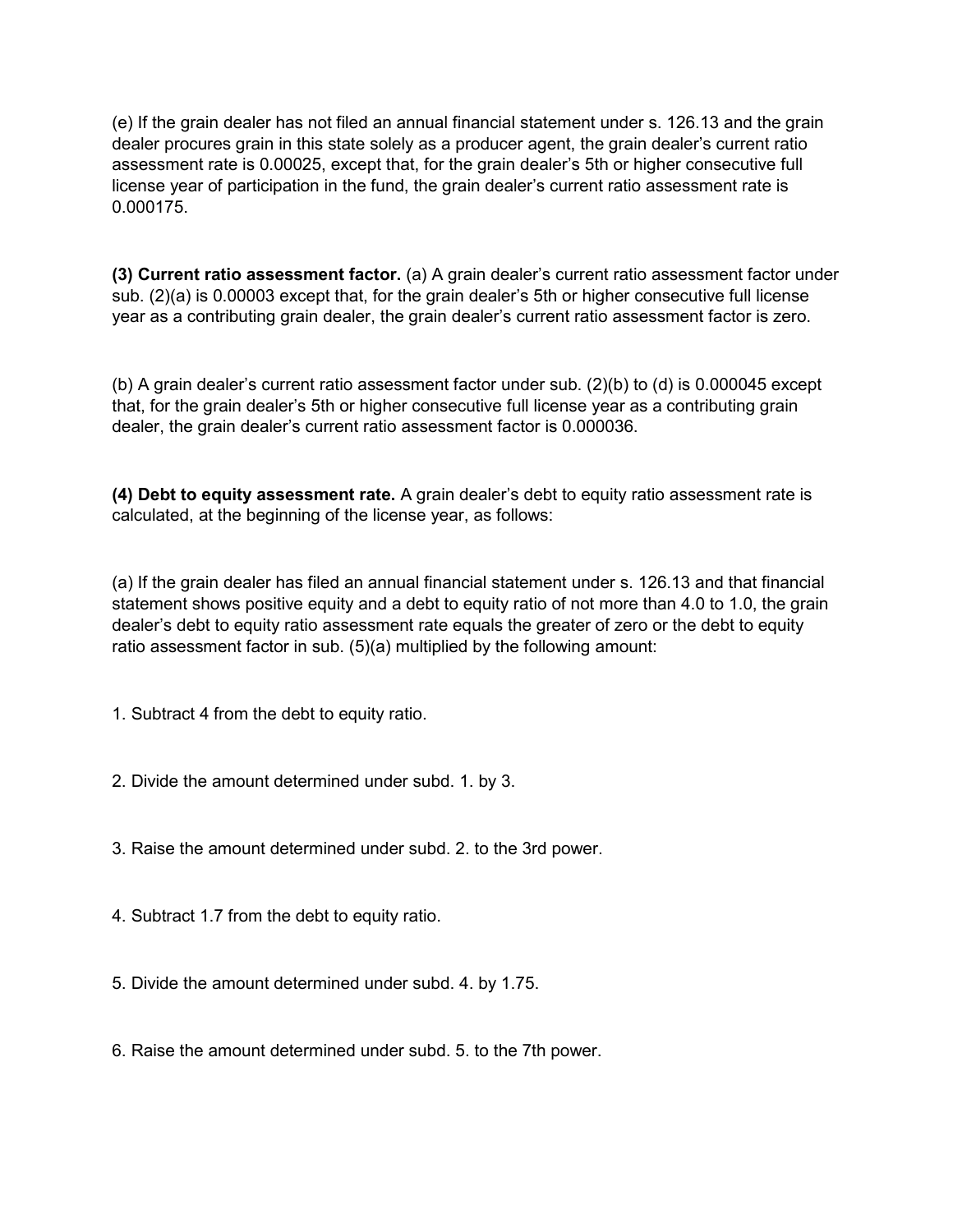7. Add the amount determined under subd. 3. to the amount determined under subd. 6.

8. Add 2 to the amount determined under subd. 7.

(b) If the grain dealer has filed an annual financial statement under s. 126.13 and that financial statement shows a debt to equity ratio of greater than 4.0 to 1.0, but less than 5.0 to 1.0, the grain dealer's debt to equity ratio assessment rate equals the debt to equity ratio assessment factor in sub. (5)(b) multiplied by the following amount:

1. Subtract 4 from the debt to equity ratio.

2. Divide the amount determined under subd. 1. by 3.

3. Raise the amount determined under subd. 2. to the 3rd power.

4. Subtract 1.7 from the debt to equity ratio.

5. Divide the amount determined under subd. 4. by 1.75.

6. Raise the amount determined under subd. 5. to the 7th power.

7. Add the amount determined under subd. 3. to the amount determined under subd. 6.

8. Add 2 to the amount determined under subd. 7.

(c) If the grain dealer has filed an annual financial statement under s. 126.13 and that financial statement shows negative equity or a debt to equity ratio of at least 5.0 to 1.0, the grain dealer's debt to equity ratio assessment rate equals the debt to equity ratio assessment factor in sub. (5)(b) multiplied by 86.8244.

(d) Except as provided in par. (e), if the grain dealer has not filed an annual financial statement under s. 126.13, the grain dealer's debt to equity ratio assessment rate equals the debt to equity ratio assessment factor in sub. (5)(b) multiplied by 8.77374.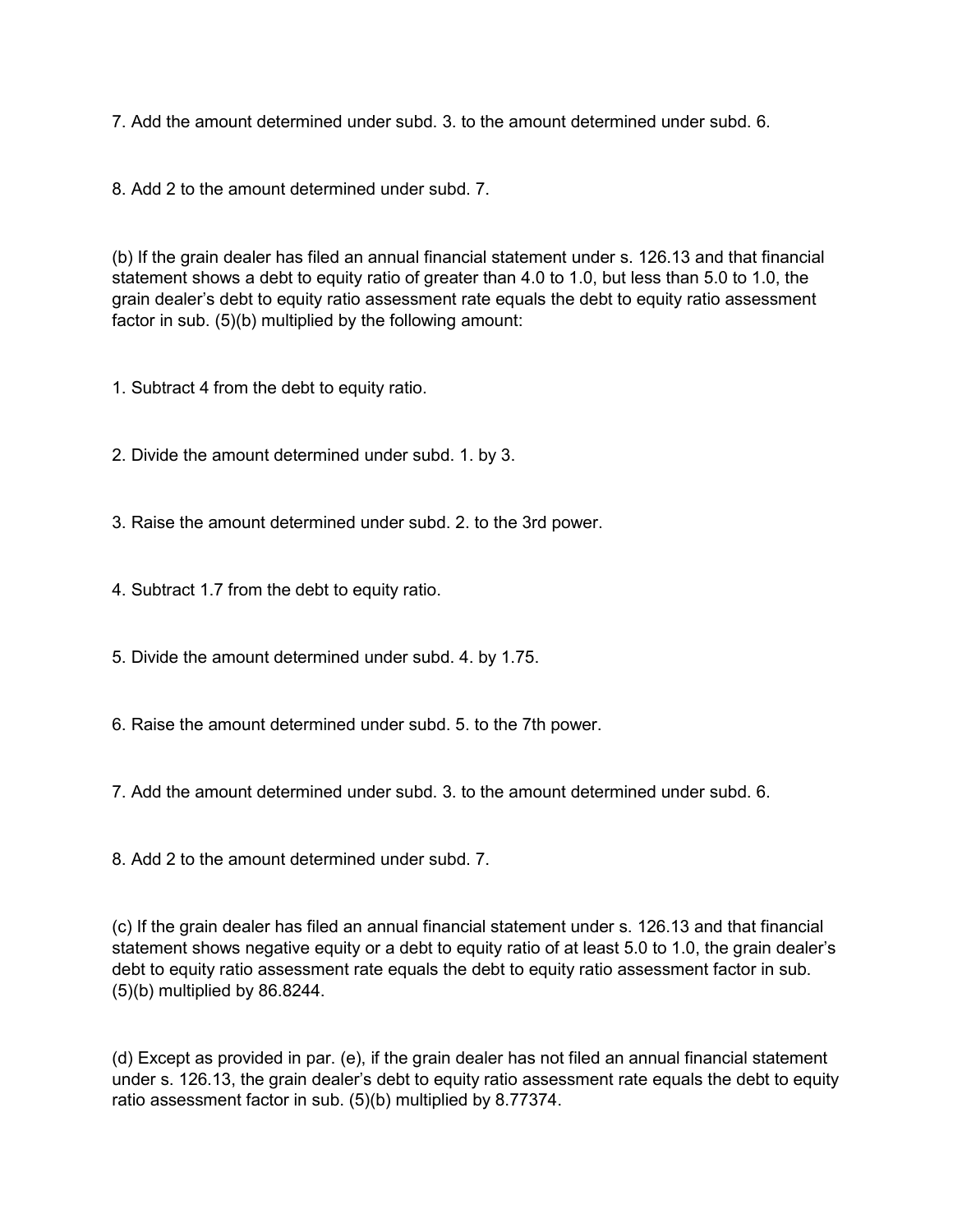(e) If the grain dealer has not filed an annual financial statement under s. 126.13 and the grain dealer procures grain in this state solely as a producer agent, the grain dealer's debt to equity ratio assessment rate is 0. 00025, except that it is 0.000175 for the grain dealer's 5th or higher consecutive full license year of participation in the fund.

**(5) Debt to equity ratio assessment factor.** (a) A grain dealer's debt to equity ratio assessment factor under sub. (4)(a) is 0.0000125, except that it is zero for the grain dealer's 5th or higher consecutive full license year as a contributing grain dealer.

(b) A grain dealer's debt to equity ratio assessment factor under sub. (4)(b) to (d) is 0.00001875, except that it is 0.000015 for the grain dealer's 5th or higher consecutive full license year as a contributing grain dealer.

**(6) Deferred payment assessment rate.** A grain dealer's deferred payment assessment rate is 0.0035, unless the department specifies a different rate by rule.

**(6m) Reduced assessment for certain grain dealers filing security.** If a grain dealer files security under s. 126.16(1)(c), the grain dealer's assessment is the amount determined under sub. (1) reduced by an amount determined as follows:

(a) Divide the amount of security that the grain dealer is required to file as determined under s. 126.16(3)(b) by the amount of the grain dealer's estimated default exposure, as defined in s. 126.16(1)(c)1.

(b) Multiply the amount of the assessment determined under sub. (1) by the amount determined under par. (a).

**(7) Quarterly installments.** (a) A contributing grain dealer shall pay the grain dealer's annual fund assessment in equal quarterly installments that are due as follows:

1. The first installment is due on October 1 of the license year.

2. The 2nd installment is due on January 1 of the license year.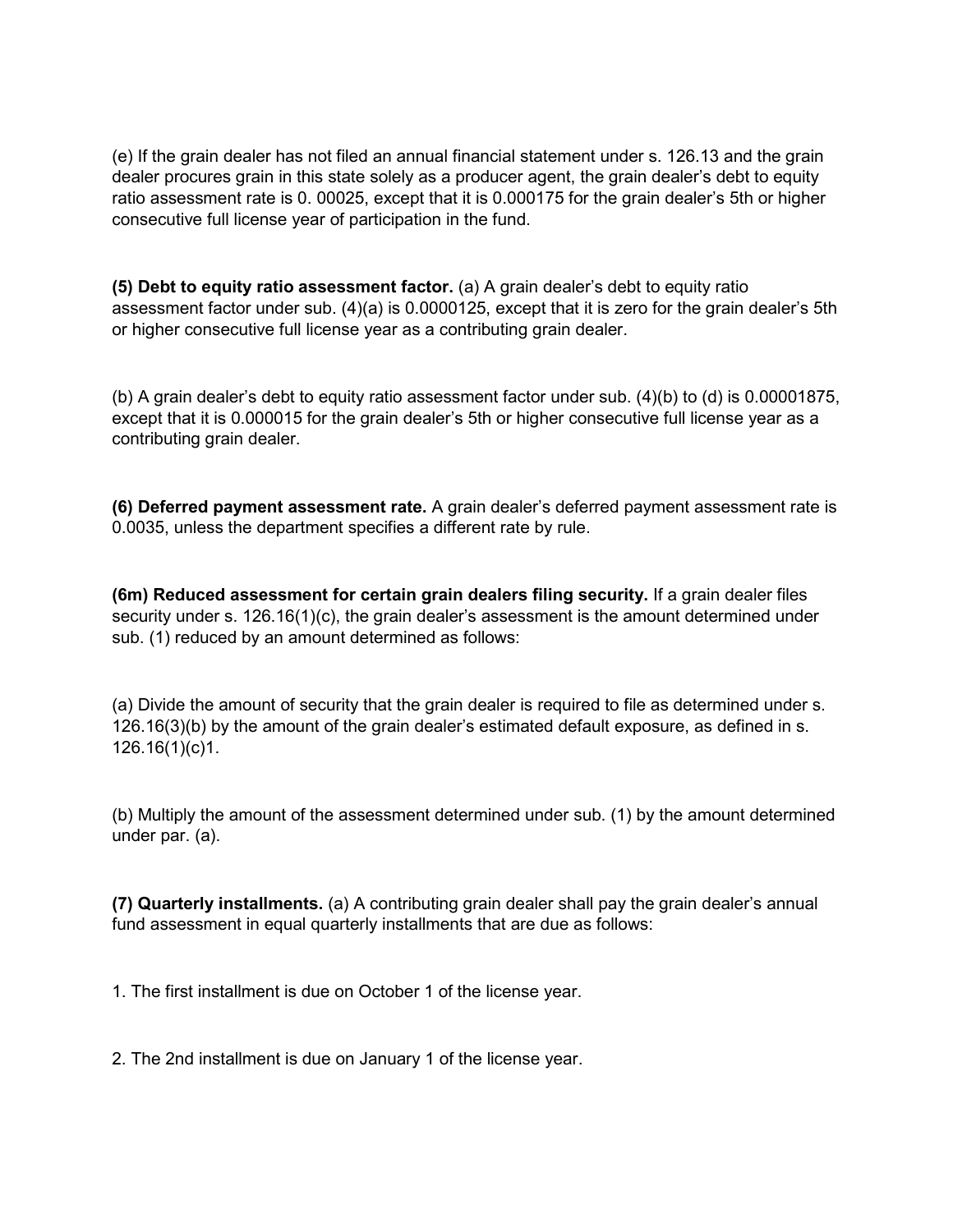3. The 3rd installment is due on April 1 of the license year.

4. The 4th installment is due on July 1 of the license year.

(b) A contributing grain dealer may prepay any of the quarterly installments under par. (a).

(c) A contributing grain dealer who applies for an annual license after the beginning of a license year shall pay the full annual fund assessment required under this section. The grain dealer shall pay, with the first quarterly installment that becomes due after the day on which the department issues the license, all of that year's quarterly installments that became due before that day.

(d) A contributing grain dealer who fails to pay the full amount of any quarterly installment when due shall pay, in addition to that installment, a late payment penalty of \$50 or 10 percent of the overdue installment amount, whichever is greater.

**(8) Notice of annual assessment and quarterly installments.** When the department issues an annual license to a contributing grain dealer, the department shall notify the grain dealer of all of the following:

(a) The amount of the grain dealer's annual fund assessment under this section.

(b) The amount of each required quarterly installment under sub. (7) and the date by which the grain dealer must pay each installment.

(c) The penalty that applies under sub. (7)(d) if the grain dealer fails to pay any quarterly installment when due.

### <span id="page-22-0"></span>**126.16. Grain dealers; security**

**(1) Security required.** (a) A grain dealer shall file security with the department, and maintain that security until the department releases it under sub. (8)(a), if all of the following apply when the department first licenses the grain dealer under s. 126.11:

1. The grain dealer reports more than \$500,000 in grain payments under s. 126.11(9)(a).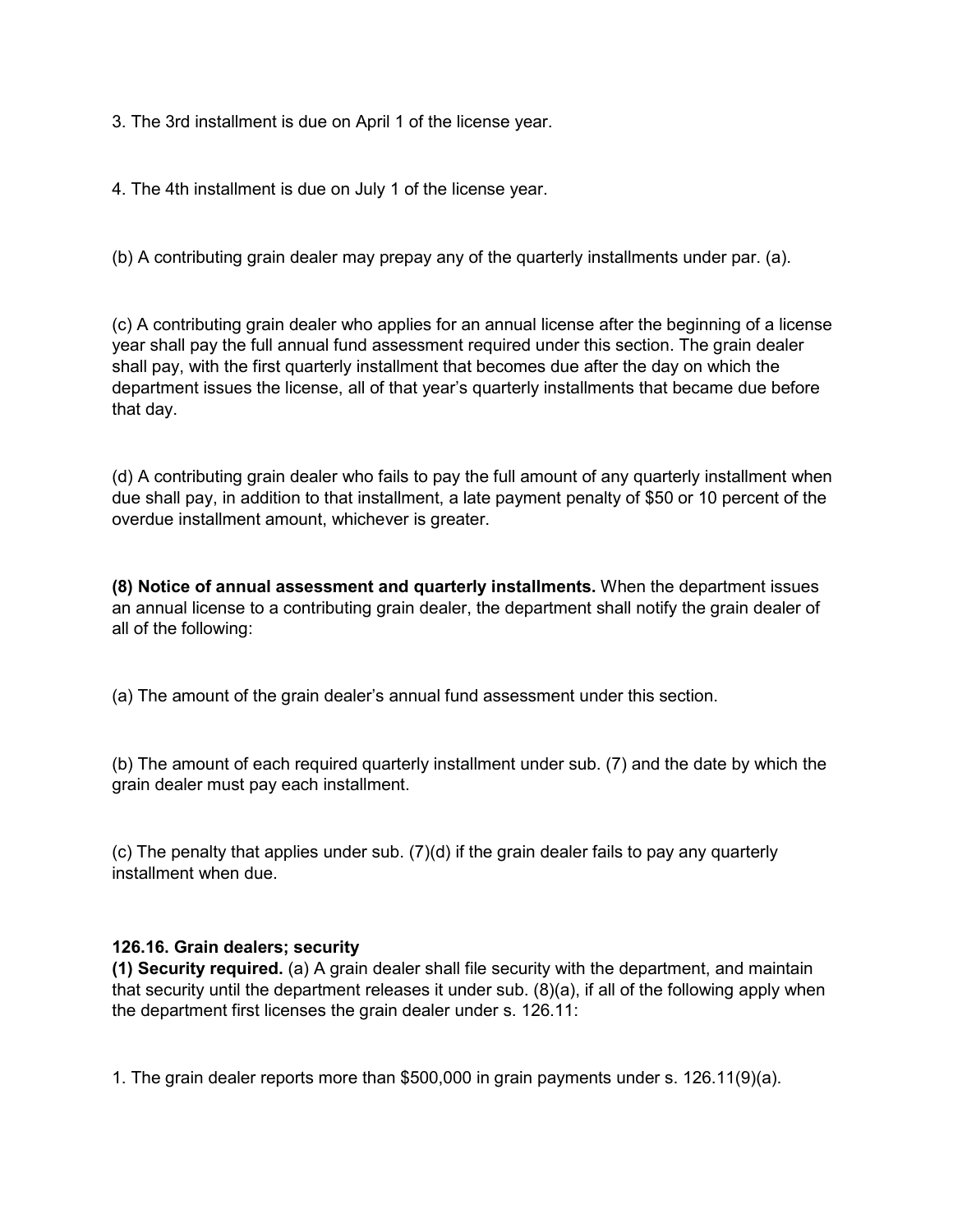2. The grain dealer files an annual financial statement under s. 126.13(1)(a) and that financial statement shows negative equity.

(b) A grain dealer who reports any deferred payment contract obligations under s. 126.11(9)(c) or 126.13(1)(d), other than deferred payment contract obligations to a grain producer or producer agent who permanently waived eligibility to file a default claim under s. 126.70(1)(b) and (c), shall file security with the department, and maintain that security until the department releases it under sub. (8)(b), unless the grain dealer's annual financial statement under s. 126.13(1) shows that the grain dealer has positive equity and a debt to equity ratio of not more than 4.0 to 1.0.

(c)1. In this paragraph, "estimated default exposure" means the sum of the following:

a. Thirty-five percent of the grain dealer's average monthly payment for the 3 months, during the preceding 12 months, in which the grain dealer made the largest monthly payments for producer grain procured in this state.

b. The grain dealer's highest total, at any time during the preceding 12 months, of unpaid obligations for producer grain procured in this state under deferred payment contracts, excluding any unpaid obligations under a deferred payment contract, for grain procured in this state, with a grain producer or producer agent that has, under s. 126.70(1)(b), permanently waived eligibility to file a default claim against the grain dealer.

2. A grain dealer shall file security with the department, and maintain that security until the department releases it under sub. (8)(bm), if the grain dealer files an annual financial statement under s. 126.13(1) that shows negative equity, a current ratio of less than 1.25 to 1. 0, or a debt to equity ratio of more than 4.0 to 1.0 and the grain dealer's estimated default exposure is greater than \$20,000,000.

**(3) Amount of security.** (a) A grain dealer who is required to file or maintain security under sub. (1)(a) shall at all times maintain security that is at least equal to the sum of the following:

1. Thirty-five percent of the grain dealer's average monthly payment for the 3 months, during the preceding 12 months, in which the grain dealer made the largest monthly payments for producer grain procured in this state, except that this amount is not required of a contributing grain dealer.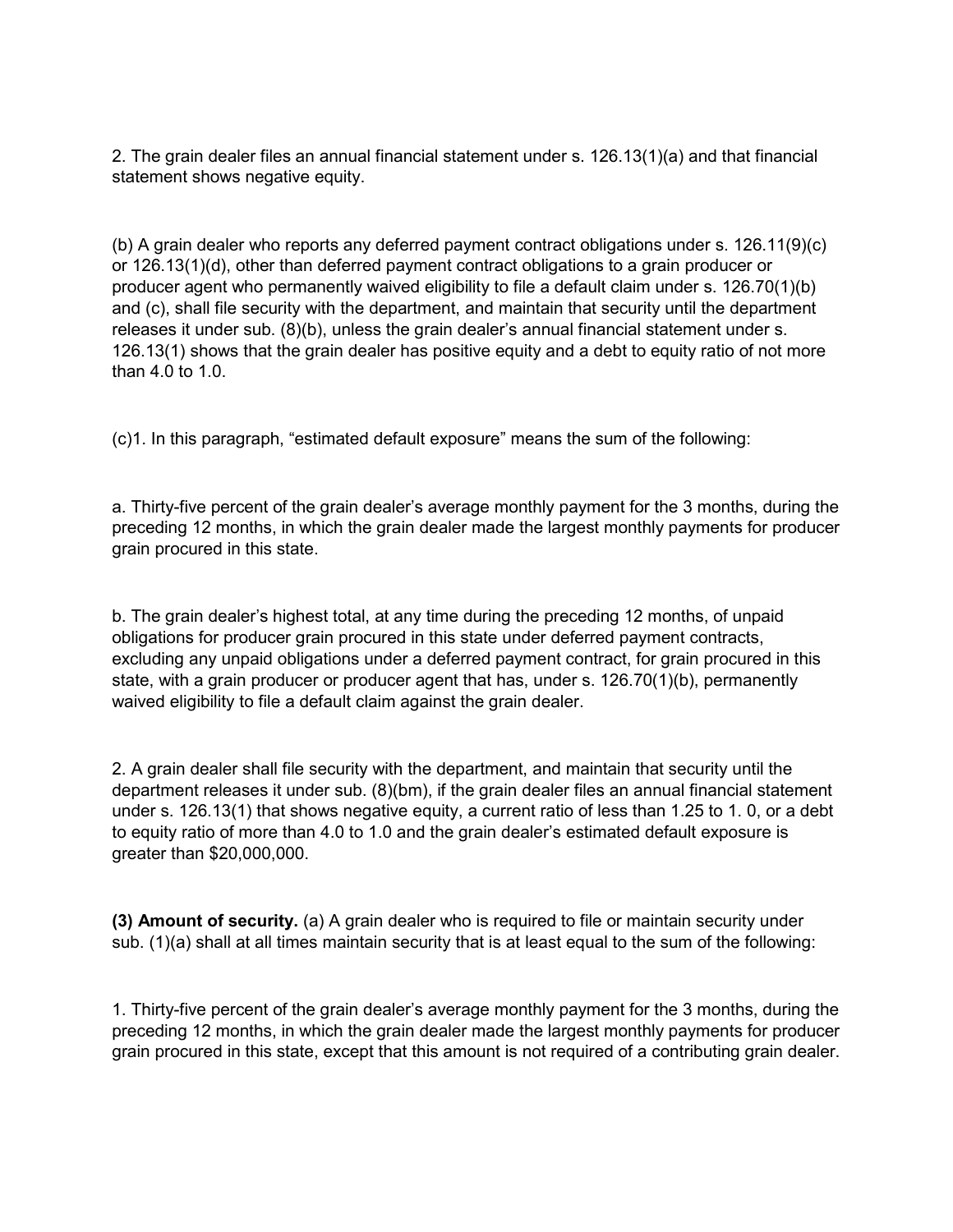2. The grain dealer's highest total, at any time during the preceding 12 months, of unpaid obligations for producer grain procured in this state under deferred payment contracts, excluding any unpaid obligation under a deferred payment contract, for grain procured in this state, with a grain producer or producer agent that has, under s. 126.70(1)(b), permanently waived eligibility to file a default claim against the grain dealer.

(am) A grain dealer who is required to file or maintain security under sub. (1)(b) shall at all times maintain security that is at least equal to the grain dealer's highest total, at any time during the preceding 12 months, of unpaid obligations for producer grain procured in this state under deferred payment contracts, excluding any unpaid obligation under a deferred payment contract, for grain procured in this state, with a grain producer or producer agent that has, under s. 126.70(1)(b), permanently waived eligibility to file a default claim against the grain dealer.

(b) A grain dealer who is required to file or maintain security under sub. (1)(c)2. shall at all times maintain security at least equal to the grain dealer's estimated default exposure, as defined in sub. (1)(c)1., less \$20,000,000.

(c) If more than one of pars. (a) to (b) applies to a grain dealer, the grain dealer shall at all times maintain security at least equal to the greatest amount of security that the grain dealer is required to maintain under any one of pars. (a) to (b).

**(4) Form of security.** The department shall review, and determine whether to approve, security filed or maintained under this section. The department may approve only the following types of security:

(a) Currency.

(b) A commercial surety bond if all of the following apply:

1. The surety bond is made payable to the department for the benefit of grain producers and producer agents.

2. The surety bond is issued by a person authorized to operate a surety business in this state.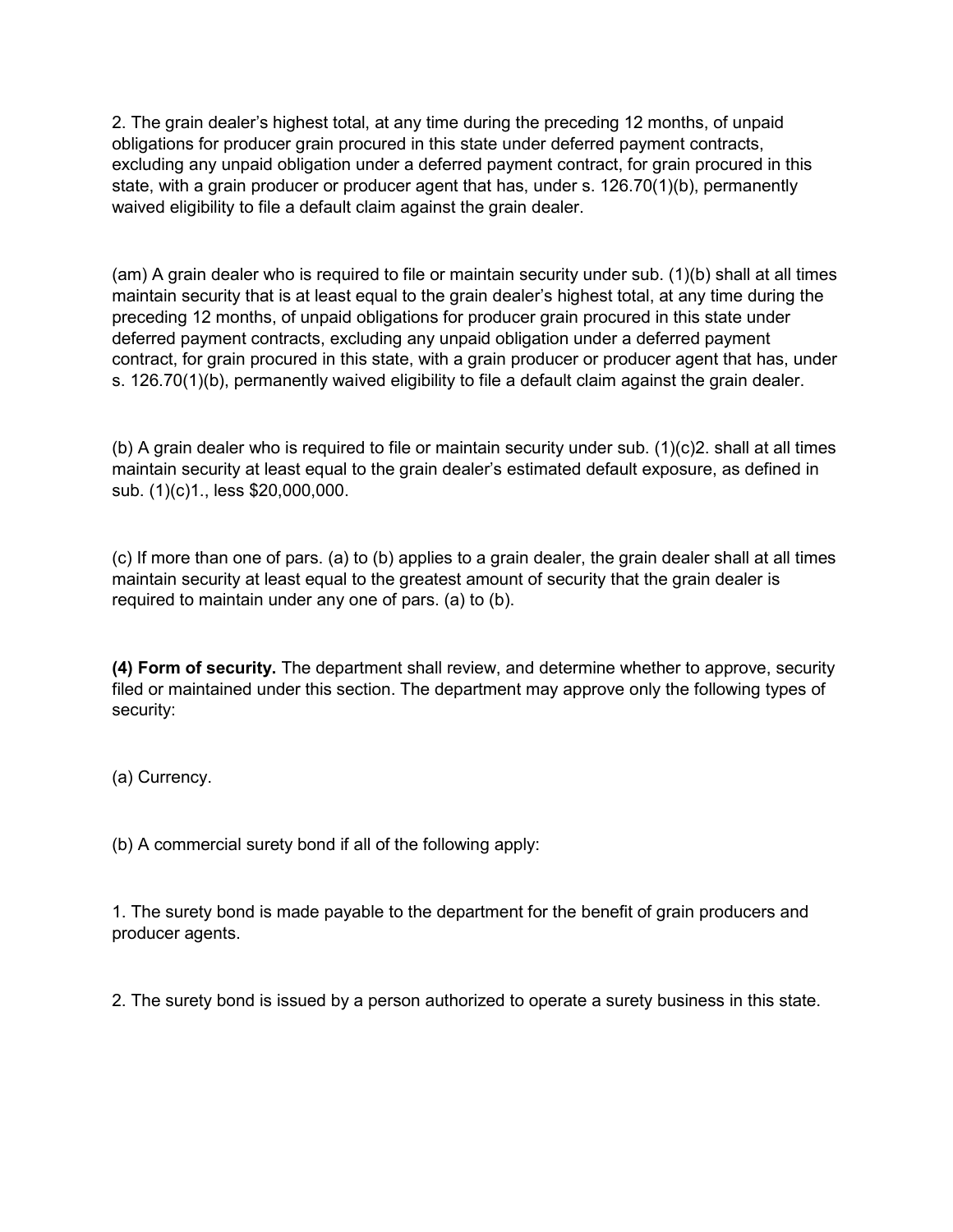3. The surety bond is issued as a continuous term bond that may be canceled only with the department's written agreement or upon 90 days' prior written notice served on the department in person or by certified mail.

4. The surety bond is issued in a form, and subject to any terms and conditions, that the department considers appropriate.

(c) A certificate of deposit or money market certificate if all of the following apply:

1. The certificate is issued or endorsed to the department for the benefit of grain producers and producer agents who deliver grain to the grain dealer.

2. The certificate may not be canceled or redeemed without the department's written authorization.

3. No person may transfer or withdraw funds represented by the certificate without the department's written permission.

4. The certificate renews automatically without any action by the department.

5. The certificate is issued in a form, and subject to any terms and conditions, that the department considers appropriate.

(d) An irrevocable bank letter of credit if all of the following apply:

1. The letter of credit is payable to the department for the benefit of grain producers and producer agents.

2. The letter of credit is issued on bank letterhead.

3. The letter of credit is issued for an initial period of at least one year.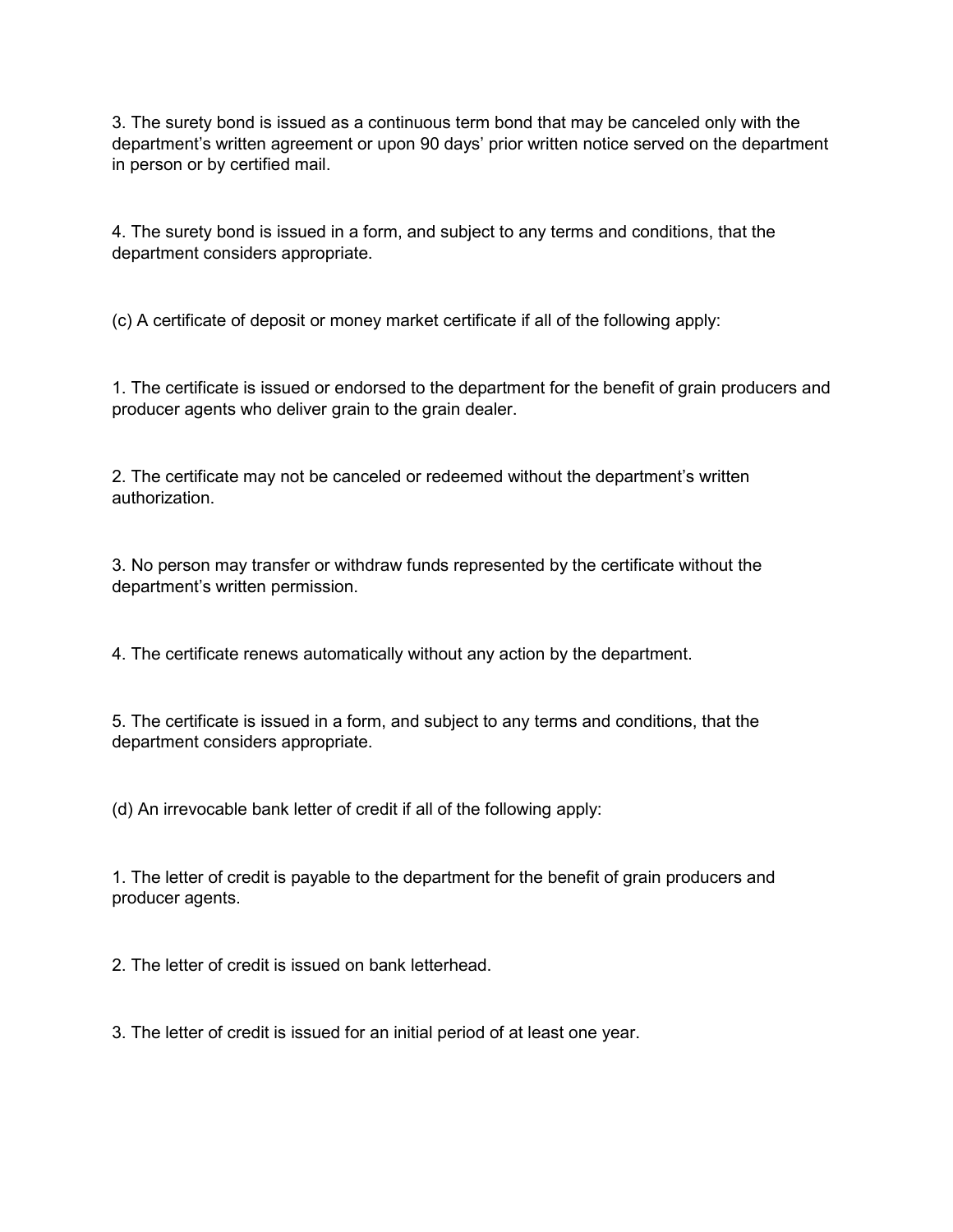4. The letter of credit renews automatically unless at least 90 days before the scheduled renewal date the issuing bank gives the department written notice, in person or by certified mail, that the letter of credit will not be renewed.

5. The letter of credit is issued in a form, and subject to any terms and conditions, that the department considers appropriate.

**(5) Department custody of security.** The department shall hold, in its custody, all security filed and maintained under this section. The department shall hold the security for the benefit of grain producers and producer agents who deliver grain to a grain dealer.

**(6) Monthly reports.** A grain dealer who is required to file or maintain security under this section shall file monthly reports with the department. The grain dealer shall file a report on or before the 10th day of each month, in a form specified by the department. In a monthly report, a grain dealer shall provide information reasonably required by the department, including all of the following:

(a) The grain dealer's average monthly payment for the 3 months, during the preceding 12 months, in which the grain dealer made the largest monthly payments for producer grain procured in this state.

(b) The grain dealer's highest total unpaid obligations, at any time during the preceding 12 months, for producer grain procured in this state under deferred payment contracts. If the amount owed on deferred price contracts has not yet been determined, the grain dealer shall estimate the amount based on contract terms and prevailing market prices on the last day of the previous month.

**(7) Additional security.** (a) The department may, at any time, demand additional security from a grain dealer if any of the following applies:

1. The grain dealer's existing security falls below the amount required under sub. (3) for any reason, including depreciation in the value of the security filed with the department, an increase in grain payments or grain prices, or the cancellation of any security filed with the department.

2. The grain dealer fails to provide required information that is relevant to a determination of security requirements.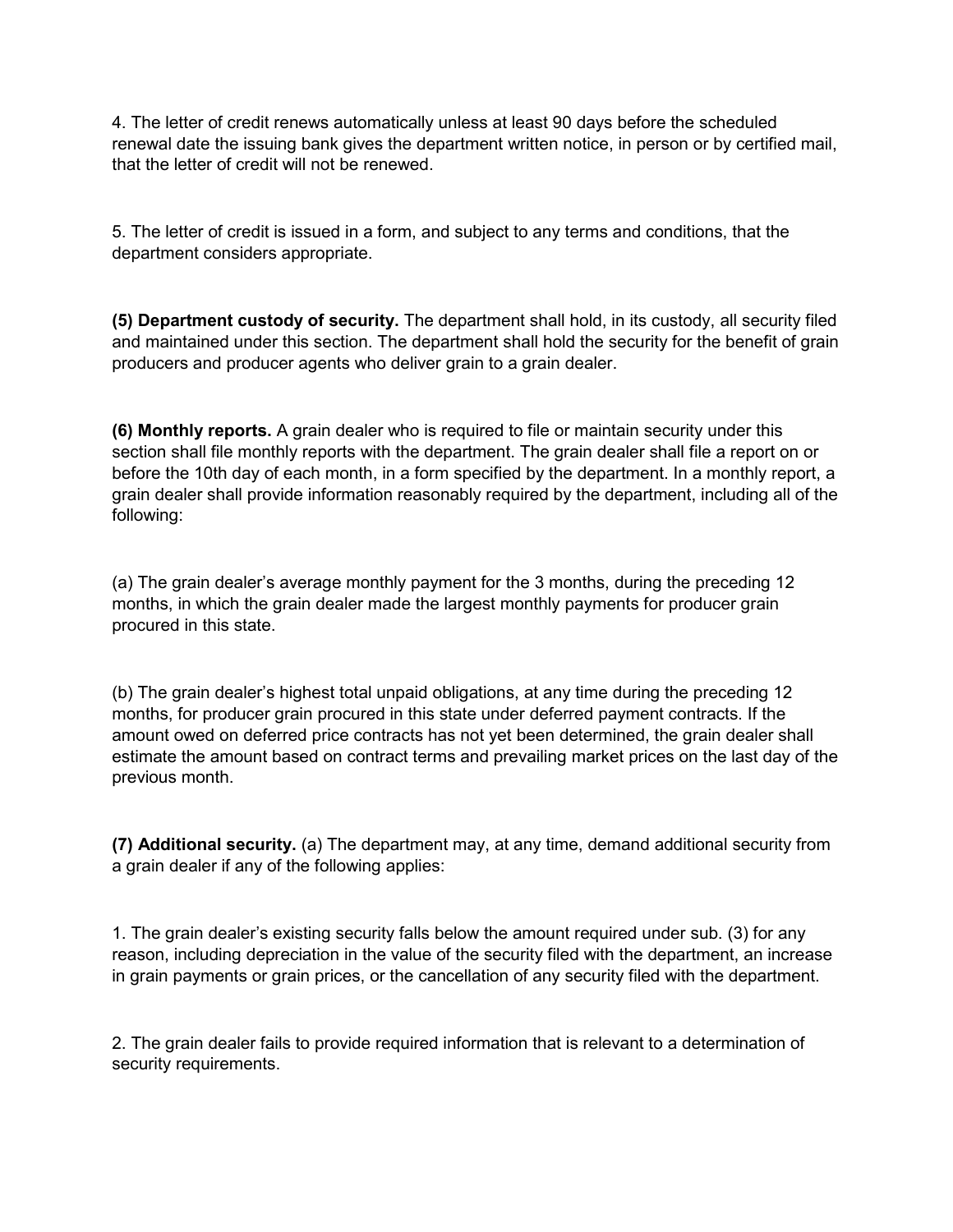(b) The department shall issue a demand under par. (a) in writing. The department shall indicate why the security is required, the amount of security required, and the deadline date for filing security. The department may not specify a deadline for filing security that is more than 30 days after the date on which the department issues its demand for security.

(c) A grain dealer may request a hearing, under ch. 227, on a demand for security under par. (b). A request for hearing does not automatically stay a security demand.

(d) If a grain dealer fails to comply with the department's demand for security under this subsection, the grain dealer shall give written notice of that fact to all grain producers and producer agents from whom the grain dealer procures producer grain in this state. If the grain dealer fails to give accurate notice under this paragraph within 5 days after the deadline for filing security under par. (b) has passed, the department shall promptly notify those grain producers and producer agents by publishing a class 3 notice under ch. 985. The department may also give individual notice to those grain producers or producer agents of whom the department is aware.

(e) If a grain dealer fails to comply with the department's demand for security under this subsection, the department may do any of the following:

1. Issue a summary order under s. 126.85(2) that prohibits the grain dealer from procuring producer grain or requires the grain dealer to pay cash on delivery for all producer grain.

2. Suspend or revoke the grain dealer's license.

**(8) Releasing security.** (a) The department may release security filed under sub. (1)(a), except for any amount of security that the grain dealer is required to file because sub. (1)(b) or (c) applies to the grain dealer, if any of the following applies:

1. The grain dealer reports, for at least 2 consecutive years, no more than \$500,000 in annual grain payments under s. 126.11(9)(a) and the grain dealer pays the quarterly fund assessment that would have been required of the grain dealer if the grain dealer had been a contributing grain dealer on the most recent quarterly installment date under s. 126.15(7).

2. The grain dealer's annual financial statement under s. 126.13 shows positive equity for at least 2 consecutive years and the grain dealer pays the quarterly fund assessment that would have been required of the grain dealer if the grain dealer had been a contributing grain dealer on the most recent quarterly installment date under s. 126.15(7).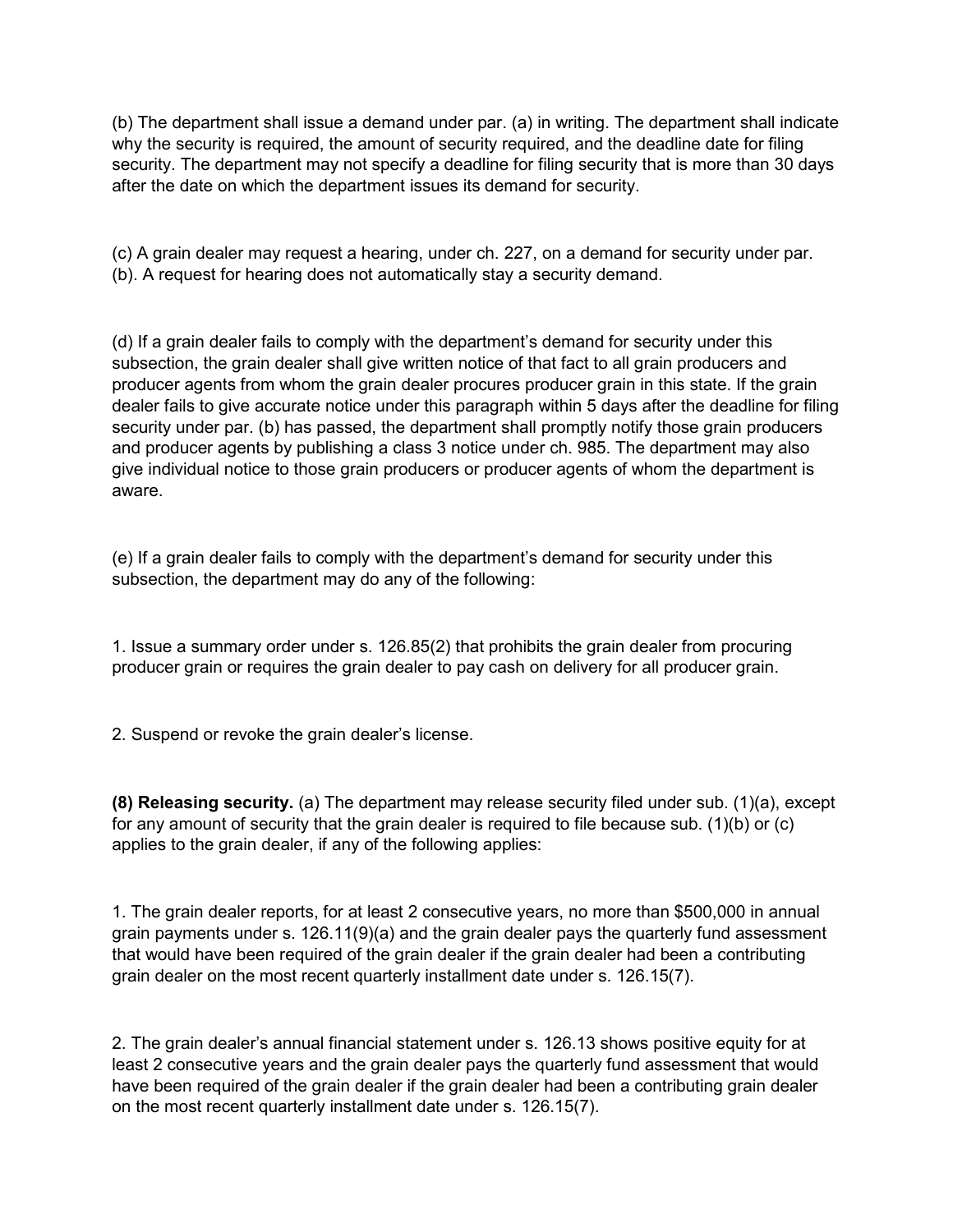(b) The department may release security filed under sub. (1)(b), except for any amount of security that the grain dealer is required to file because sub. (1)(a) or (c) applies to the grain dealer, if any of the following applies:

1. The grain dealer has not had any deferred payment contract obligations since the beginning of the grain dealer's last completed fiscal year.

2. The grain dealer files 2 consecutive annual financial statements under s. 126.13 showing that the grain dealer meets the applicable equity requirement and debt to equity ratio under sub.  $(1)(b)$ .

(bm) The department may release security filed under sub. (1)(c), except for any amount of security that the grain dealer is required to file because sub. (1)(a) or (b) applies to the grain dealer, if the grain dealer files 2 consecutive annual financial statements under s. 126.13 showing that the grain dealer no longer has negative equity, a current ratio of less than 1.25 to 1.0, or a debt to equity ratio of more than 4.0 to 1.0.

(d) The department may release security to the extent that the security exceeds the amount required under sub. (3).

(e) The department may release security if the grain dealer files alternative security, of equivalent value, that the department approves.

(f) The department shall release security if the grain dealer is no longer in business and has paid all grain obligations in full.

#### <span id="page-28-0"></span>**126.17. Grain dealers; records**

**(1) Records and accounts; general.** A grain dealer shall keep records and accounts of all grain procured and all grain sold or marketed by the grain dealer. A grain dealer shall keep records that are complete, accurate, current, well-organized, and accessible, so that the grain dealer and the department can readily determine all of the following:

(a) The kinds and amounts of grain procured, the procurement dates, the procurement terms, and the persons from whom the grain dealer procured the grain.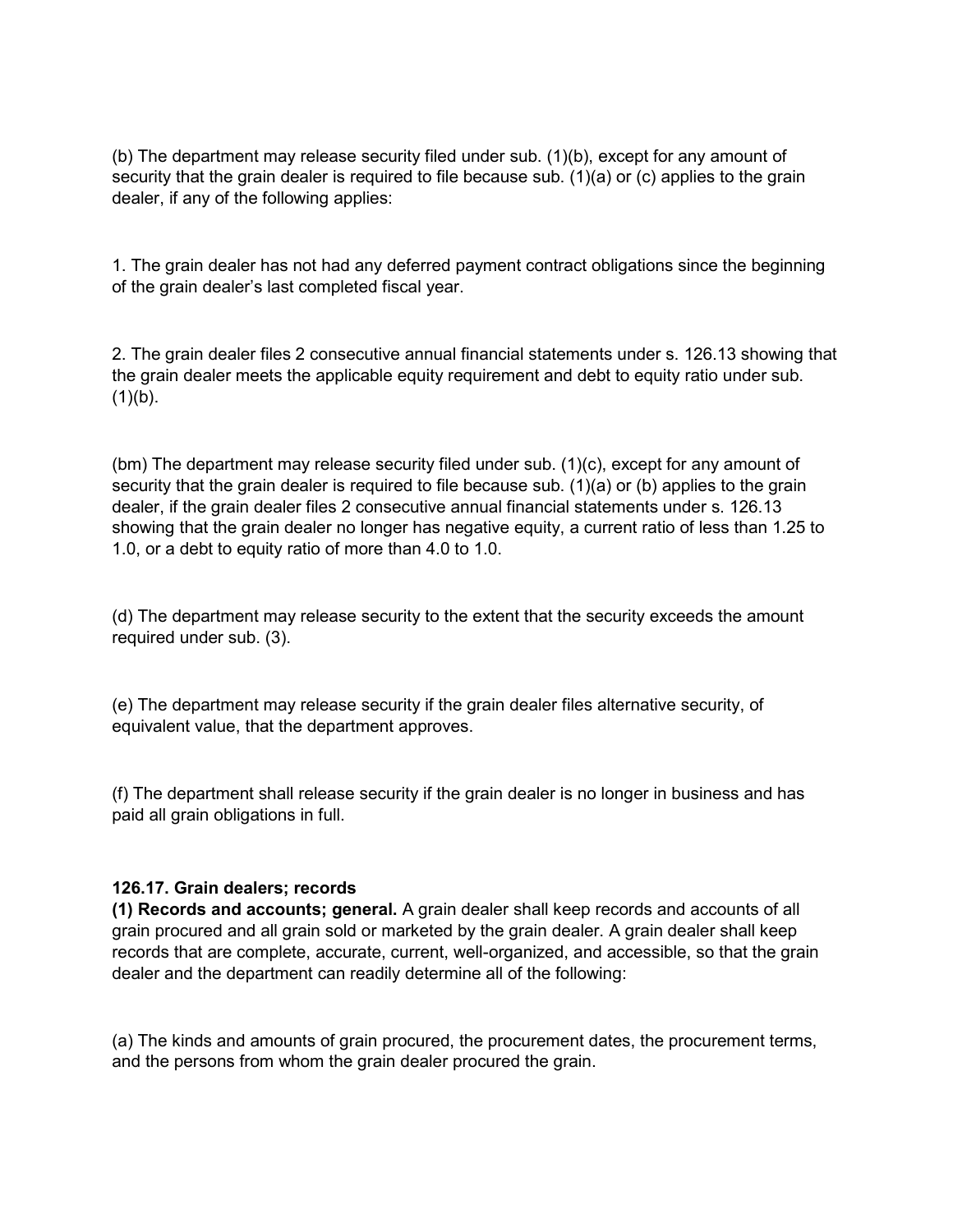(b) The kinds and amounts of grain sold or marketed, the sale or marketing dates, the sale or marketing terms, and the persons to whom the grain dealer sold or marketed the grain.

(c) The kinds and amounts of grain, received from others, that the grain dealer has used for feed, seed, milling, manufacturing, processing, or other purposes.

(d) The kinds and amounts of grain, received from others, that the grain dealer has on hand, including the kinds and amounts of grain owned by the grain dealer, and the kinds and amounts of grain held for others.

(e) The nature and amount of the grain dealer's obligations to grain producers and producer agents, including obligations under deferred payment contracts. The grain dealer shall keep a daily record of obligations under priced contracts and a separate daily record of obligations under deferred price contracts that have not yet been priced.

(f) The nature and amount of the grain dealer's obligations to depositors, as defined in s. 126.25(5), under agreements for the storage of grain, if any.

(g) The grain dealer's accounts receivable from the sale or marketing of grain, including the names of the account debtors, the amount receivable from each account debtor, and the dates on which payment is due.

**(2) Records of grain procured.** A grain dealer shall keep records all of the following related to each shipment of grain procured by the grain dealer:

(a) The kind and weight of grain procured.

(b) The grade and quality of the grain if determined.

- (c) The date on which the grain dealer procured the grain.
- (d) The name and address of the person from whom the grain dealer procured the grain.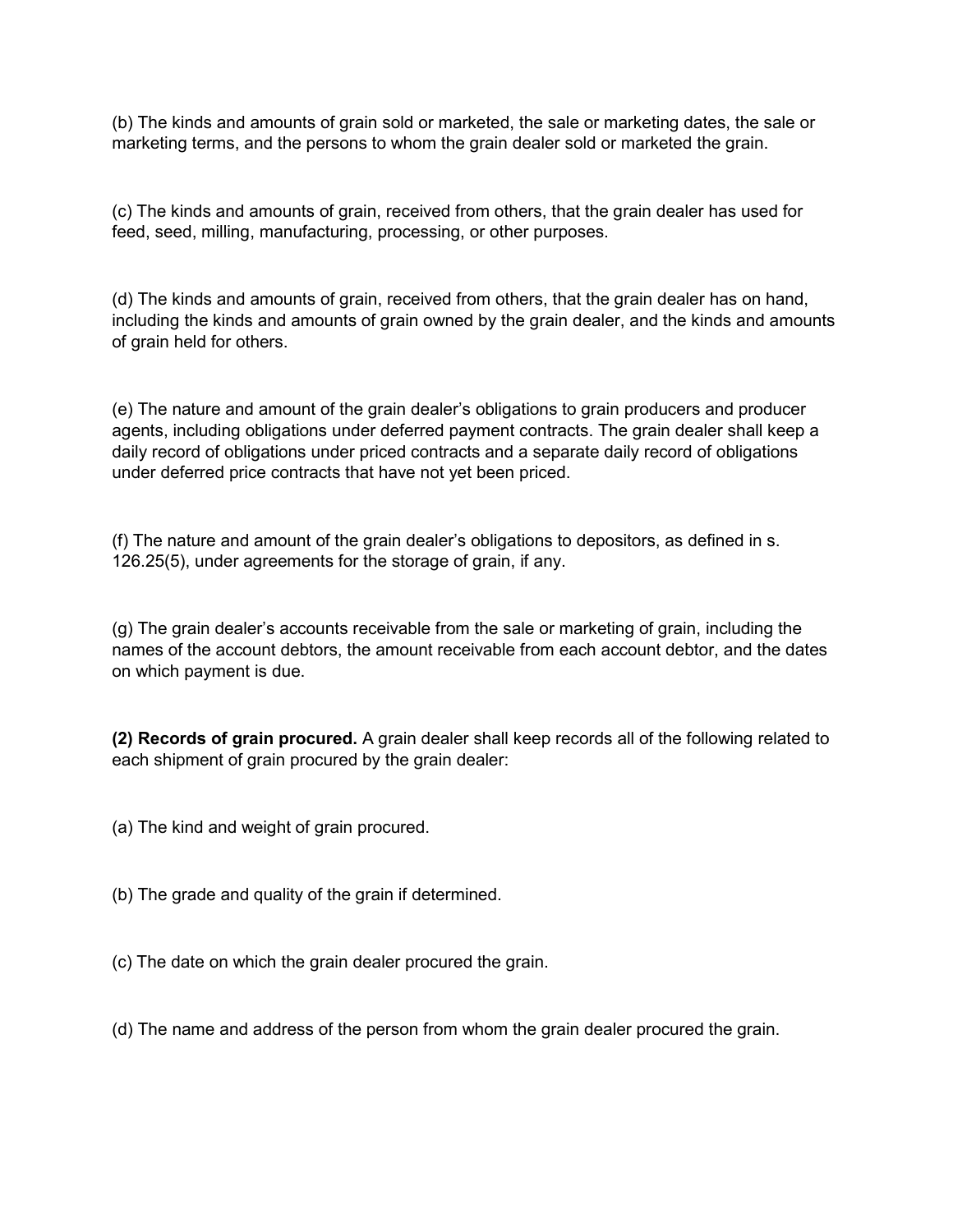(e) Whether the grain dealer purchased the grain, holds it under an agreement for storage, or is marketing the grain as a producer agent.

(f) The terms of purchase, storage, or marketing.

(g) If the grain dealer procured the grain under a deferred payment contract, the terms of that contract.

**(3) Records retention; inspection.** (a) A grain dealer shall keep copies of all records required under this section and s. 126.18(2) for at least 6 years after the records are created.

(b) A grain dealer shall make records required under this section available to the department for inspection and copying upon request.

126.18. Grain dealers; receipts for grain

**(1) Requirement.** Whenever a grain dealer receives grain from any person, the grain dealer shall immediately give that person a written receipt for the grain that includes all of the following:

(a) The name of the grain dealer and a statement indicating whether the grain dealer is a corporation.

(b) A permanent business address at which the holder of the receipt can readily contact the grain dealer.

(c) A statement identifying the document as a receipt for grain.

(d) The date on which the grain dealer received the grain.

(e) The kind of grain received.

(f) The net weight of grain received or, if the grain dealer receives the grain at the grain producer's farm, the approximate net weight of the grain.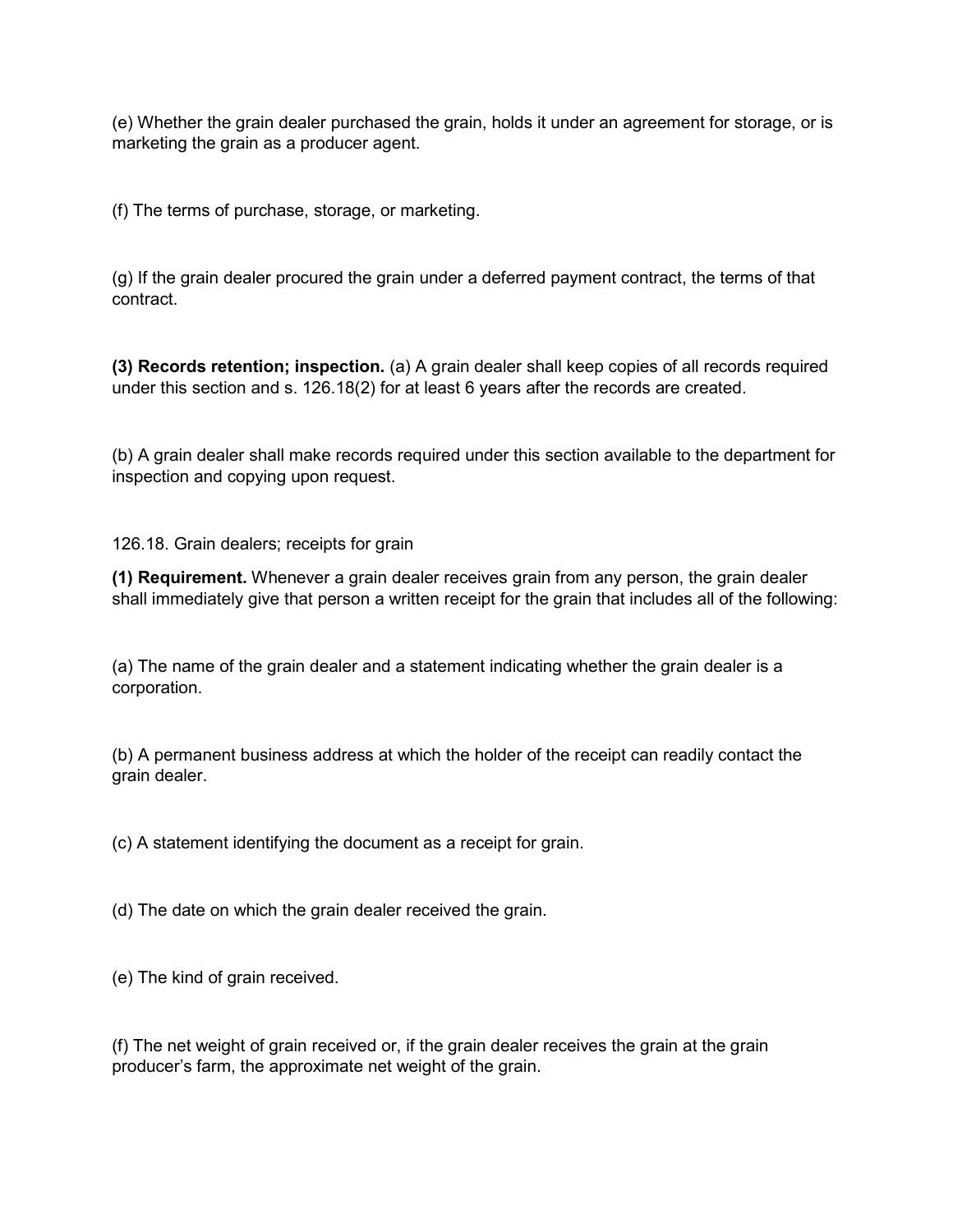(g) The grade and quality of the grain, if determined.

(h) A statement identifying the receipt as a purchase receipt, storage receipt, or receipt for grain marketed by the grain dealer as a producer agent.

(i) The grain dealer's promise to pay the total amount due for grain, less any discounts that may apply, within 7 calendar days after the date of receipt of the grain. This requirement does not apply if any of the following applies:

1. The grain dealer pays cash on delivery.

2. The grain dealer receives the grain under a deferred payment contract that complies with s. 126.19.

3. The receipt is clearly identified as a storage receipt.

**(1m) Effect of failure to identify receipt.** A receipt not clearly identified under sub. (1)(h) is considered a purchase receipt except that, if the grain dealer also operates as a grain warehouse keeper, as defined in s. 126.25(9), under the same name, a receipt not clearly identified is considered a storage receipt.

**(2) Grain dealer's copies.** A grain dealer shall keep copies of all receipts issued under sub. (1).

126.19. Grain dealers; deferred payment contracts

**(1) Contract in writing.** A grain dealer may not procure grain from any grain producer or producer agent under a deferred payment contract before the contract is reduced to writing and signed by the parties. The grain dealer shall provide a copy of the signed contract to the other party.

**(2) Contents of contract.** A grain dealer may not enter into a deferred payment contract unless the deferred payment contract includes all of the following:

(a) A unique contract identification number.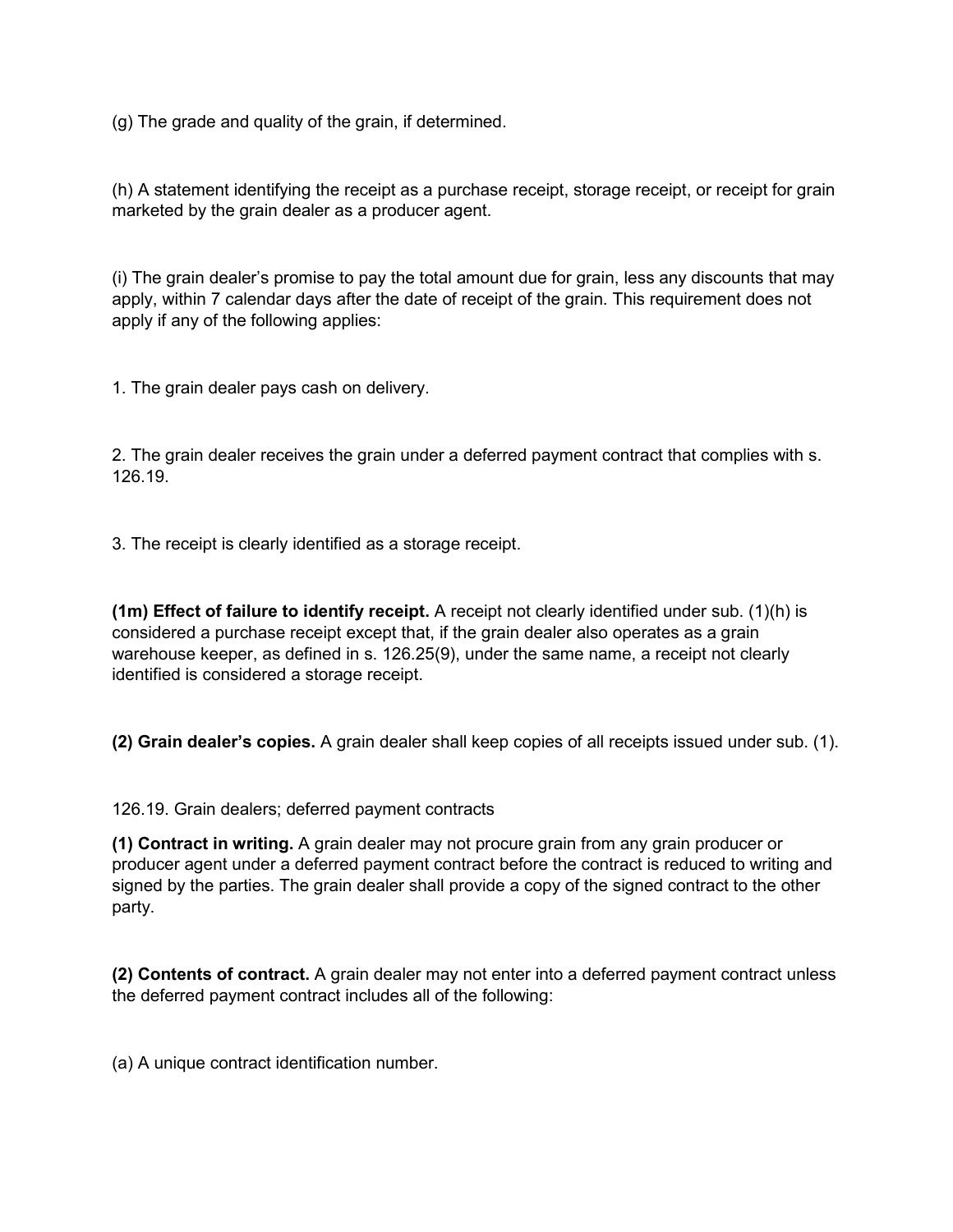(b) The type, weight, grade, and quality of grain procured and a statement that price adjustments may apply if delivered grain varies in grade or quality from that identified in the contract.

(c) The price for the grain or, in a deferred price contract, the method and deadline by which the price will be determined.

(d) The date by which the grain dealer agrees to make full payment for the grain, which may not be more than 180 days after the date on which the contract price is established or more than 180 days after the date on which the grain dealer takes custody or control of the grain, whichever is later

(dm) If the contract is a deferred price contract, a pricing deadline that is not more than one year after the date on which the grain dealer takes custody or control of the grain.

(e) The grain dealer's permanent business location.

(f) Other information required under this section.

**(3) Payment and pricing deadlines.** (a) A grain dealer shall make full payment under a deferred payment contract by the deadline date specified in the contract.

(b) The parties may not extend a payment or pricing deadline under sub. (2)(d) or (dm), except that they may sign a new contract that extends either deadline or both deadlines for up to 180 days if the new contract refers to the contract number of the original contract.

**(4) Required notice.** (a) A grain dealer may not enter into a deferred payment contract with a grain producer or producer agent unless the deferred payment contract includes the following statement in clear and conspicuous print immediately above the contract signature line: "This is not a storage contract. The grain dealer (buyer) becomes the owner of any grain that the producer or producer agent (seller) delivers to the grain dealer under this contract. The producer or producer agent relinquishes ownership and control of the grain, and may become an unsecured creditor pending payment."

(b) A grain dealer may not enter into a deferred payment contract under which a grain producer or producer agent agrees to receive payment for grain more than 120 days after delivering the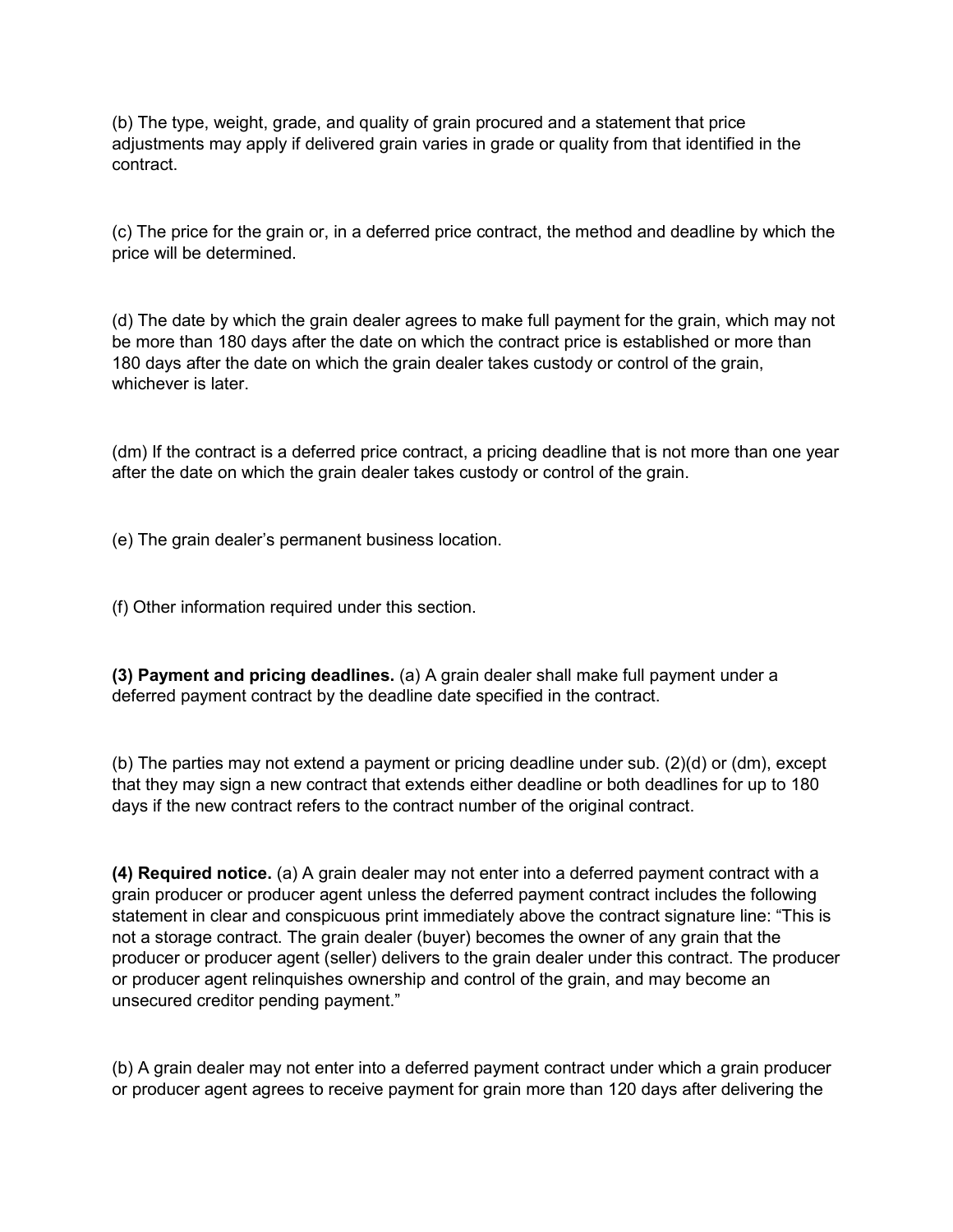grain to the grain dealer unless the deferred payment contract clearly and conspicuously discloses that if the grain dealer defaults on payment under the deferred payment contract, any claim filed by the producer or producer agent with the department under s. 126.70 will be disallowed. The department may by rule or order specify the form and content of the disclosure.

**(5) Deferred payment contract assessment.** From the amount that a grain dealer pays to a grain producer or producer agent under a deferred payment contract, the grain dealer shall deduct a deferred payment contract assessment. The assessment shall equal the total amount owed under the contract before the assessment is deducted, multiplied by the deferred payment assessment rate that applies under s. 126.15(6) when the contract is made. The grain dealer shall disclose the assessment amount or, if the contract is a deferred price contract, the method by which the assessment amount will be determined, in the written contract under sub. (1).

### **126.20. Grain dealers; business practices**

**(1) Grain weight, grade, and quality.** A grain dealer shall do all of the following when determining the weight, grade, or quality of grain:

(a) Accurately determine the weight, grade, or quality using accurate weighing, testing, or grading equipment.

(b) Accurately record the determined weight, grade, or quality.

**(2) Timely payment to producers.** A grain dealer shall pay for grain when payment is due. A grain dealer may not make payment by nonnegotiable check or note or by check drawn on an account containing insufficient funds.

**(3) Permanent business location.** A grain dealer licensed under s. 126.11 shall do all of the following:

(a) Maintain a permanent business address at which grain producers may readily contact the grain dealer during business hours.

(b) On each day that the Chicago Board of Trade is open for trading, keep business hours that start no later than 9 a.m. and end no earlier than 2:30 p.m.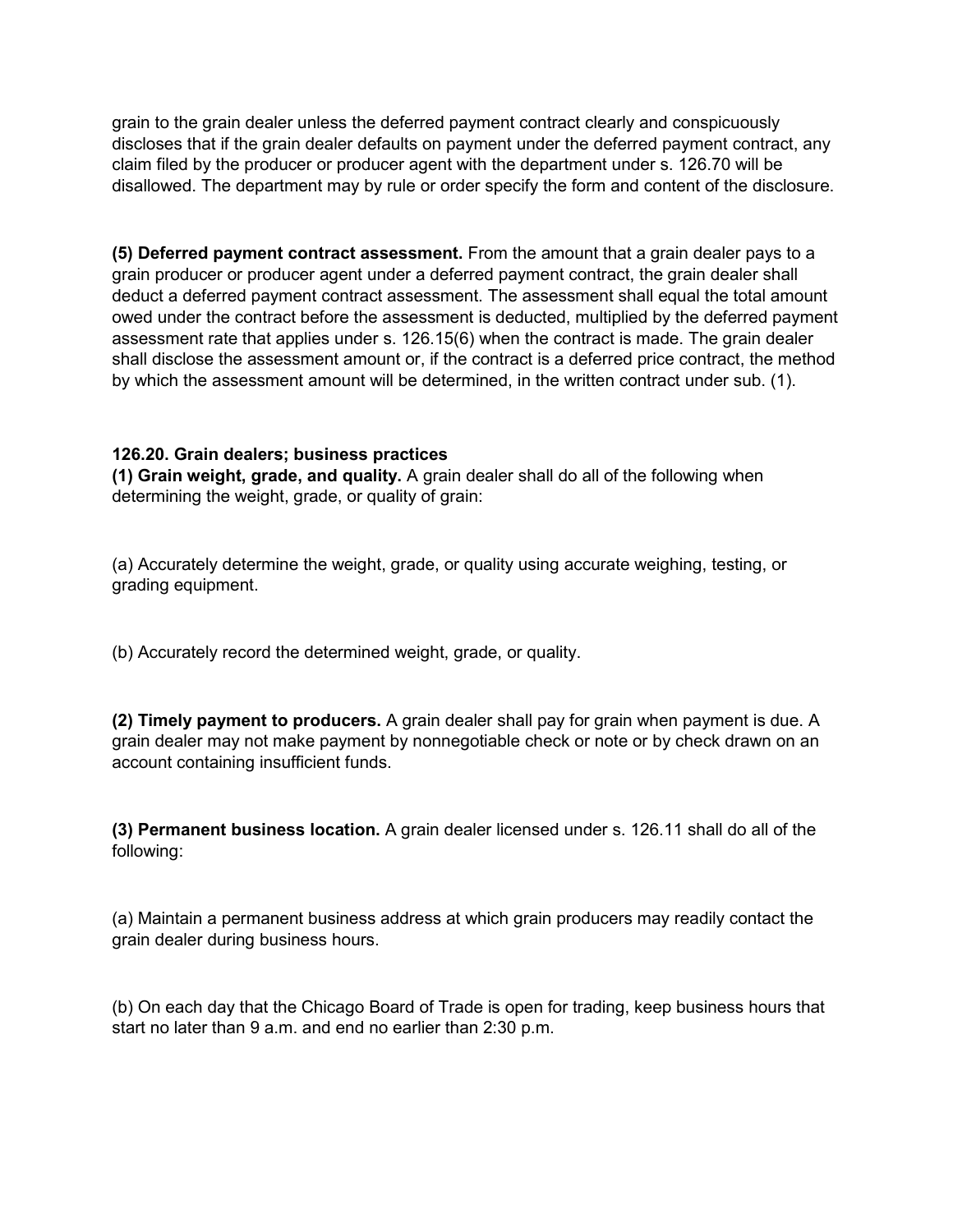(c) Prominently post the grain dealer's business hours at each of the grain dealer's business locations in this state.

**(4) Prohibited practices.** No grain dealer, or officer, employee, or agent of a grain dealer, may do any of the following:

(a) Misrepresent the weight, grade, or quality of producer grain received from or delivered to any person.

(b) Falsify any record or account, or conspire with any other person to falsify a record or account.

(c) Make any false or misleading representation to the department.

(d) If the grain dealer is licensed under s. 126.11, engage in any activity that is inconsistent with a representation made in the grain dealer's annual license application.

(e) Make any false or misleading representation to a grain producer or producer agent related to any matters regulated under this chapter.

(f) Fail to file the full amount of security required under s. 126.16(7) by the date that the department specifies.

(g) Assault, threaten, intimidate, or otherwise interfere with an officer, employee, or agent of the department in the performance of his or her duties.

### **126.21. Grain producer obligations**

**(1) Delivery per contract.** No grain producer or producer agent who contracts to sell and deliver grain to a grain dealer at an agreed price may wrongfully refuse to deliver that grain according to the contract.

**(2) Disclosure of liens and security interests.** A grain dealer procuring grain from a grain producer or producer agent may require the grain producer or producer agent to disclose any liens or security interests that apply to the grain. The grain dealer may require the disclosure in writing. The grain dealer may require the grain producer or producer agent to specify the nature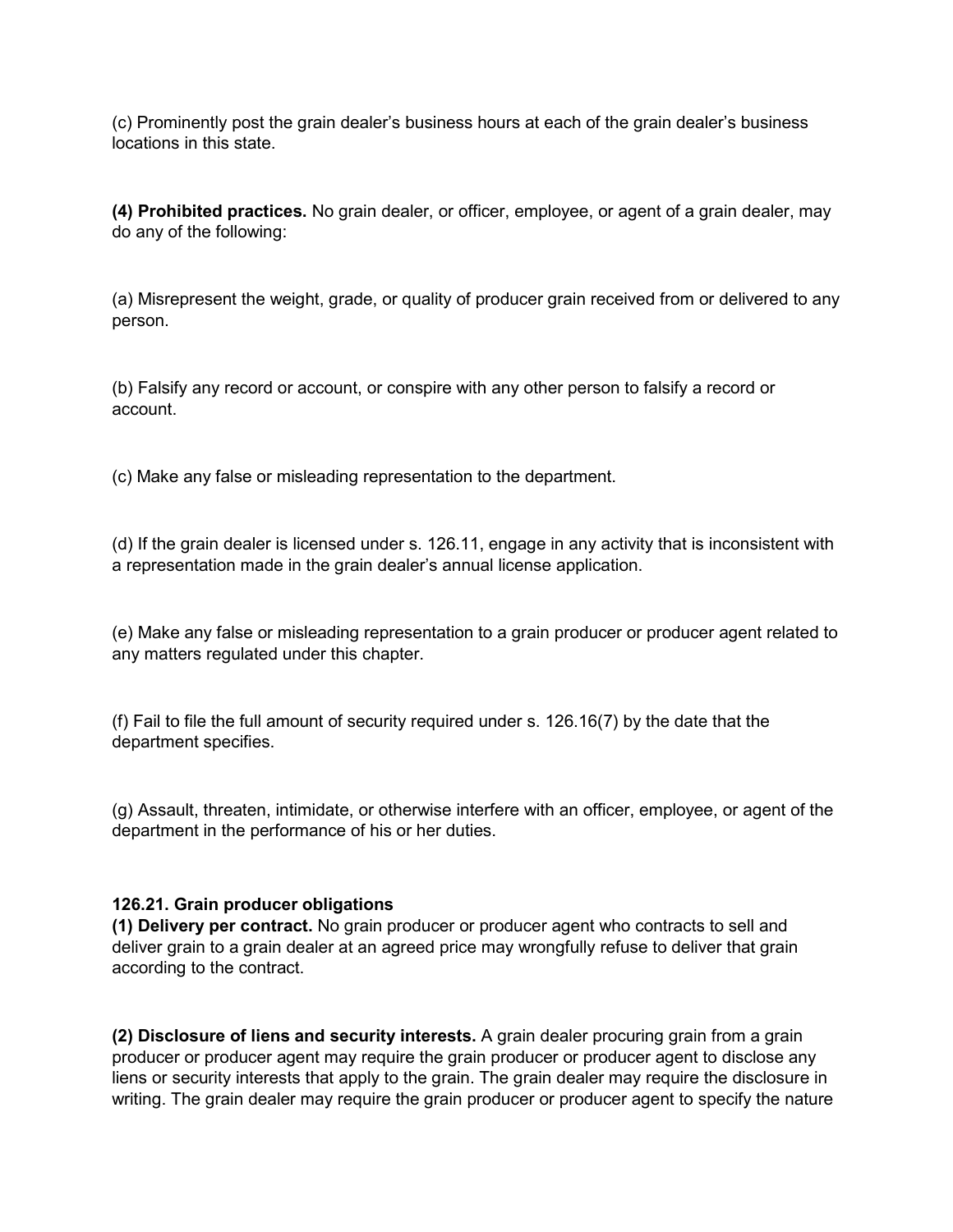and amount of each lien or security interest and the identity of the person holding that lien or security interest. No grain producer may falsify or fraudulently withhold information required under this subsection in order to sell grain.

#### **126.68. Definitions**

In this subchapter:

- (1) "Contributing contractor" means any of the following:
- (a) A contributing grain dealer, as defined in s. 126.10(3).
- (b) A contributing grain warehouse keeper, as defined in s. 126.25(2).
- (c) A contributing milk contractor, as defined in s. 126.40(1).
- (d) A contributing vegetable contractor, as defined in s. 126.55(4).
- (2) "Depositor" has the meaning given in s. 126.25(5).
- (3) "Grain dealer" has the meaning given in s. 126.10(9).
- (4) "Grain producer" has the meaning given in s. 126.10(10).
- (5) "Grain warehouse keeper" has the meaning given in s. 126.25(9).
- (6) "Milk contractor" has the meaning given in s. 126.40(8).
- (7) "Milk producer" has the meaning given in s. 126.40(10).
- (8) "Producer grain" has the meaning given in s. 126.10(14).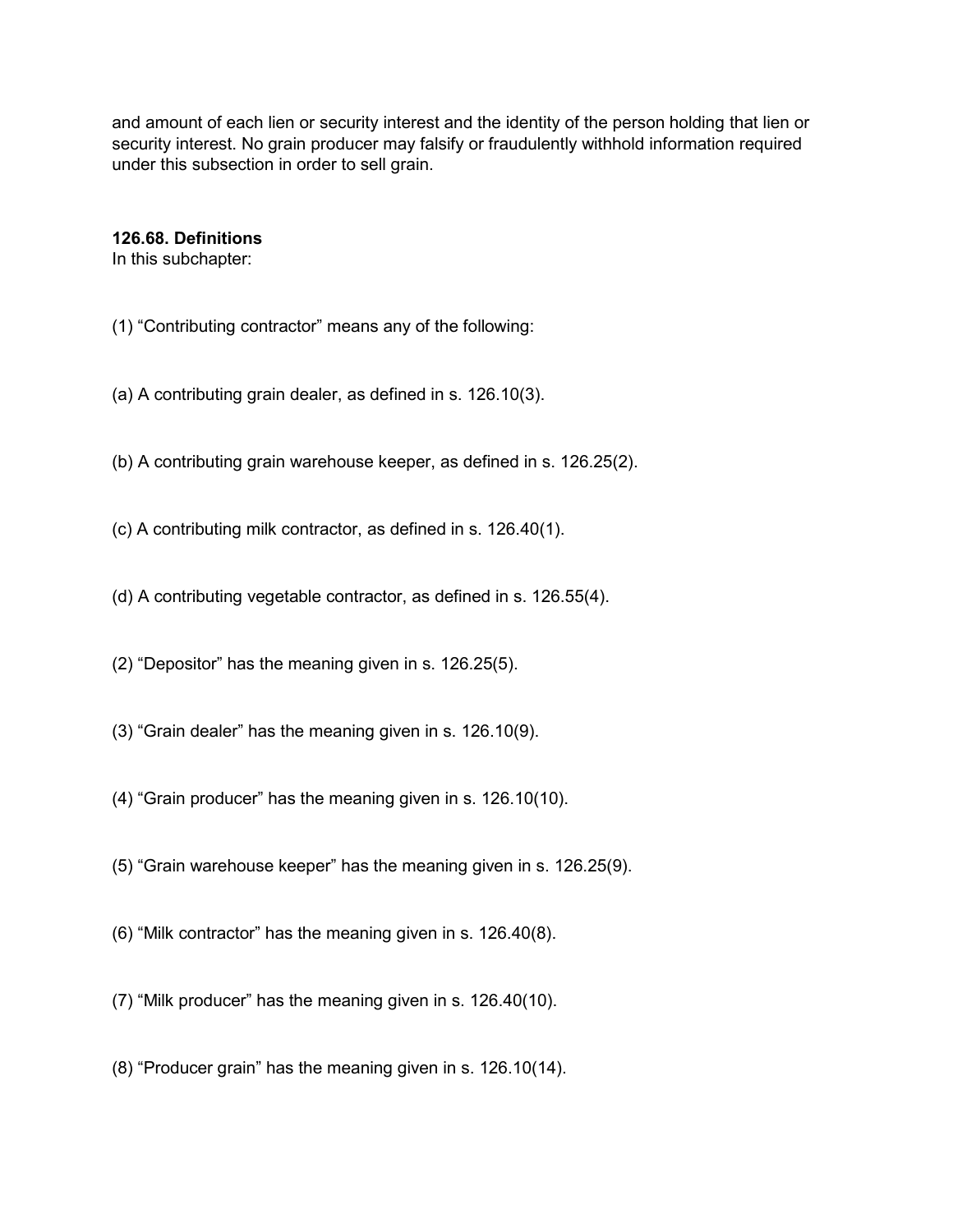(9) "Producer milk" has the meaning given s. 126.40( 14).

(10) "Vegetable contractor" has the meaning given in s. 126.55(14).

(11) "Vegetable procurement contract" has the meaning given in s. 126.55(15).

(12) "Vegetable producer" has the meaning given in s. 126.55(16).

### **126.70. Recovery proceedings**

**(1) Default claims.** (a) A person who is one of the following may file a default claim with the department against a contractor who is licensed, or required to be licensed, under this chapter, unless the person has waived eligibility to file a claim as provided in pars. (b) and (c):

1. A grain producer or producer agent, as defined in s. 126.10(13), who claims that a grain dealer has failed to pay, when due, for producer grain that the grain dealer procured in this state.

2. A depositor who is either a grain producer or a producer agent, as defined in s. 126.10(13), and who claims that a grain warehouse keeper has failed to return stored grain or its equivalent upon demand.

3. A milk producer or producer agent, as defined in s. 126.40(13), who claims that a milk contractor has failed to pay, when due, for producer milk procured in this state.

4. A vegetable producer or producer agent, as defined in s. 126.55(12), who claims that a vegetable contractor has failed to make payment when due under a vegetable procurement contract.

(b) A producer or producer agent may permanently waive eligibility to file a default claim against a grain dealer, milk contractor, or vegetable contractor if, at the time of the waiver, any of the following applies:

1. The producer or producer agent has a greater than 50 percent ownership interest in the grain dealer, milk contractor, or vegetable contractor.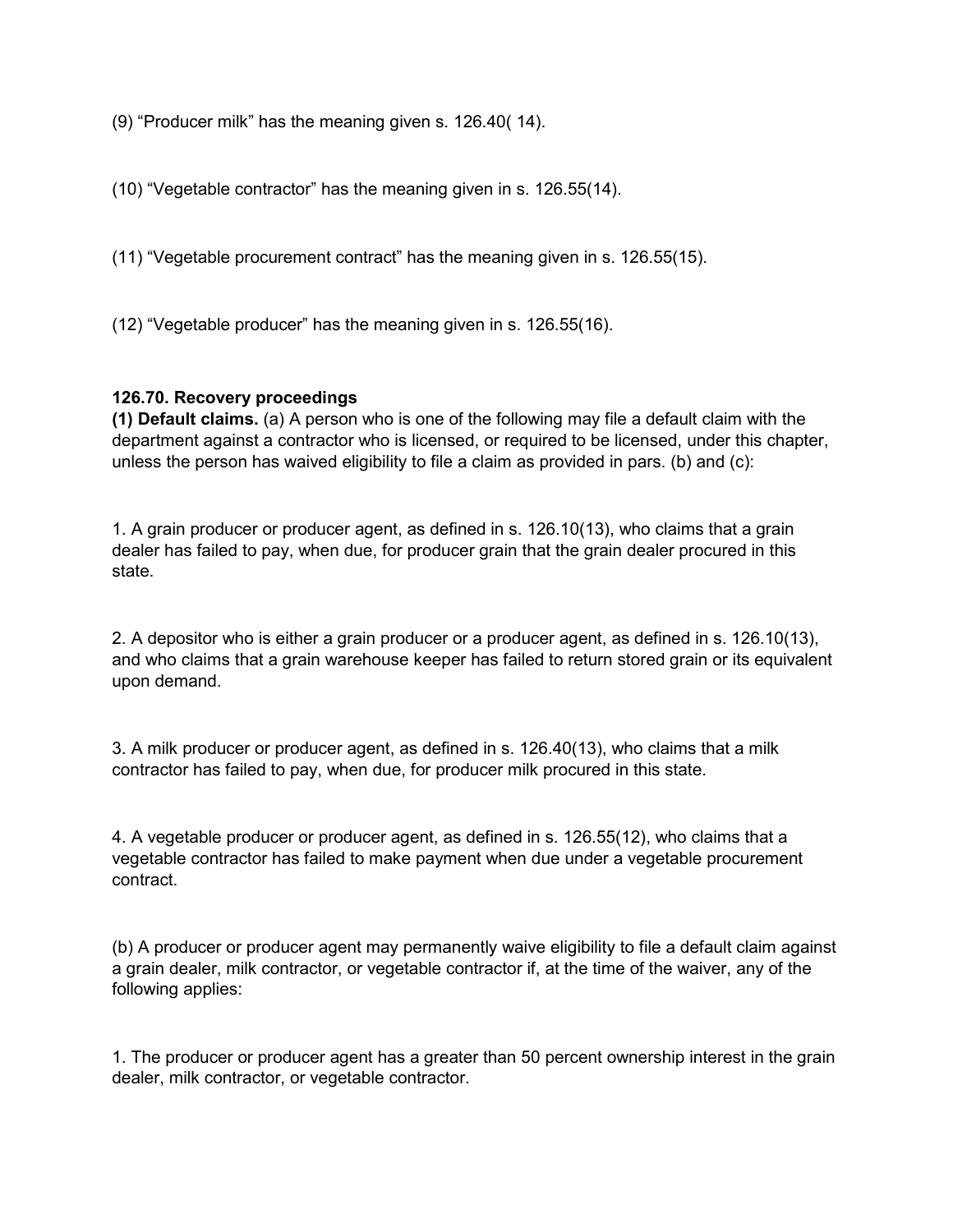2. Persons who collectively have a greater than 50 percent ownership interest in the producer or producer agent also collectively have a greater than 50 percent ownership interest in the grain dealer, milk contractor, or vegetable contractor.

(c) A producer or producer agent shall file a waiver under par. (b) with the department in writing, on a form provided by the department. In the waiver, the producer or producer agent shall include documentation to show that the requirements in par. (b) are satisfied and that the individuals signing the waiver are authorized to do so on behalf of the producer or producer agent.

**(2) Filing default claims.** A claimant shall file a default claim under sub. (1) within 30 days after the claimant first learns of the default, subject to sub. (3). The claimant shall specify the nature and amount of the default. The department may investigate the alleged default and may require the claimant to provide supporting documentation.

**(3) Initiating a recovery proceeding.** (a) The department may initiate a recovery proceeding in response to one or more default claims under sub. (1). The department shall issue a written notice announcing the recovery proceeding. The department shall mail or deliver a copy of the notice to the contractor and each claimant in the proceeding.

(b) If the department has reason to believe that other persons may have default claims under sub. (1) against the same contractor, the department may invite those persons to file their claims in the recovery proceeding. The department may publish the invitation in any of the following ways:

- 1. By posting it at the contractor's place of business.
- 2. By publishing it as a class 3 notice under ch. 985.
- 3. By mailing or delivering it to prospective claimants known to the department.
- 4. By other means that the department considers appropriate.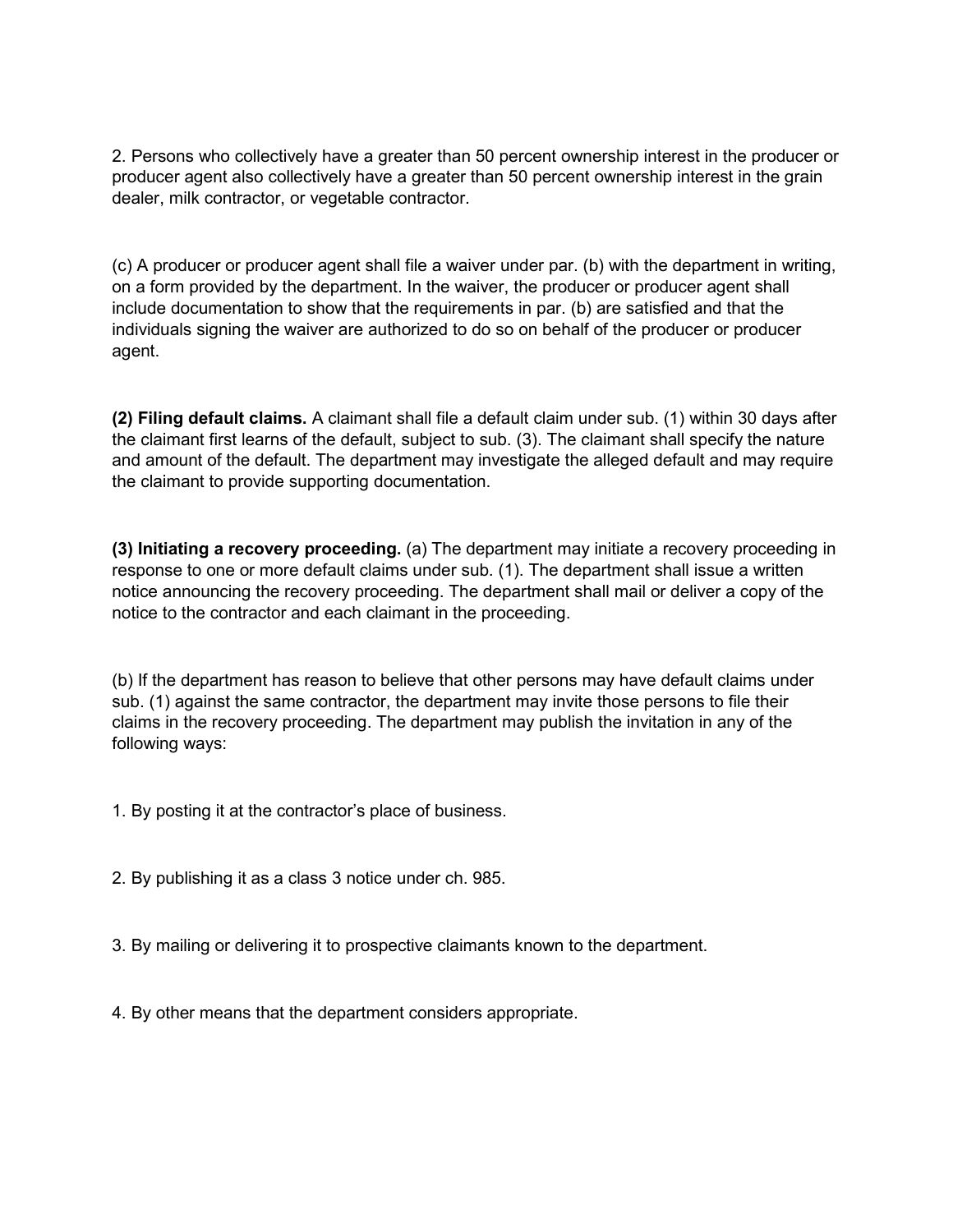(c) In its invitation under par. (b), the department may specify a deadline date and a procedure for filing default claims. An invitation may indicate the amount of a prospective claimant's apparent claim and may ask the prospective claimant to verify or correct that amount.

(d) The department may initiate separate recovery proceedings for default claims that comply with sub. (2) but are filed after the deadline date under par. (c).

**(4) Auditing and disallowing claims.** The department shall audit each claim included in a recovery proceeding. The department shall disallow a claim if the department finds any of the following:

(a) That the claim is false or not adequately documented.

(b) That the claimant filed the claim more than 30 days after the claimant first learned of the contractor's default, unless the department specifies a later claim-filing deadline under sub.  $(3)(c)$ .

(c) That the claimant, without any contractual obligation to do so, continued to deliver grain, milk, or vegetables to the defaulting contractor more than 10 days after the claimant first learned of the contractor's default.

(d) That the claimant failed to comply with claim-filing deadlines or procedures specified under sub. (3)(c).

(e) That the person filing the claim is not an authorized claimant under sub. (1).

(f) That the defaulting contractor paid the amount due by check, but the claimant failed to present the check for payment within 30 days of receipt.

(g) That the claim relates to a payment that first became due, under a deferred payment contract for grain, more than 120 days after the grain was delivered to the defaulting grain dealer.

(gm) That the claim relates to a payment that first became due, under a deferred payment contract for milk, after the payment due date under s. 126.485(4)(b).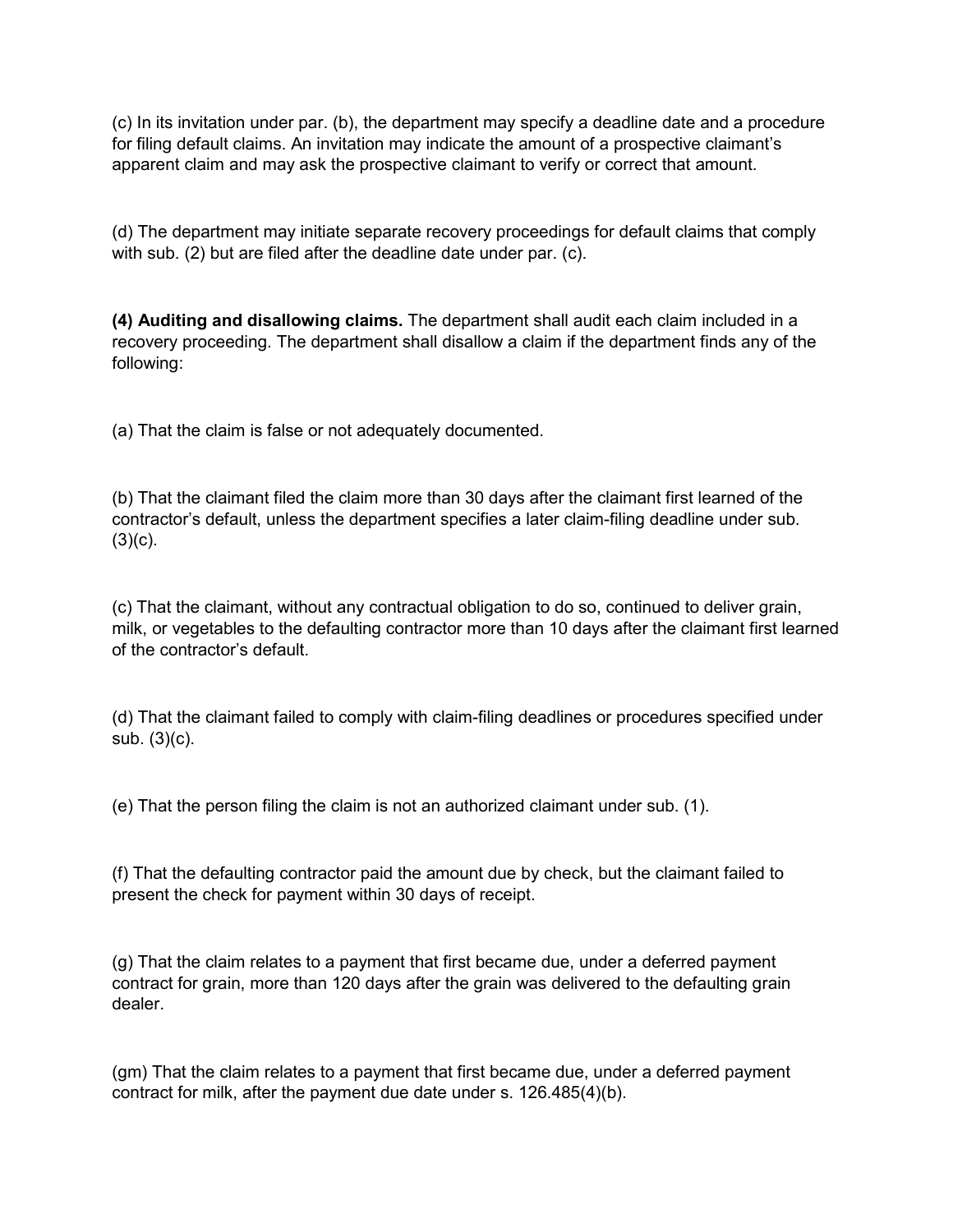(h) That the claim relates to a payment that first became due, under a deferred payment contract for processing vegetables, after January 31 of any year for processing vegetables tendered or delivered to a vegetable contractor on or before December 31 of the preceding year.

(i) That the claim relates to grain, milk, or vegetables that were never tendered to or received and accepted by the defaulting grain dealer, milk contractor, or vegetable contractor. This paragraph does not apply to unharvested acreage, as defined in s. 126.55(17).

(j) That the claimant has, under sub. (1)(b), permanently waived eligibility to file the claim.

(k) That any of the following circumstances exists and causes the claim to be an unfair or unreasonable claim against the fund, regardless of whether the claimant has, under sub. (1)(b), waived the claim:

1. The claimant had a greater than 50 percent ownership interest in the defaulting contractor at the time of the default or at relevant times before the default.

2. Persons who collectively had a greater than 50 percent ownership interest in the claimant also had a greater than 50 percent ownership interest in the defaulting contractor at the time of the default or at relevant times before the default.

3. The claimant, or any of the claimant's owners, officers, or managers, had substantial management control, at the time of the default or at relevant times before the default, over any of the defaulting contractor's operations involved in the default.

4. The claimant, or any of the claimant's owners, officers, or managers, conspired with the defaulting contractor, or any of the defaulting contractor's owners, officers, or managers, to create a default and a resulting claim against the fund.

5. Other circumstances that the department specifies by rule.

(L) That the claimant was eligible, at any time before filing a default claim under sub. (2), to file a claim against the defaulting contractor in a federal bankruptcy proceeding under 11 USC 101 et seq. initiated by a party other than the claimant, or a proceeding under ch. 128 initiated by a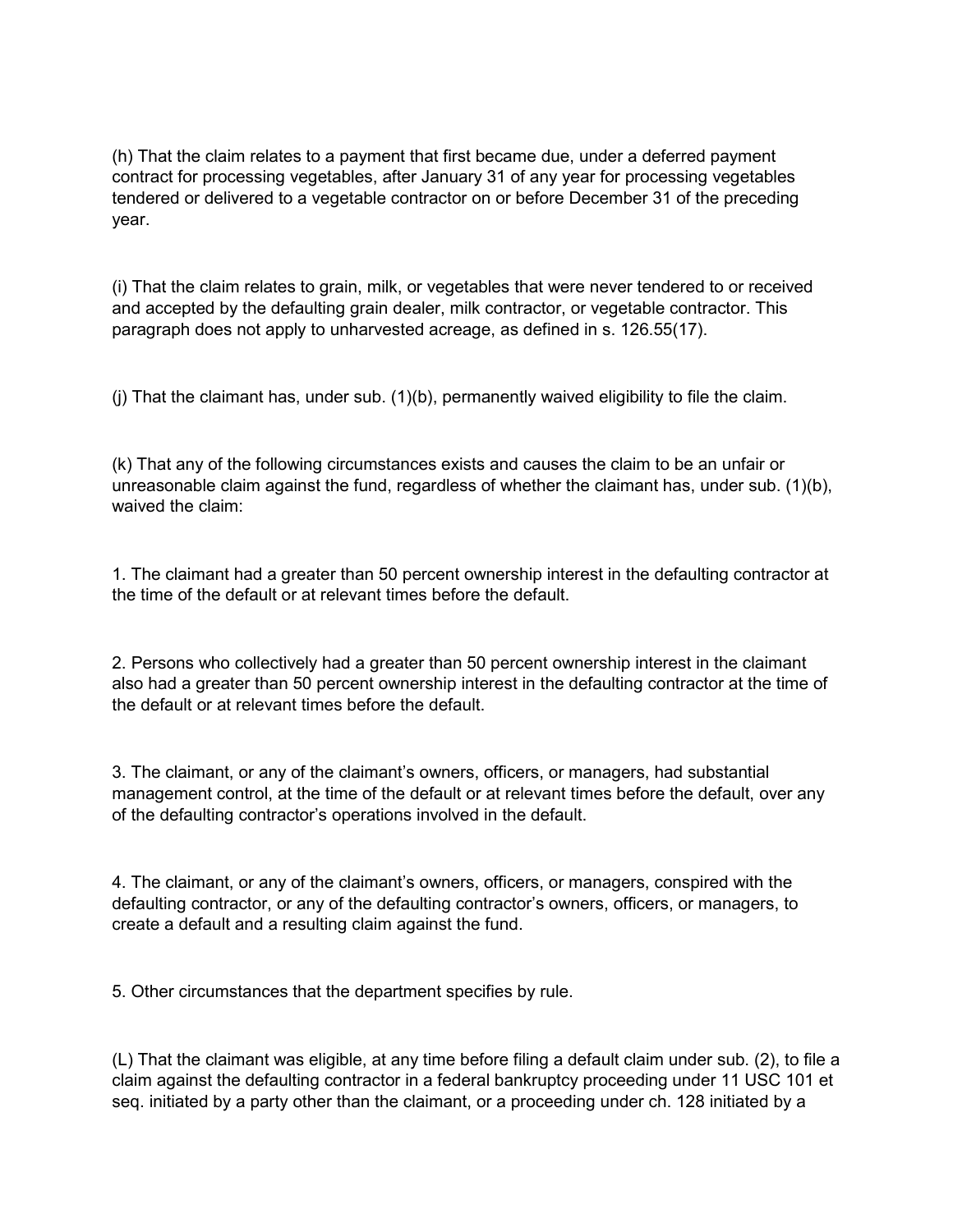party other than the claimant, or both, and did not file a claim against the defaulting contractor in each proceeding in which the claimant was eligible to file a claim.

**(5) Allowed claim amounts.** (a) The department shall determine the amount of an allowed claim based on the contract between the parties. If the contract terms are unclear, the department may determine the allowed claim amount based on local market prices, applicable milk marketing order prices, customs in the trade, or other evidence that the department considers appropriate.

(b) Notwithstanding par. (a), if the default involves a grain warehouse keeper's failure to return stored grain to a depositor upon demand, the department shall calculate the value of the grain based on local market prices on the day on which the depositor made the demand.

(c) The department shall subtract from the allowed claim amount any offsetting payments made by the contractor and any obligations for which the claimant is liable to the contractor.

**(6) Proposed decision.** After the department completes its audit under sub. (4), the department shall issue a proposed decision. The department shall mail or deliver a copy of the proposed decision to the contractor and each claimant. The department shall do all of the following in the proposed decision:

(a) Specify proposed findings of fact, proposed conclusions of law, and a proposed order.

(b) Allow or disallow each default claim and specify the amount of each allowed claim. The department may disallow part of a claim.

(c) Specify, for each allowed claim, the amount that the department is authorized to pay under s. 126.71.

(d) Specify the method, under s. 126.71, by which the department will pay the authorized amounts under par. (c).

(e) Explain a claimant's right under s. 126.87(4) to seek court recovery of that portion of an allowed claim that is not paid by the department.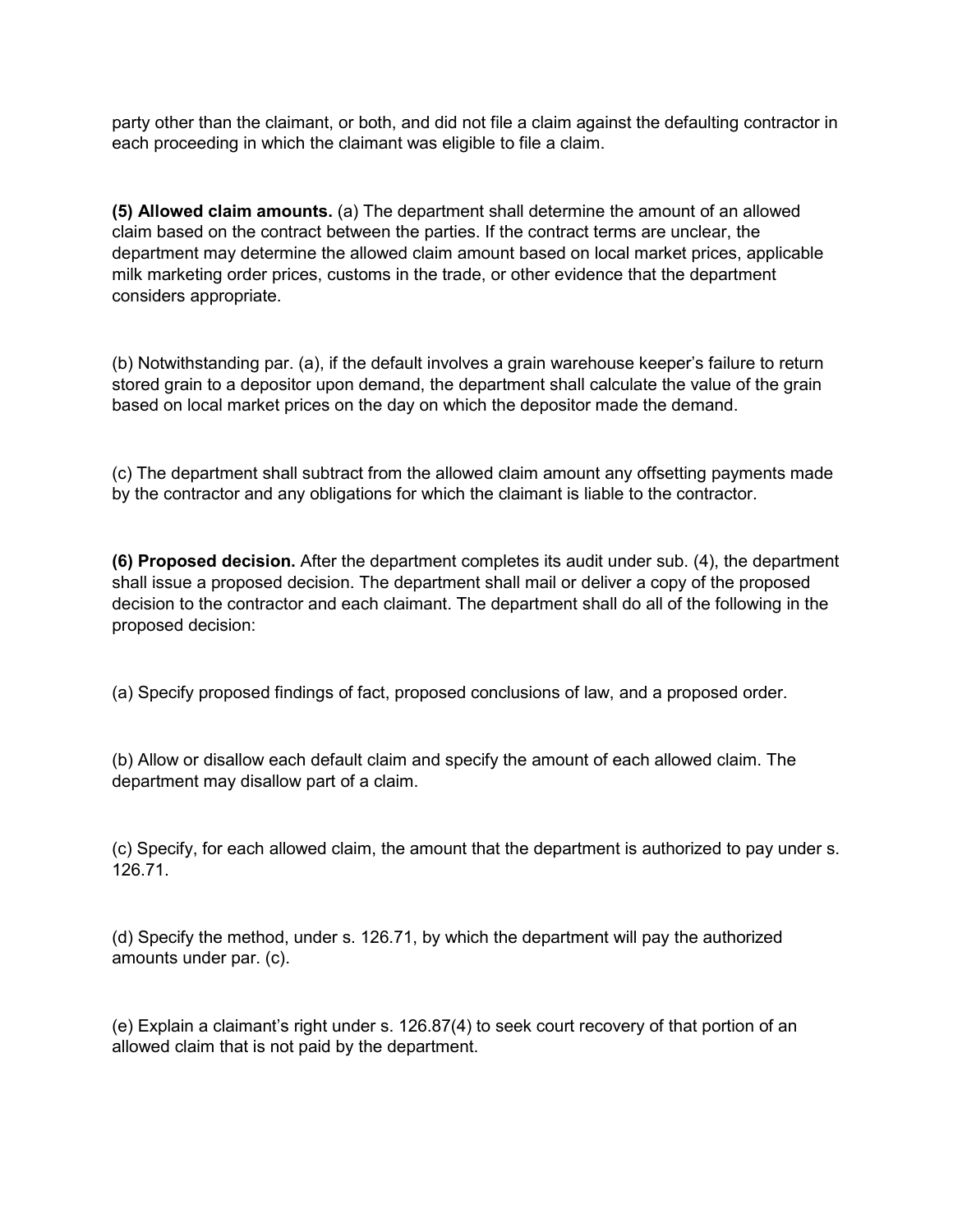(f) Specify a date by which the contractor or claimant may file written objections to the proposed decision.

(g) Specify any further actions required of a claimant, including any further actions required to obtain payment under a trade credit insurance policy or other contingent financial backing under s. 126.06.

**(7) Final decision if no objections.** If no contractor or claimant files a timely written objection to the proposed decision under sub. (6), the department may issue the proposed decision as the department's final decision in the recovery proceeding, without further notice or hearing. The department shall mail or deliver a copy of the final decision to the contractor and each claimant.

**(8) Objections to proposed decision; notice, hearing, and final decision.** (a) If a contractor or claimant files a timely written objection to the proposed decision under sub. (6), the department shall hold a public hearing on the objection. The department shall follow applicable contested case procedures under ch. 227. The department may hear all objections in a single proceeding. At the conclusion of the contested case proceeding, the department shall issue a final decision affirming or modifying the proposed decision under sub. (6).

(b) The department may issue a final decision under sub. (7) related to default claims that are not affected by objections under par. (a), regardless of whether the department has completed the contested case proceeding under par. (a).

### **126.71. Paying default claims**

**(1) Claims against contributing contractor.** Except as provided in sub. (2) or (3), the department shall pay from the appropriate sources under s. 126.72 the following default claim amounts:

(a) For each default claim allowed under s. 126.70 against a grain dealer or milk contractor who was a contributing contractor when the default occurred:

1. Eighty percent of the first \$60,000 allowed.

2. Seventy-five percent of any amount allowed in excess of \$60,000.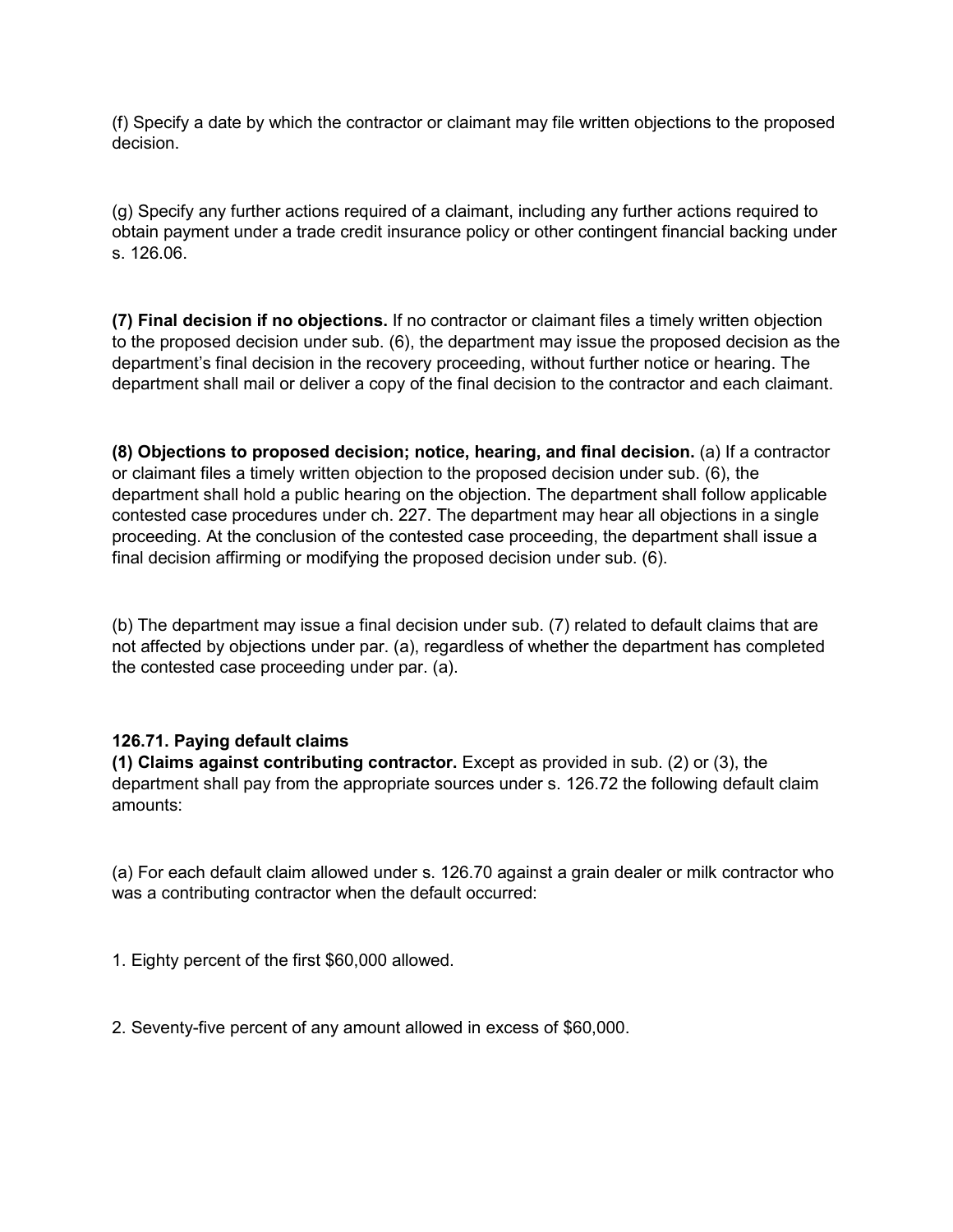(b) For each default claim allowed under s. 126.70 against a grain warehouse keeper who was a contributing contractor when the default occurred, 100 percent of the first \$100,000 allowed.

(c) For each default claim allowed under s. 126.70 against a vegetable contractor who was a contributing contractor when the default occurred:

1. Ninety percent of the first \$40,000 allowed.

2. Eighty-five percent of the next \$40,000 allowed.

3. Eighty percent of the next \$40,000 allowed.

4. Seventy-five percent of any amount allowed in excess of \$120,000.

**(1m) When default occurs.** For the purposes of this chapter, a default occurs on the date on which payment or delivery becomes overdue.

**(2) Claims against contractor who has filed security.** If the department allows default claims under s. 126.70 against a contractor who has security on file with the department, the department shall convert that security and use the proceeds as follows:

(a) If the contractor was not a contributing contractor when the default occurred, the department shall use the security proceeds to pay the full amount of the allowed claims, except that, if the security is not adequate to pay the full amount of the allowed claims, the department shall pay claimants on a prorated basis in proportion to their allowed claims.

(b) If the contractor was a contributing contractor when the default occurred, the department shall use the security proceeds to reimburse the sources under s. 126.72 from which the department makes any claim payment under sub. (1). If the security amount exceeds the amount payable under sub. (1) from the sources under s. 126.72, the department shall use the remaining security proceeds to pay the balance of the allowed claims. If the security amount is not adequate to pay the full remaining balance, the department shall pay claimants on a prorated basis in proportion to their allowed claims.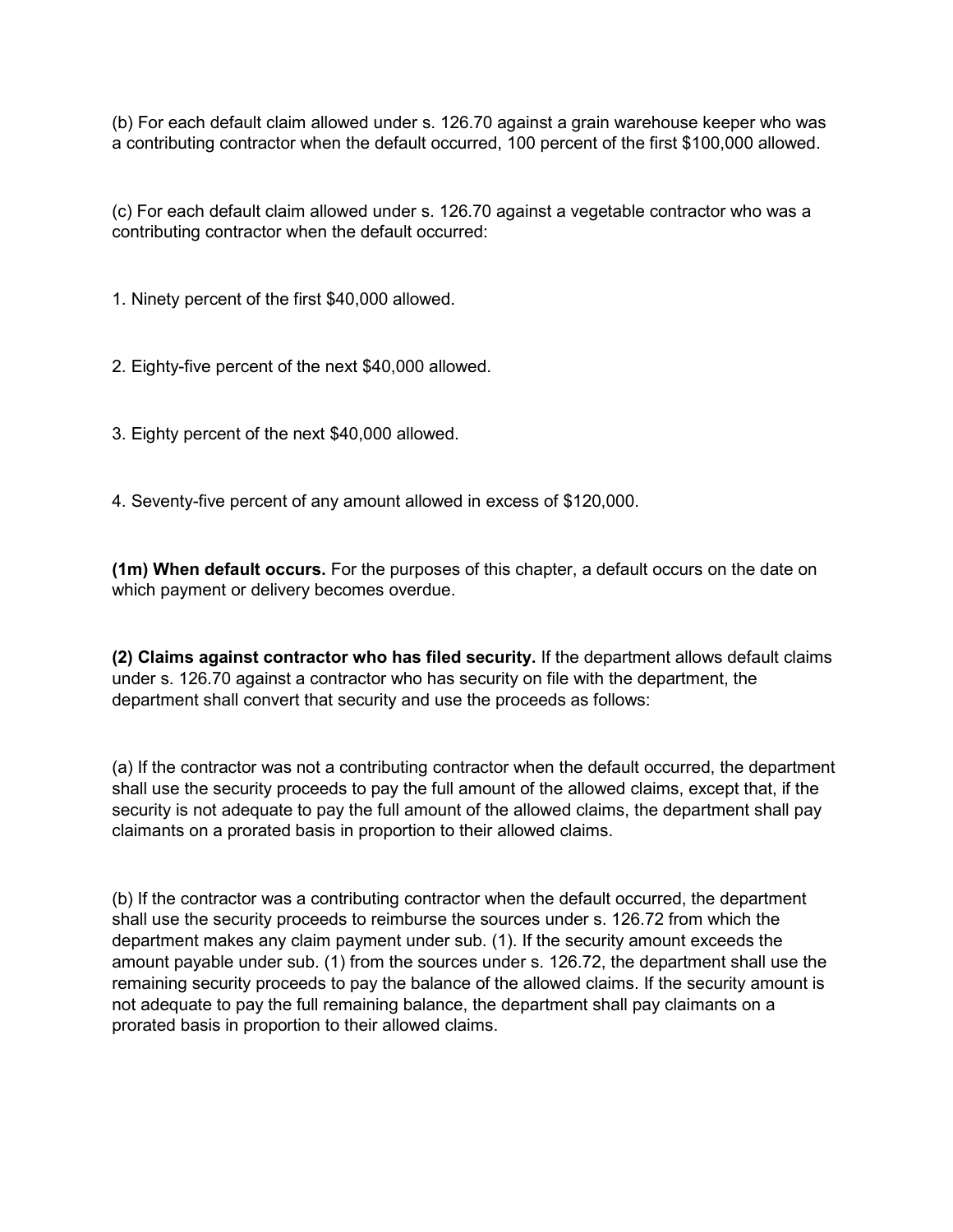(c) Notwithstanding par. (b), if the contractor was a contributing contractor when the default occurred, the department may, at its discretion, pay claims directly from security proceeds rather than from a fund source under s. 126.72. If the department acts under this paragraph, the department shall first pay claims in the amounts provided in sub. (1). If the security amount exceeds the amount payable under sub. (1) from the sources under s. 126.72, the department shall use the remaining security proceeds to pay the balance of the allowed claims. If the security amount is not adequate to pay the full remaining balance, the department shall pay claimants on a prorated basis in proportion to their allowed claims.

**(3) Payment restrictions.** (a) The department may not pay any portion of the following from any source identified in s. 126.72:

4. A default claim allowed against a contractor who was not a contributing contractor when the default occurred.

5. A default claim allowed against a vegetable contractor who is a processing potato buyer, as defined in s. 126.55(10r), if the default claim is related to a default on an obligation that was outstanding when the processing potato buyer's participation in the fund became effective under s. 126.595(2).

(b) The department may not pay any default claim under this chapter, except as provided in sub. (1) or (2).

(c) If the total amount of default claims exceeds the amount available under s. 126.72, the department shall prorate the available amount among the eligible claimants in proportion to the amount of their allowed claims.

**(4) Effect of payment.** A claimant who accepts payment under sub. (1) or (2) releases his or her claim against the contractor to the extent of the payment. A payment under sub. (1) or (2) does not prevent a claimant from recovering the balance of an allowed claim directly from the contractor.

### **126.72. Claims against contributing contractor; payment sources**

**(1) Producer security fund.** From the appropriation under s. 20. 115(1)(w), the department shall make payments authorized under s. 126.71(1), up to the deductible amount in sub. (3).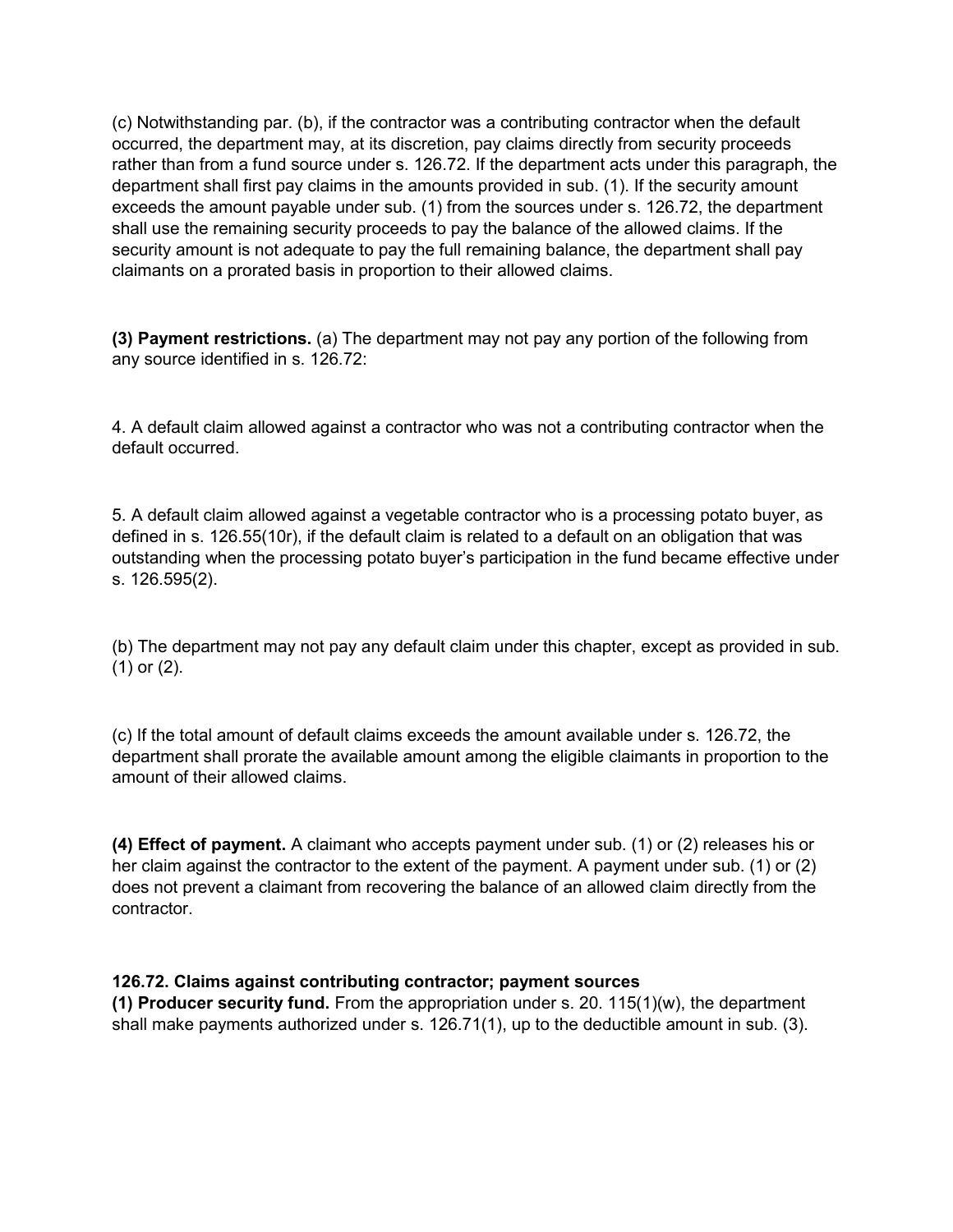**(2) Proceeds of contingent financial backing.** The department, at the direction of the secretary of agriculture, trade and consumer protection, shall draw on the contingent financial backing acquired under s. 126.06 to make payments authorized under s. 126.71(1), to the extent that those payments exceed the deductible amount in sub. (3). If the contingent financial backing is in the form of a trade credit insurance policy that appears to cover the authorized payments, the department shall file a claim against the policy.

**(3) Deductible amount.** The deductible amount, for purposes of subs. (1) and (2), is 60 percent of the cash balance in the agricultural producer security fund on the last day of the month preceding the month in which the default occurs.

# <span id="page-44-0"></span>**126.73. Reimbursing payments**

**(1) Generally.** Except as provided in sub. (2) or (3), the department may demand and collect, from a contractor any claim amounts that the department pays under s. 126.72(1) or under s. 126.72(2) with the proceeds of contingent financial backing under s. 126.06(1) because of the contractor's default.

**(2) Bond payments.** A bond surety may demand and collect, from a contractor, any claim amounts that the bond surety pays to the department under s. 126.72(2) because of the contractor's default. The bond surety shall provide the department with a copy of each demand under this subsection.

**(3) Trade credit insurance payments.** If the department files a claim against a trade credit insurance policy under s. 126.72(2) and obtains and uses proceeds from the insurance policy to make payments authorized under s. 126.72(2), the trade credit insurer may demand and collect the amount of those payments from the defaulting contractor.

**(4) Subrogation.** The department is subrogated to the rights of a claimant who obtains a payment under s. 126.72(1) or (2) in an amount equal to the payment, against the defaulting contractor and against any party that would otherwise be liable to the claimant for the amount of the default.

# **126.78. Definitions**

In this subchapter:

(1) "Contributing contractor" has the meaning given in s. 126.68(1).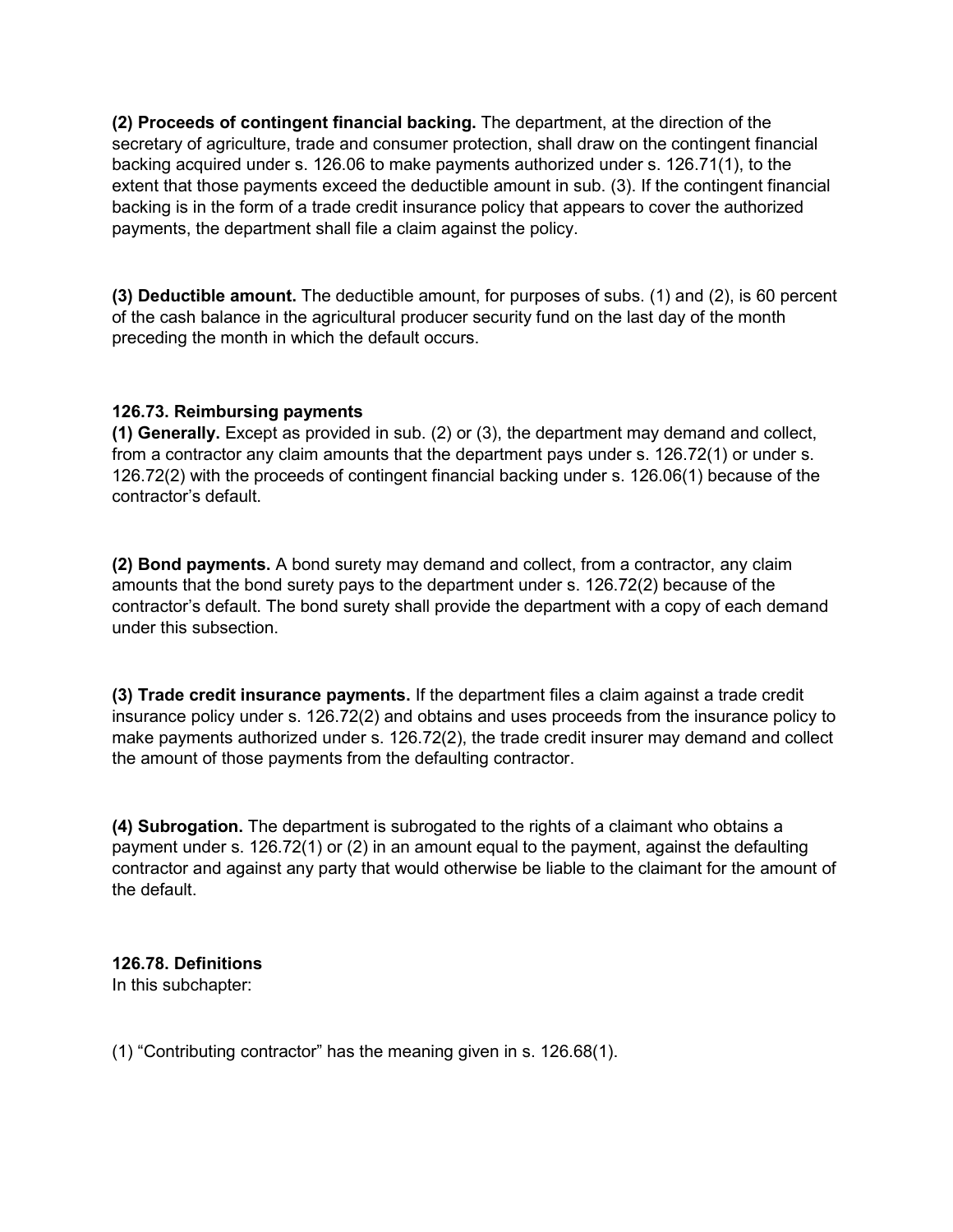(2) "Depositor" has the meaning given in s. 126.25(5).

(3) "Grain dealer" has the meaning given in s. 126.10(9).

(4) "Grain warehouse keeper" has the meaning given in s. 126.25(9).

(5) "Milk contractor" has the meaning given in s. 126.40(8).

(6) "Producer agent" means a person who is a producer agent, as defined in s. 126.10(13), 126.40(13), or 126.55(12).

(7) "Vegetable contractor" has the meaning given in s. 126.55(14).

(8) "Vegetable producer" has the meaning given in s. 126.55(16).

### **126.80. Department authority; general**

The department shall administer this chapter.

### **126.81. Rule-making**

(1) The department may promulgate rules to do any of the following:

(a) Interpret and implement this chapter.

(b) Modify the license fees and surcharges under s. 126.41(3).

(c) Specify additional circumstances for denying claims under s. 126.70(4)(k).

(d) Require a contractor to notify producers and producer agents of the contractor's license, security, or fund contribution status under this chapter.

(2m) The department shall promulgate rules to do all of the following: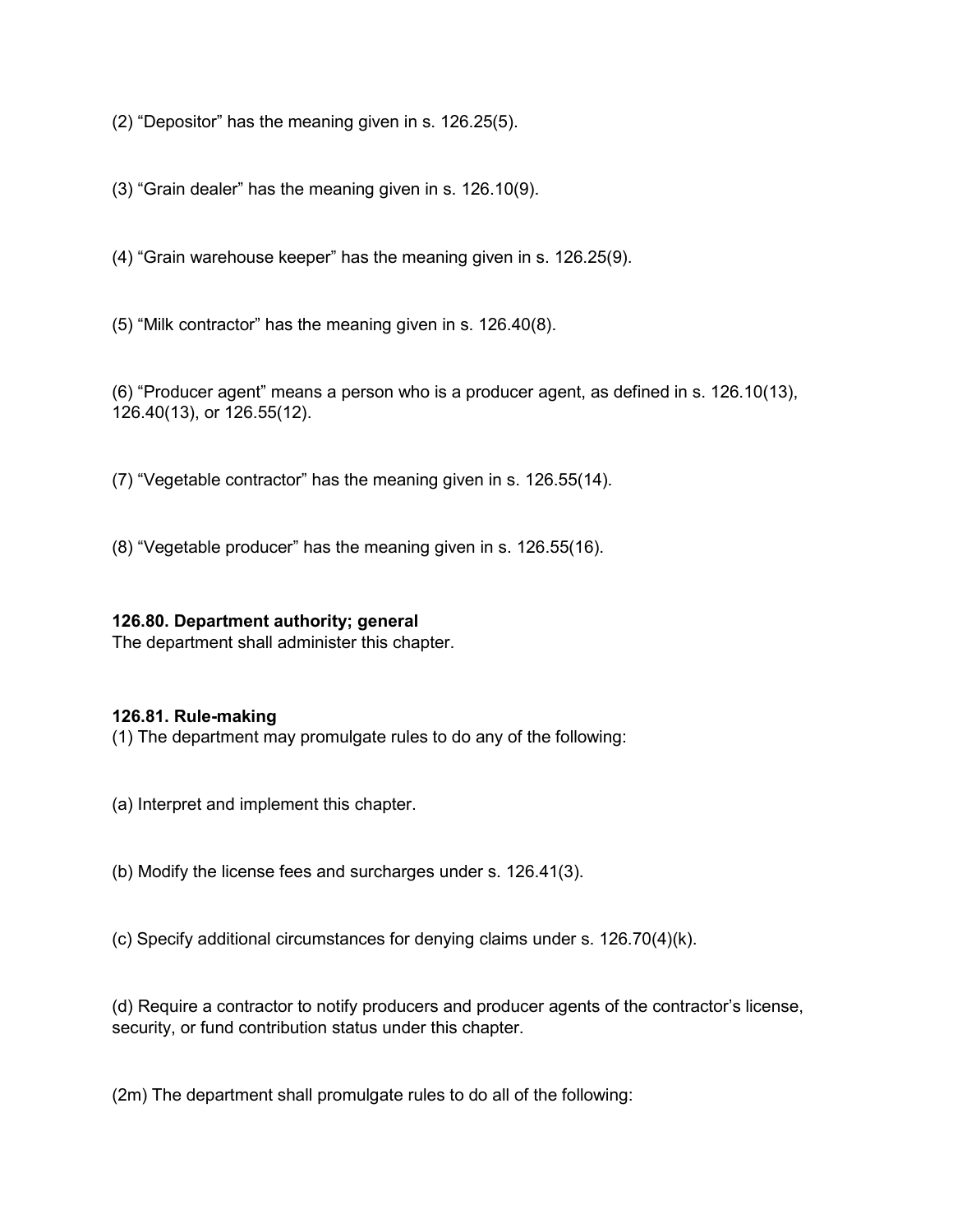(a) Specify license fees and surcharges under ss.  $126.11(4)$ ,  $126.26(3)$ , and  $126.56(4)$ .

(b) Specify fund assessments under s. 126.46(1).

#### **126.82. Investigations**

The department may conduct investigations that it considers necessary for the administration of this chapter, including investigations to determine any of the following:

(1) Whether a contractor complies with this chapter.

(2) Whether a contractor is able to honor contract obligations when due.

(3) Whether a contractor has failed to honor contract obligations when due.

(4) Whether a grain warehouse keeper has sufficient grain on hand to meet the grain warehouse keeper's obligations to depositors.

(5) The nature and amount of a contractor's storage obligations or other contract obligations.

#### **126.83. Information**

The department may require a contractor to provide information that is relevant to the administration and enforcement of this chapter.

#### **126.84. Records; confidentiality**

**(1) Public records exemption.** The following records obtained by the department under this chapter are not open to public inspection under s. 19.35:

(a) Contractor financial statements.

(b) A contractor's purchase, storage, or procurement records.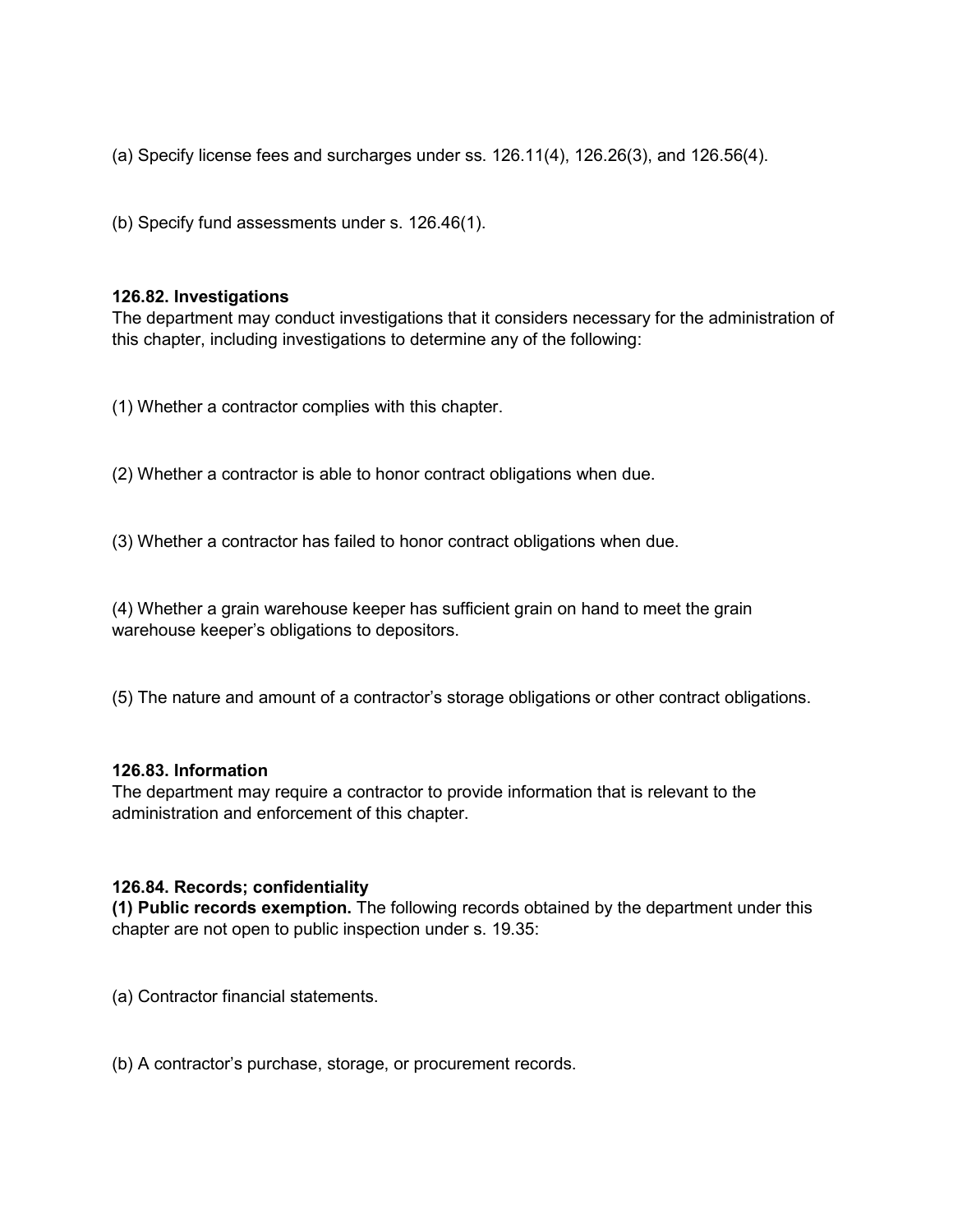**(2) Use of records in court or administrative proceedings.** Notwithstanding sub. (1), the department may introduce any information obtained under this chapter in a court proceeding or administrative contested case, subject to any protective order that the court or administrative tribunal determines to be appropriate.

## <span id="page-47-0"></span>**126.85. Remedial orders**

**(1) General.** The department may, by special order, require a contractor to remedy a violation of this chapter, a rule promulgated under this chapter, or a condition imposed under s. 126.86(1). The department may order the contractor to take specific remedial actions, including actions to remedy deficiencies or to prevent losses to persons protected under this chapter. In an order under this subsection, the department may disqualify the contractor from the fund pending compliance with the order. Except as provided in sub. (2), the department shall give the contractor notice and an opportunity for hearing before the department issues an order.

**(2) Summary order.** The department may issue an order under sub. (1) without prior notice or hearing if the department finds that the order is necessary to prevent a clear and imminent threat of harm to persons protected under this chapter. Conditions indicating a clear and imminent threat of harm include the following:

(a) A contractor fails to pay producers according to this chapter or according to the contractor's contracts with producers.

(b) A contractor fails to file replacement insurance within the time required under this chapter.

(c) A contractor fails to file security according to this chapter, or in response to the department's demand under this chapter.

(d) A contractor fails to pay a fund assessment when due.

(e) A vegetable contractor fails to pay vegetable producers by January 31 for vegetables delivered by December 31 of the previous year, except as authorized in a deferred payment contract.

(f) A grain warehouse keeper fails to return grain to depositors upon demand, as required under s. 126.34(4).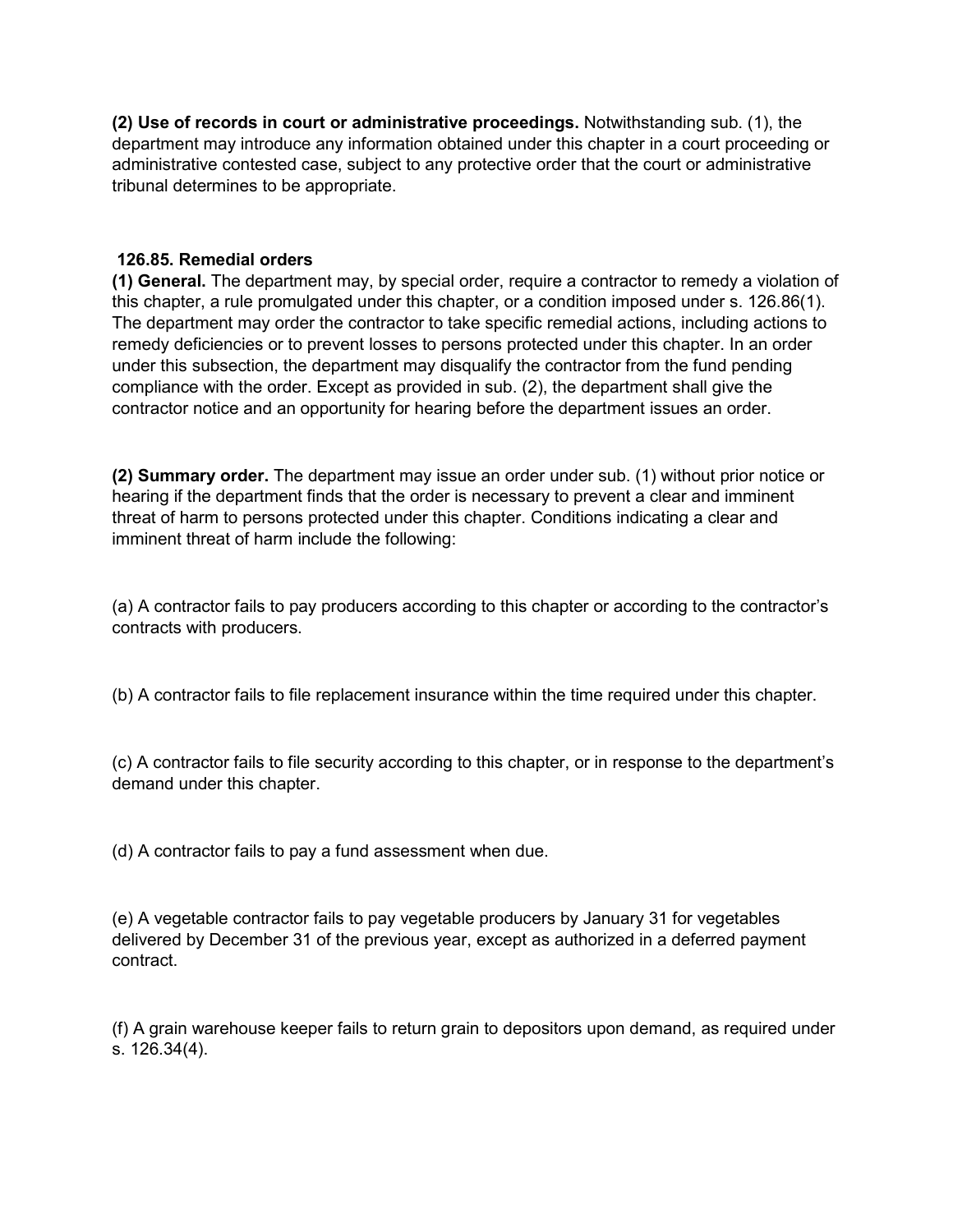(g) A grain warehouse keeper fails to maintain adequate grain inventory as required under s. 126.34(3), and at least one of the following applies:

1. The amount of the deficiency exceeds 10,000 bushels or 10 percent of the grain warehouse keeper's obligations to depositors, whichever amount is less.

2. The grain warehouse keeper fails to correct the deficiency within 15 days after receiving the department's written notice that a deficiency exists.

(h) A contractor fails to file a financial statement with the department by the time or in the form required under this chapter.

(i) A contractor fails to pay an amount owed under s. 126.73 within 60 days after the contractor receives a written demand for payment from the department or other person to whom payment is due under s. 126.73.

**(3) Hearing on summary order.** (a) A contractor named in a summary order under sub. (2) may, within 10 days after receiving the order, request a hearing on the order. The department shall hold an informal hearing as soon as possible after receiving a hearing request, but not later than 10 days after receiving the hearing request, unless the contractor waives the informal hearing or agrees to hold it at a later date. If the matter is not resolved at the informal hearing, the department shall hold a contested case hearing under ch. 227 as soon as reasonably possible.

(b) A hearing request under par. (a) does not automatically stay a summary order. The department may stay a summary order pending hearing.

### **126.86. License actions**

**(1) General.** The department may for cause deny, suspend, revoke, or impose conditions on a contractor's license, as provided in s. 93.06(7) and ( 8). Cause may include any of the following:

(a) The contractor fails to comply with this chapter or a rule promulgated under this chapter.

(b) The contractor fails to comply with an order that the department issues under this chapter.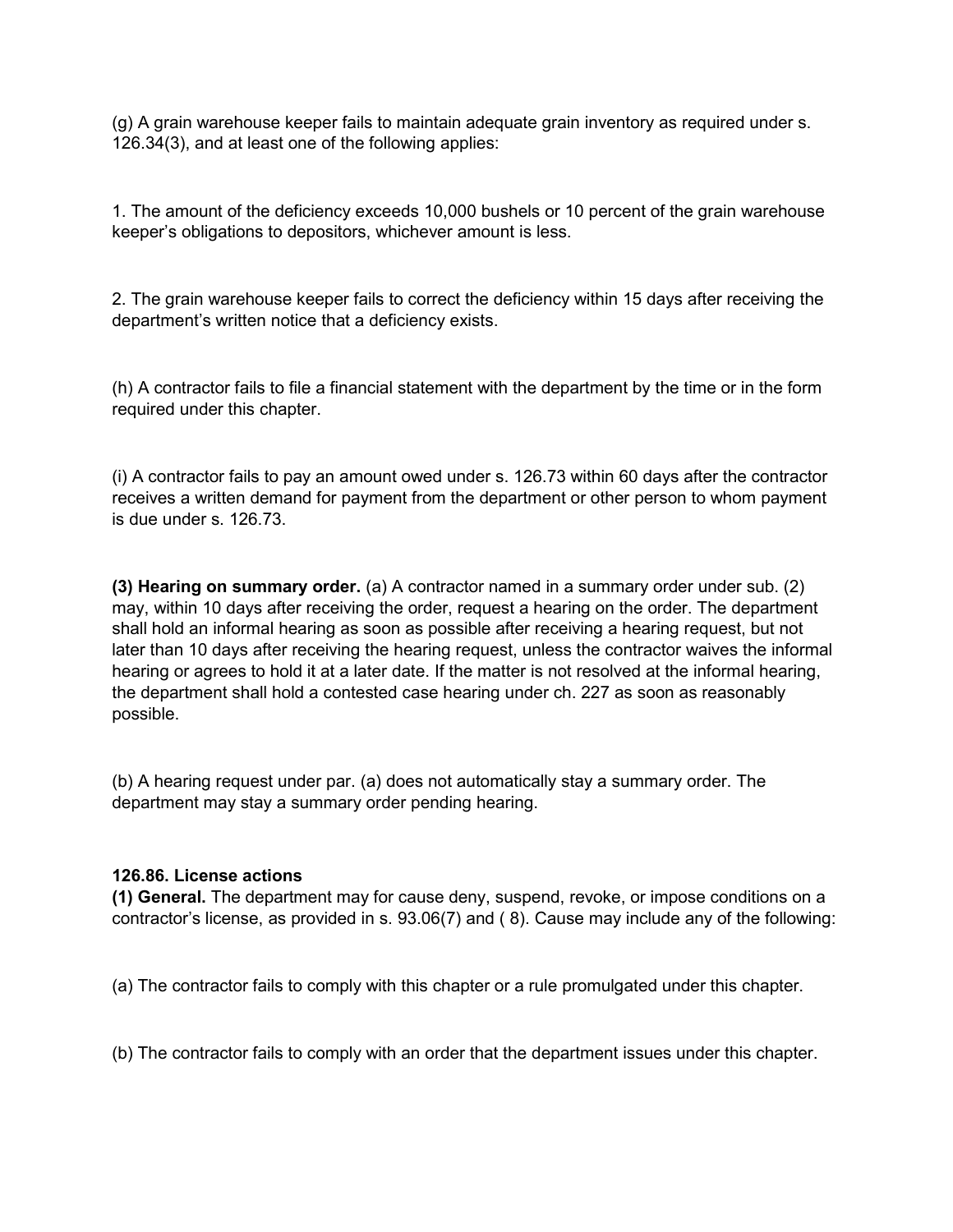(c) The contractor fails to provide relevant information that the department requests under this chapter or falsifies information provided to the department.

(d) The contractor fails to file a financial statement, security, fees, or assessments required under this chapter, or fails to meet other requirements for licensing.

(e) The contractor fails to honor contract obligations to persons who are authorized to file default claims under s. 126.70(1).

(f) The contractor fails to pay an amount owed under s. 126.73 within 60 days after the contractor receives a written demand for payment from the department or other person to whom payment is due under s. 126.73.

**(2) Hearing on license action; general.** Except as provided in sub. (3), the department shall give a contractor notice and an opportunity for hearing before the department suspends, revokes, or imposes conditions on a license held by the contractor.

**(3) Summary action.** (a) The department may, without prior notice or hearing, summarily suspend, revoke, or impose conditions on a license held by a contractor if the department finds that any of the conditions identified in s. 126.85(2) exist or otherwise finds that summary action is necessary to prevent a clear and imminent threat of harm to persons protected under this chapter.

(b) A contractor who is the subject of a summary action under par. (a) may, within 10 days after receiving notice of that action, request a hearing on the action. The department shall hold an informal hearing as soon as possible after receiving a hearing request, but not later than 10 days after receiving the hearing request, unless the contractor waives the informal hearing or agrees to hold it at a later date. If the matter is not resolved at the informal hearing, the department shall hold a contested case hearing under ch. 227 as soon as reasonably possible.

(c) A request for hearing under par. (b) does not automatically stay a summary action under par. (a). The department may stay a summary action pending hearing.

### <span id="page-49-0"></span>**126.87. Court actions**

**(1) Injunction.** The department may petition the circuit court for an ex parte temporary restraining order, a temporary injunction, or a permanent injunction to prevent, restrain, or enjoin any person from violating this chapter, any rule promulgated under this chapter, or any order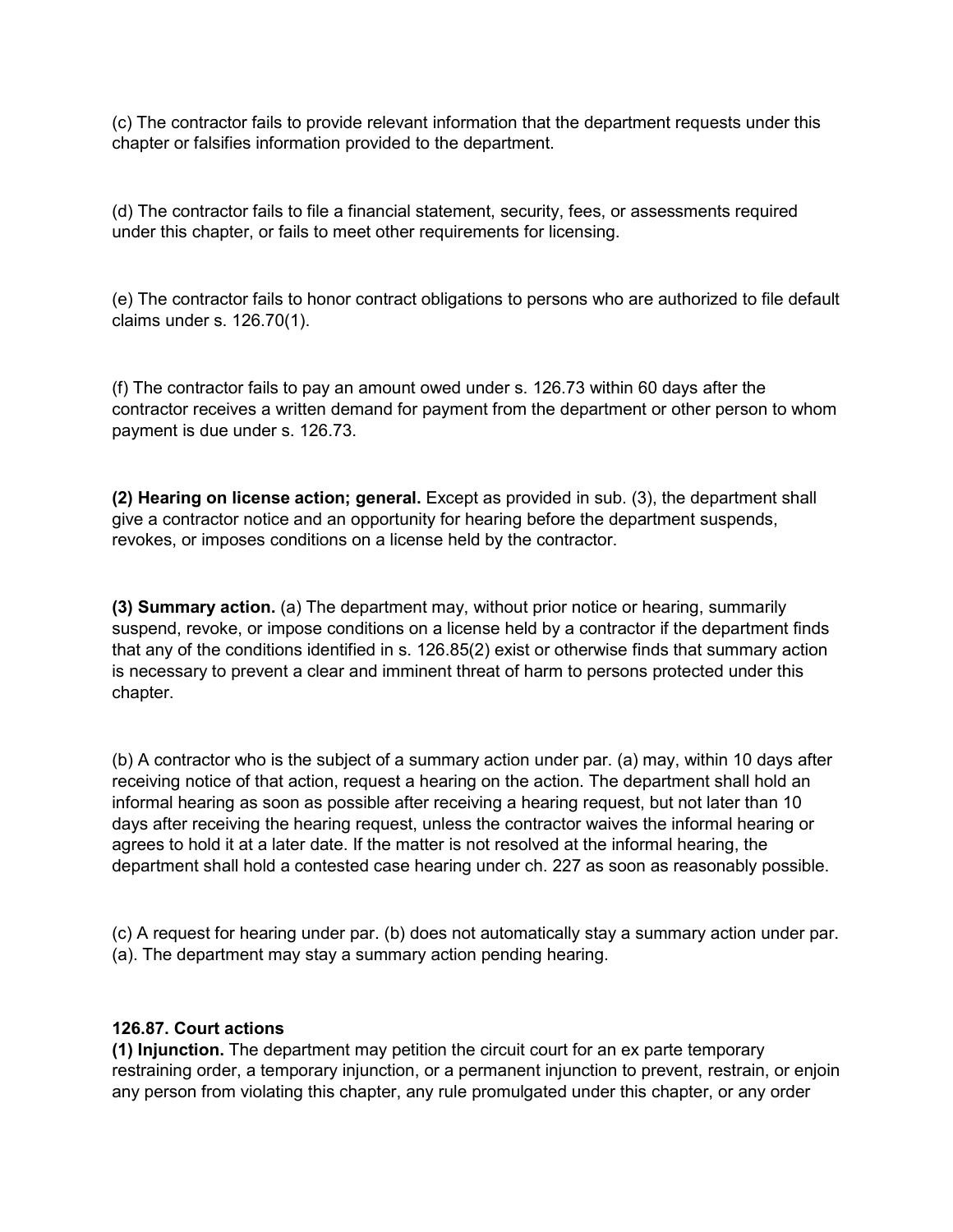issued under this chapter. The department may seek this remedy in addition to any other penalty or remedy provided under this chapter.

**(2) Penalties.** (a) A person who violates this chapter, a rule promulgated under this chapter, or an order issued under this chapter is subject to a forfeiture of not less than \$250 nor more than \$5,000 for each violation.

(b) A person who intentionally violates this chapter, a rule promulgated under this chapter, or an order issued under this chapter may be fined not more than \$10,000 or imprisoned for not more than one year in the county jail or both.

**(4) Private remedy.** (a) A person whose claim is allowed under s. 126.70 may bring an action against the contractor to recover the amount of the allowed claim, less any recovery amount that the department pays to the claimant under s. 126.71. In any court action under this subsection, the claimant may recover costs including all reasonable attorney fees, notwithstanding s. 814.04(1). This subsection does not limit any other legal cause of action that the claimant may have against the contractor.

(b) A claim allowed under s. 126.70 has the same priority in an insolvency proceeding or creditor's action as a claim for wages, except as otherwise provided by federal law.

**(5) Collections.** The department may bring an action in court to recover any unpaid amount that a contractor owes the department under this chapter, including any unpaid fund assessment or reimbursement.

### <span id="page-50-0"></span>**126.88. Modifying fund assessments**

(1) The department may by rule modify the fund assessments provided under s. 126.15, 126.30, or 126.60. The department shall modify fund assessments under ss. 126.15, 126.30, 126.46, and 126.60 as necessary to do all of the following:

(a) Maintain an overall fund balance of at least \$5,000,000, but not more than \$22,000,000.

(b) Maintain a combined fund balance attributable to grain dealers and grain warehouse keepers of at least \$1,200,000, but not more than \$7,000,000.